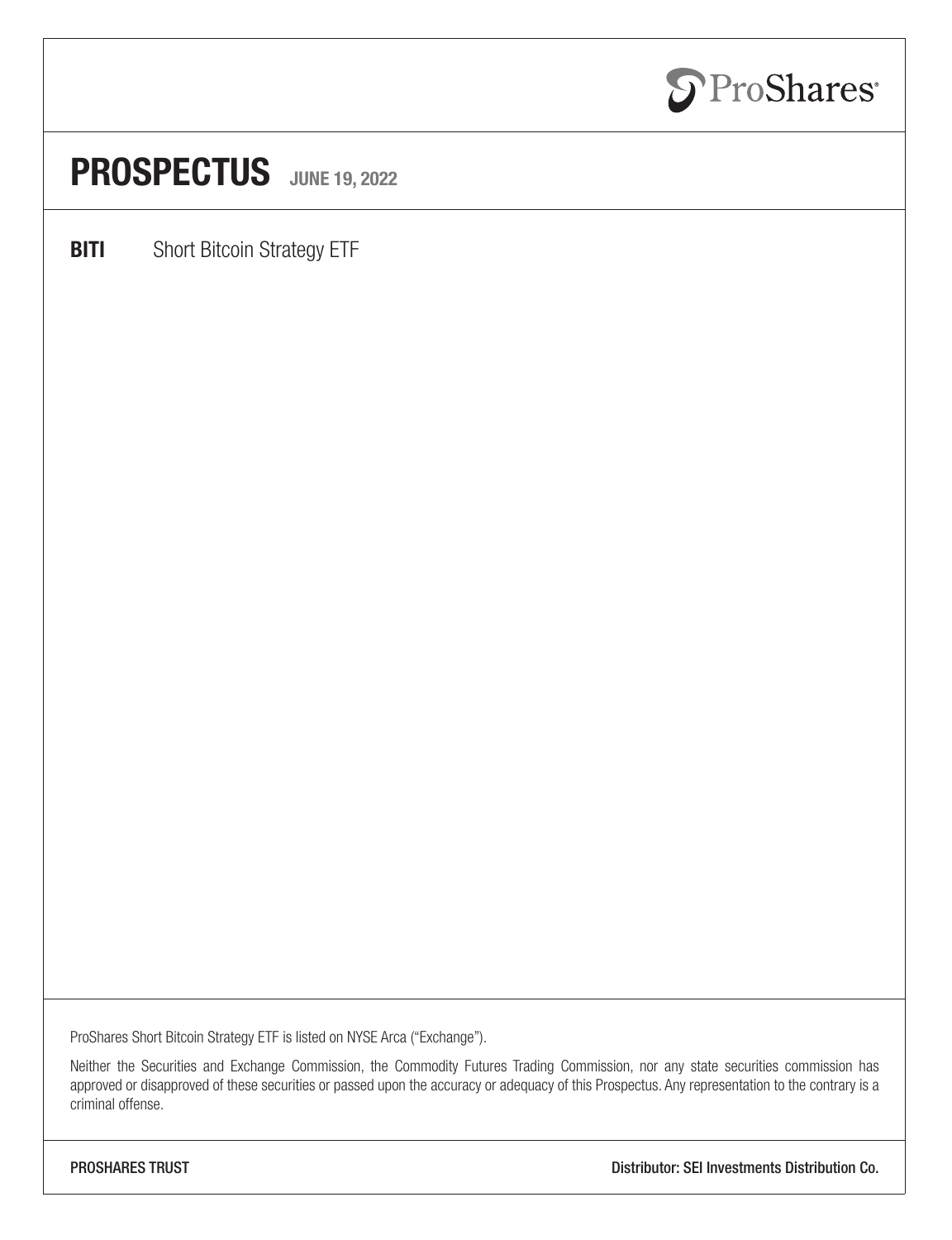### TABLE OF CONTENTS

### [Summary Section](#page-2-0)

- [Short Bitcoin Strategy ETF](#page-3-0)
- [Investment Objective, Principal Investment](#page-11-0) [Strategies and Related Risks](#page-11-0)
- [Management of ProShares Trust](#page-25-0)
- [Determination of NAV](#page-27-0)
- [Distributions](#page-27-0)
- [Dividend Reinvestment Services](#page-27-0)
- [Taxes](#page-28-0)
- [Financial Highlights](#page-30-0)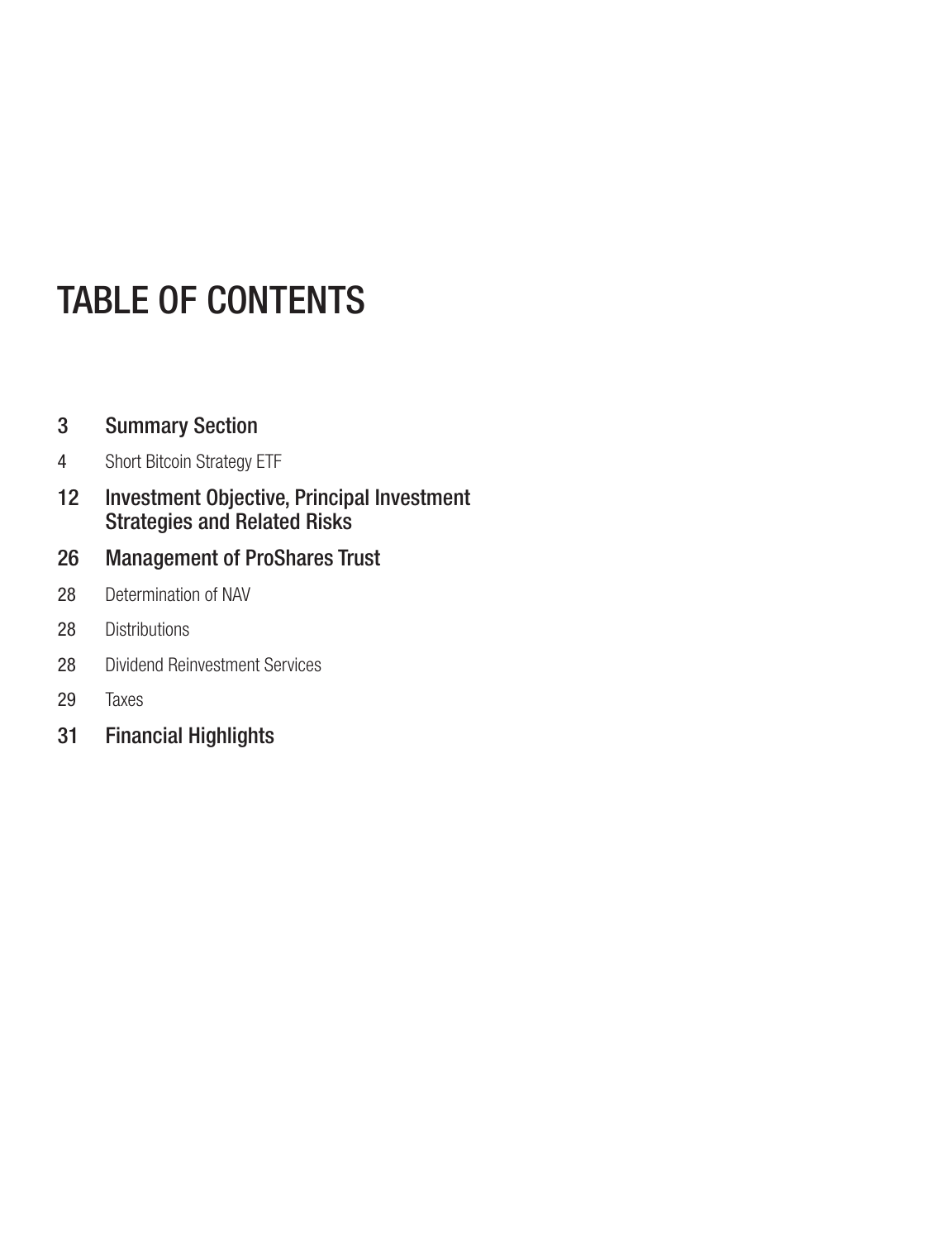# <span id="page-2-0"></span>Summary Section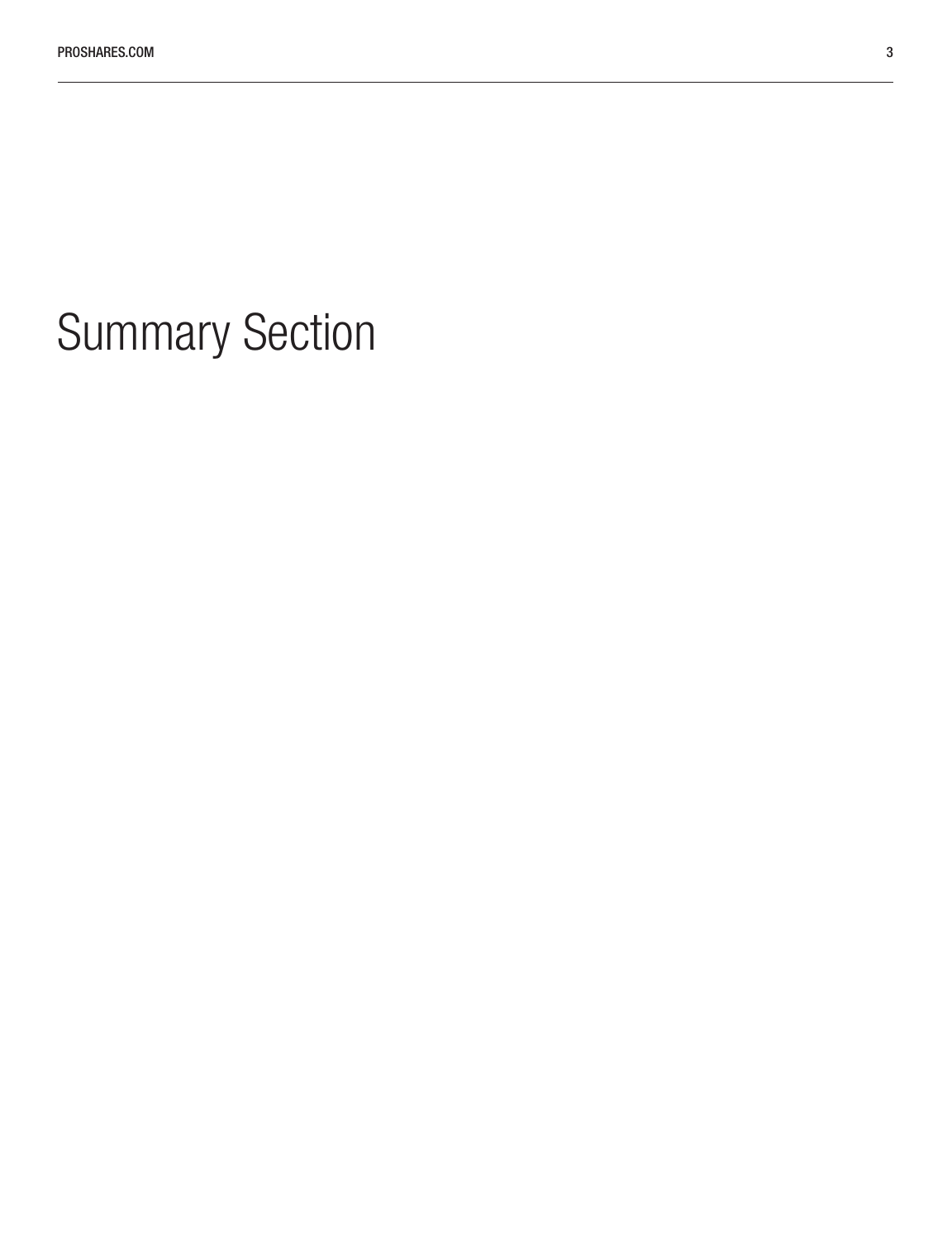

#### <span id="page-3-0"></span>Important Information About the Fund

ProShares Short Bitcoin Strategy ETF (the "Fund") seeks daily investment results, before fees and expenses, that correspond to the inverse (-1x) of the return of the S&P CME Bitcoin Futures Index (the "Index") for a single day, not for any other period. A "single day" is measured from the time the Fund calculates its net asset value ("NAV") to the time of the Fund's next NAV calculation. The return of the Fund for periods longer than a single day will be the result of its return for each day compounded over the period. The Fund's returns for periods longer than a single day will very likely differ in amount, and possibly even direction, from the Fund's stated multiple (-1x) times the return of the Index for the same period. For periods longer than a single day, the Fund will lose money if the Index's performance is flat, and it is possible that the Fund will lose money even if the level of the Index falls. Longer holding periods, higher Index volatility, and greater inverse exposure each exacerbate the impact of compounding on an investor's returns. During periods of higher Index volatility, the volatility of the Index may affect the Fund's return as much as or more than the return of the Index.

The Fund presents different risks than other types of funds. The Fund may not be suitable for all investors and should be used only by knowledgeable investors who understand the consequences of seeking daily inverse (-1x) investment results, including the impact of compounding on Fund performance. Investors in the Fund should actively manage and monitor their investments, as frequently as daily. An investor in the Fund could potentially lose the full value of their investment within a single day. The Fund does not invest directly in bitcoin nor does it directly short bitcoin. Instead, the Fund seeks to benefit from decreases in the price of bitcoin futures contracts for a single day.

#### Investment Objective

The Fund seeks daily investment results, before fees and expenses, that correspond to the inverse (-1x) of the daily performance of the Index. The Fund does not seek to achieve its stated investment objective over a period of time greater than a single day.

#### Fees and Expenses of the Fund

The table below describes the fees and expenses that you may pay if you buy, hold, and sell shares of the Fund. You may pay other fees, such as brokerage commissions and other fees to financial intermediaries, which are not reflected in the tables and examples below.

#### **Annual Fund Operating Expenses**

| (expenses that you pay each year as a percentage<br>of the value of your investment) |          |
|--------------------------------------------------------------------------------------|----------|
| <b>Management Fees</b>                                                               | 0.95%    |
| Other Expenses <sup>1</sup>                                                          | 0.02%    |
| <b>Total Annual Fund Operating Expenses Before Fee</b>                               |          |
| <b>Waivers and Expense Reimbursements</b>                                            | $0.97\%$ |
| Fee Waiver/Reimbursement <sup>2</sup>                                                | $-0.02%$ |
| <b>Total Annual Fund Operating Expenses After Fee</b>                                |          |
| <b>Waivers and Expense Reimbursements</b>                                            | $0.95\%$ |

- 1 "Other Expenses" are estimated. Other Expenses are expected to include 0.02% of interest expense and fees charged by futures commission merchants incurred in the course of implementing the Fund's strategy.
- 2 ProShare Advisors LLC ("ProShare Advisors") has contractually agreed to waive fees or reimburse the amount of any interest expense incurred in connection with investments in reverse repurchase agreements and any net fees charged by futures commission merchants through June 30, 2023. After such date, the expense limitation may be terminated or revised by ProShare Advisors.

Example: This example is intended to help you compare the cost of investing in the Fund with the cost of investing in other funds.

The example assumes that you invest \$10,000 in the Fund for the time periods indicated and then redeem or hold all of your shares at the end of each period. The example also assumes that your investment has a 5% return each year and that the Fund's operating expenses remain the same, except that the fee waiver/expense reimbursement is assumed only to pertain to the first year. Although your actual costs may be higher or lower, based on these assumptions your approximate costs would be:

| 1 Year | 3 Years |  |  |
|--------|---------|--|--|
| \$97   | \$307   |  |  |

The Fund pays transaction and financing costs associated with the purchase and sale of securities and derivatives. These costs are not reflected in the table or the example above.

#### Portfolio Turnover

The Fund pays transaction costs, such as commissions, when it buys and sells securities (or "turns over" its portfolio). A higher portfolio turnover rate may indicate higher transaction costs and may result in higher taxes when the Fund's shares are held in a taxable account. These costs, which are not reflected in Annual Fund Operating Expenses or in the example above, affect the Fund's performance. Because the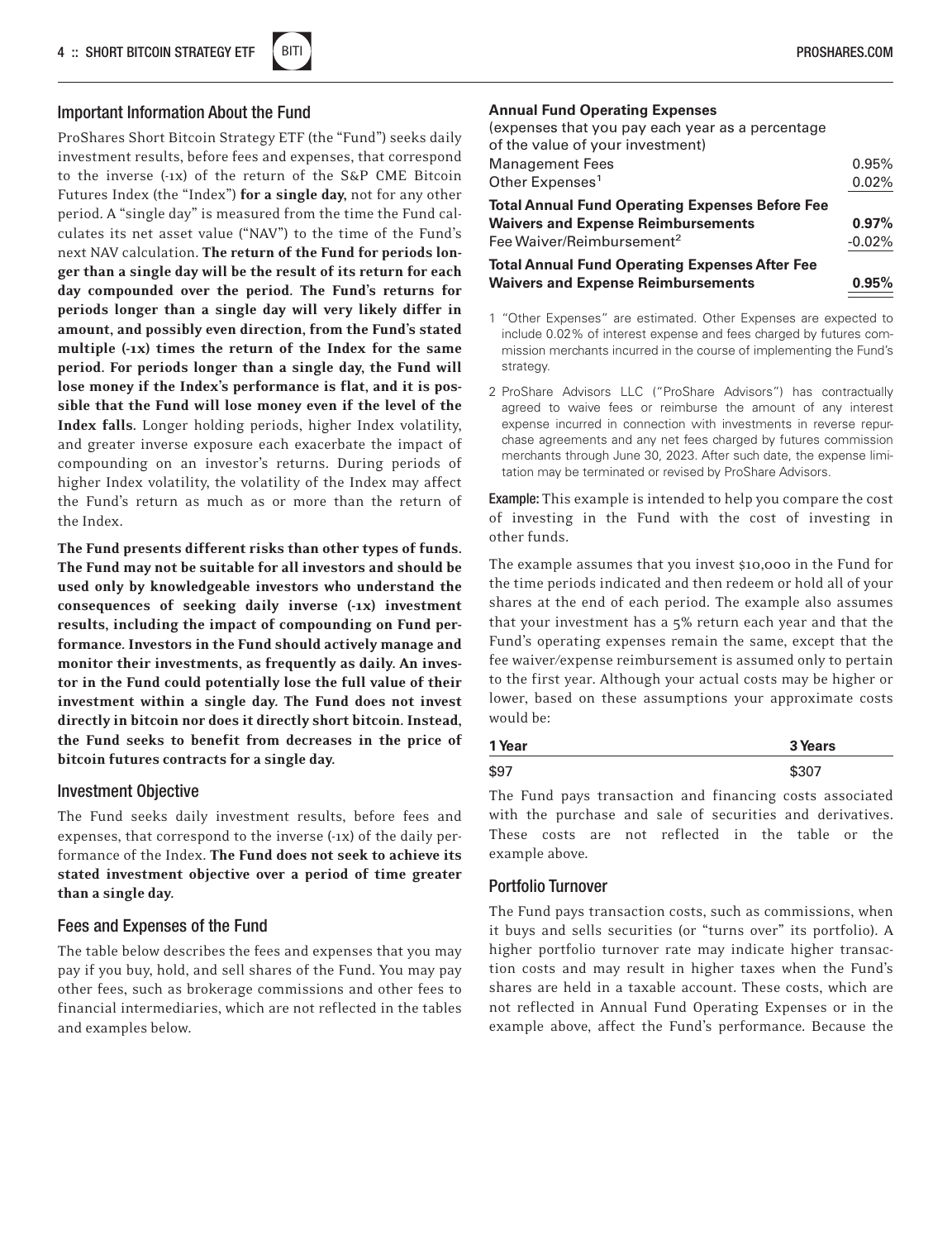Fund is newly organized, portfolio turnover information is not yet available.

#### Principal Investment Strategies

The Fund invests in financial instruments that ProShare Advisors believes, in combination, should produce daily returns consistent with the Fund's investment objective. The Fund does not invest directly in bitcoin nor does it directly short bitcoin. Instead, the Fund seeks to benefit from decreases in the price of bitcoin futures contracts for a single day.

Bitcoin is a digital asset, sometimes referred to as a digital currency or "cryptocurrency." The ownership and operation of bitcoin is determined by participants in an online, peer-topeer network sometimes referred to as the "Bitcoin Network". The Bitcoin Network connects computers that run publicly accessible, or "open source," software that follows the rules and procedures governing the Bitcoin Network. This is commonly referred to as the Bitcoin Protocol (and is described in more detail in the section entitled "The Bitcoin Protocol" in the Fund's Prospectus).

The value of bitcoin is not backed by any government, corporation, or other identified body. Instead, its value is determined in part by the supply and demand in markets created to facilitate trading of bitcoin. Ownership and transaction records for bitcoin are protected through public-key cryptography. The supply of bitcoin is determined by the Bitcoin Protocol. No single entity owns or operates the Bitcoin Network. The Bitcoin Network is collectively maintained by (1) a decentralized group of participants who run computer software that results in the recording and validation of transactions (commonly referred to as "miners"), (2) developers who propose improvements to the Bitcoin Protocol and the software that enforces the protocol and (3) users who choose which version of the bitcoin software to run. From time to time, the developers suggest changes to the bitcoin software. If a sufficient number of users and miners elect not to adopt the changes, a new digital asset, operating on the earlier version of the bitcoin software, may be created. This is often referred to as a "fork." The price of the bitcoin futures contracts in which the Fund invests may reflect the impact of these forks.

The Index is constructed and maintained by S&P Dow Jones Indices LLC. The Index measures the performance of the front-month bitcoin futures contract trading on the Chicago Mercantile Exchange ("CME"). The Index is constructed from futures contracts and includes a provision for the replacement of the Index futures contracts as the contracts approach maturity. This is often referred to as "rolling" a futures contract. The replacement occurs over a five-day roll period every month, effective prior to the open of trading five business days preceding the last trading date of the futures contract. The last trading date of bitcoin futures contracts is the last Friday of the contract month. The Index rolls monthly and distributes the weights 20% each day over the five-day roll

period. The Index is published under the Bloomberg ticker symbol "SPBTCFUE."

In order to obtain inverse or "short" exposure to the Index, the Fund intends to enter into cash-settled bitcoin futures contracts as the "seller." In simplest terms, in a cash-settled futures market the seller pays the counterparty if the price of a futures contract goes up and receives cash from the counterparty if the price of the futures contract goes down.

In order to maintain its inverse exposure to the Index, the Fund intends to exit its futures contracts as they near expiration and replace them with new futures contracts with a later expiration date. Futures contracts with a longer term to expiration may be priced lower than futures contracts with a shorter term to expiration, a relationship called "backwardation." When rolling short futures contracts that are in backwardation, the Fund will close its short position by buying the expiring contract at a relatively higher price and selling a longer-dated contract at a relatively lower price. The presence of backwardation would be expected to adversely affect the performance of the Fund.

Conversely, futures contracts with a longer term to expiration may be priced higher than futures contracts with a shorter term to expiration, a relationship called "contango." When rolling short futures contracts that are in contango, the Fund will close its short position by buying the expiring contract at a relatively lower price and selling a longer-dated contract at a relatively higher price. The presence of contango may positively affect the performance of the Fund.

The Fund expects to gain inverse exposure by investing a portion of its assets in a wholly-owned subsidiary of the Fund organized under the laws of the Cayman Islands and advised by ProShare Advisors. Because the Fund intends to qualify for treatment as a regulated investment company under Subchapter M of the Internal Revenue Code of 1986, as amended, the Fund intends to invest no more than 25% of the Fund's total assets in the subsidiary at each quarter end of the Fund's tax year. Exceeding this amount may have tax consequences, see the section entitled "Tax Risk" in the Fund's Prospectus for more information. References to investments by the Fund should be read to mean investments by either the Fund or the subsidiary.

While the Fund seeks to invest primarily in bitcoin futures contracts, the Fund also may invest in other instruments as described below. The Fund expects that its cash balances maintained in connection with the use of financial instruments will typically be held in money market instruments.

• Bitcoin Futures Contracts – Standardized, cash-settled bitcoin futures contracts traded on commodity exchanges registered with the Commodity Futures Trading Commission ("CFTC"). Currently, the only such contracts are traded on, or subject to the rules of, the Chicago Mercantile Exchange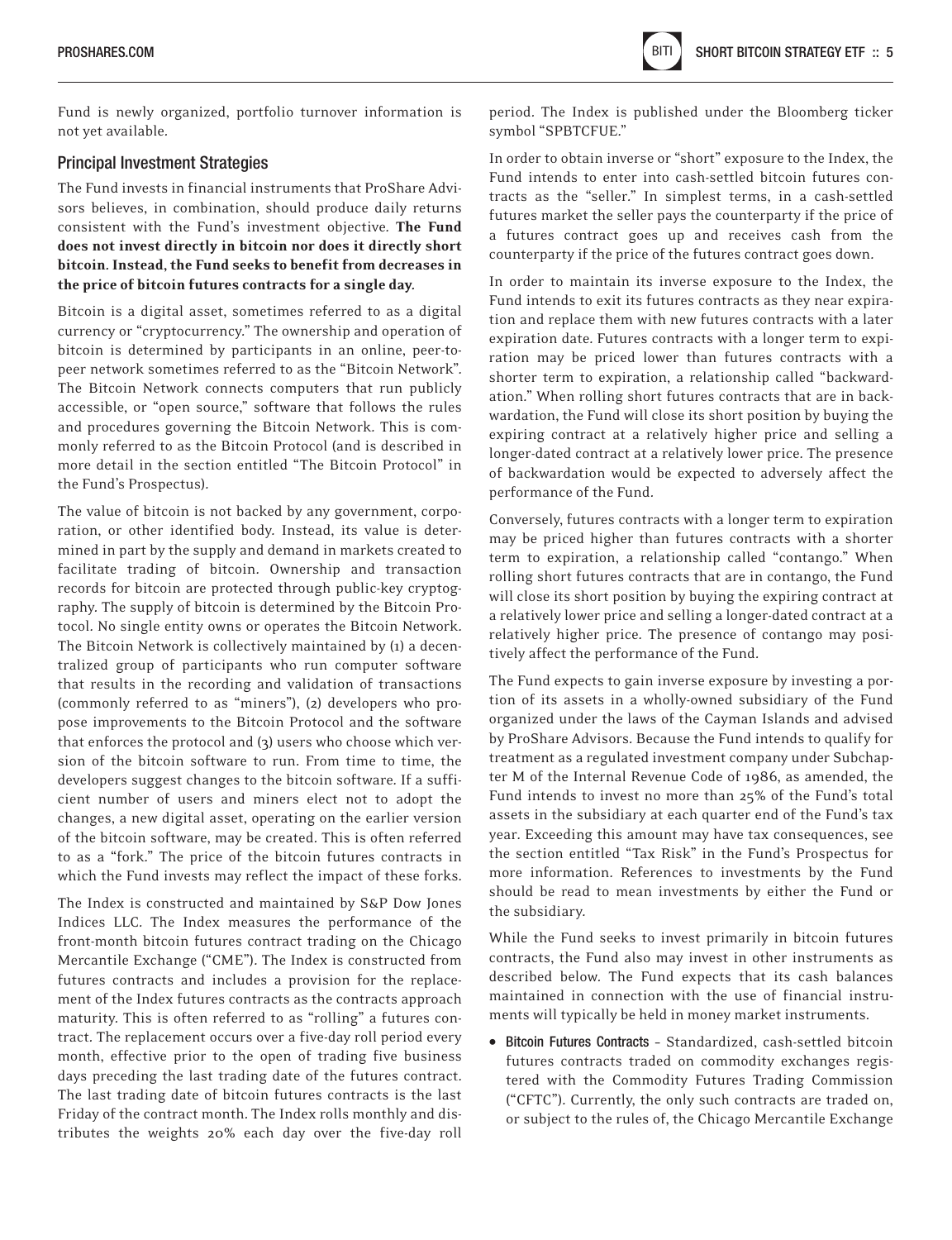

("CME"). The Fund seeks to invest in cash-settled, frontmonth bitcoin futures. The Fund may also invest in backmonth, cash-settled bitcoin futures contracts. Front-month bitcoin futures contracts are those contracts with the shortest time to maturity. Back-month bitcoin futures contracts are those with longer times to maturity.

- Money Market Instruments The Fund invests in short-term cash instruments that have a remaining maturity of 397 days or less and exhibit high quality credit profiles, for example:
	- o U.S. Treasury Bills U.S. government securities that have initial maturities of one year or less, and are supported by the full faith and credit of the U.S. government.
	- o Repurchase Agreements Contracts in which a seller of securities, usually U.S. government securities or other money market instruments, agrees to buy the securities back at a specified time and price. Repurchase agreements are primarily used by the Fund as a short-term investment vehicle for cash positions.
- Borrowing The Fund seeks to engage in reverse repurchase agreements, a form of borrowing, and use the proceeds for investment purposes.

#### The Fund does not invest in, or seek direct short exposure to, a current "spot" or cash price of bitcoin. Investors seeking direct inverse exposure to the price of bitcoin should consider an investment other than the Fund.

ProShare Advisors uses a mathematical approach to investing. Using this approach, ProShare Advisors determines the type, quantity and mix of investment positions that it believes, in combination, the Fund should hold to produce daily returns consistent with the Fund's daily investment objective. The Fund seeks to remain fully invested at all times in financial instruments that, in combination, provide inverse exposure to the single day returns of the Index, consistent with its investment objective, without regard to market conditions, trends or direction. The Fund seeks investment results for a single day only, measured as the time the Fund calculates its NAV to the next time the Fund calculates its NAV, and not for any other period.

The Fund seeks to engage in daily rebalancing to position its portfolio so that its exposure to the Index is consistent with the Fund's daily investment objective. The time and manner in which the Fund rebalances its portfolio may vary from day to day at the discretion of ProShare Advisors, depending on market conditions and other circumstances. The Index's movements during the day will affect whether the Fund's portfolio needs to be rebalanced. For example, if the Index has risen on a given day, net assets of the Fund should fall (assuming there were no Creation Units issued). As a result, the Fund's inverse exposure will need to be decreased. Conversely, if the Index has fallen on a given day, net assets of the Fund should rise (assuming there were no Creation Unit redemptions). As a result, the Fund's inverse exposure will need to be increased.

Daily rebalancing and the compounding of each day's return over time means that the return of the Fund for a period longer than a single day will be the result of each day's returns compounded over the period. This will very likely differ in amount, and possibly even direction, from the inverse (-1x) of the return of the Index for the same period. The Fund will lose money if the Index's performance is flat over time. The Fund can lose money regardless of the performance of the Index, as a result of daily rebalancing, the Index's volatility, compounding of each day's return and other factors. See "Principal Risks" below.

The Fund is classified as non-diversified, which means it has the ability to invest a relatively high percentage of its assets in financial instruments with a single counterparty or a few counterparties.

Please see "Investment Objective, Principal Investment Strategies and Related Risks" in the Fund's Prospectus for additional details.

#### Principal Risks

The principal risks described below are intended to provide information about the factors likely to have a significant adverse impact on the Fund's returns and consequently the value of an investment in the Fund. The risks are presented in an order intended to facilitate readability and their order does not imply that the realization of one risk is more likely to occur than another risk or likely to have a greater adverse impact than another risk.

Bitcoin and bitcoin futures are relatively new investments. They are subject to unique and substantial risks, and historically, have been subject to significant price volatility. The value of an investment in the Fund could decline significantly and without warning, including to zero. You may lose the full value of your investment within a single day. If you are not prepared to accept significant and unexpected changes in the value of the Fund and the possibility that you could lose your entire investment in the Fund you should not invest in the Fund.

While the realization of certain of the risks described herein may benefit the Fund because the Fund seeks daily investment results, before fees and expenses, that correspond to the inverse (-1x) of the daily return of the Index, such occurrences may introduce more volatility to the Fund, which could have a significant negative impact on Fund performance.

- Investment Strategy Risk The Fund obtains short exposure to bitcoin futures contracts in a manner designed to provide inverse exposure to the single day returns of the Index. The price and performance of bitcoin futures should be expected to differ from a current cash price of bitcoin, which is sometimes referred to as a "spot" price of bitcoin.
- Market and Volatility Risk The prices of bitcoin and bitcoin futures have historically been highly volatile. The value of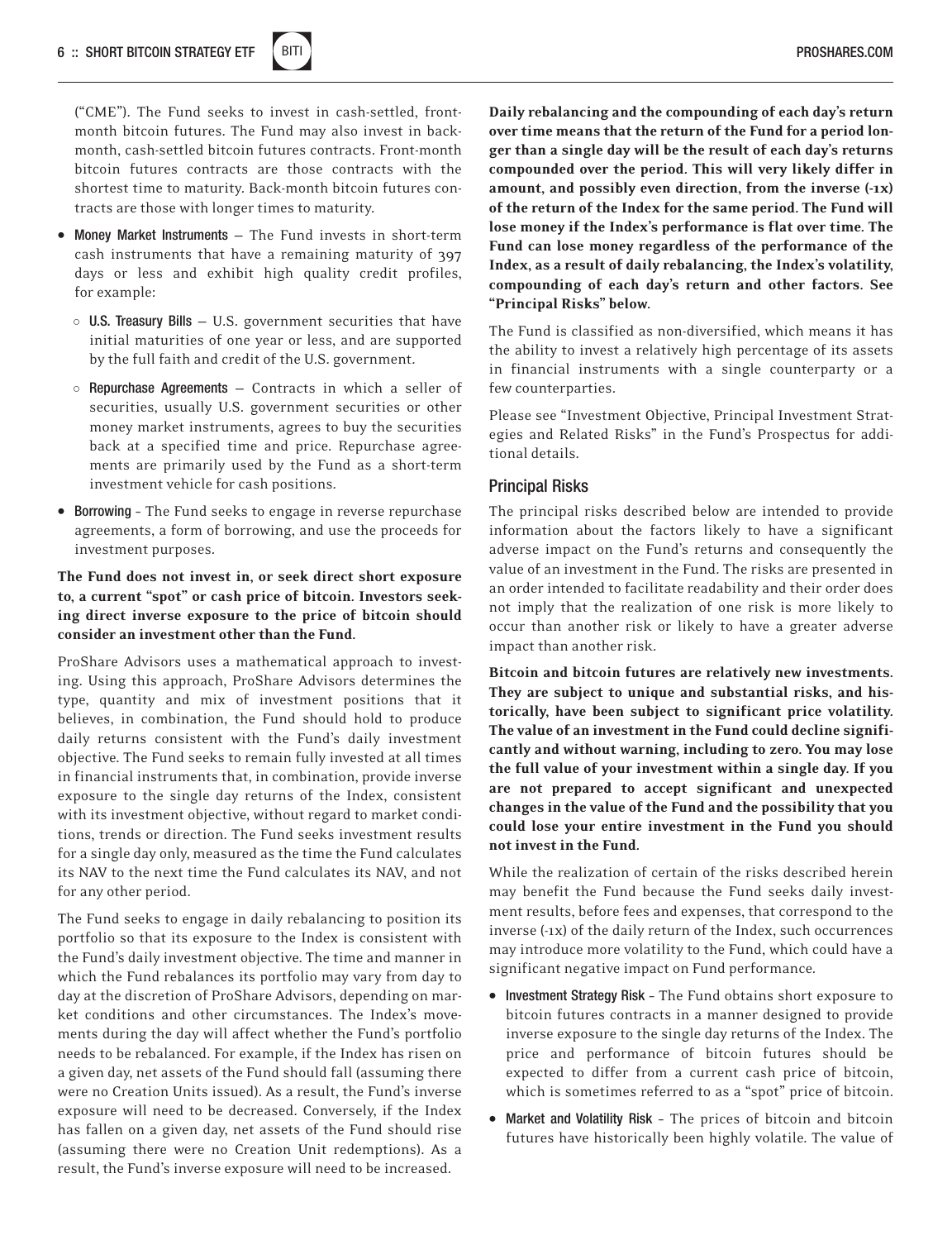the Fund's inverse exposure to bitcoin futures – and therefore the value of an investment in the Fund – could decline significantly and without warning, including to zero.

• Bitcoin Futures Risk – The market for bitcoin futures may be less developed, and potentially less liquid and more volatile, than more established futures markets. While the bitcoin futures market has grown substantially since bitcoin futures commenced trading, there can be no assurance that this growth will continue. The price for bitcoin futures contracts is based on a number of factors, including the supply of and the demand for bitcoin futures contracts. Market conditions and expectations, position limits, accountability levels, collateral requirements, availability of counterparties, and other factors each can impact the supply of and demand for bitcoin futures contracts.

Market conditions and expectations, position limits, accountability levels, collateral requirements, availability of counterparties, and other factors may also limit the Fund's ability to achieve its desired exposure to bitcoin futures contracts. If the Fund is unable to achieve such exposure it may not be able to meet its investment objective and the Fund's returns may be different or lower than expected. Additionally, collateral requirements may require the Fund to liquidate its positions, potentially incurring losses and expenses, when it otherwise would not do so. Investing in derivatives like bitcoin futures may be considered aggressive and may expose the Fund to significant risks. These risks include counterparty risk and liquidity risk.

The performance of bitcoin futures contracts and bitcoin may differ and may not be correlated with each other, over short or long periods of time. The performance of backmonth futures contracts is likely to differ more significantly from the performance of the spot prices of bitcoin. To the extent the Fund is invested in back-month bitcoin future contracts, the performance of the Fund should be expected to deviate more significantly from the performance of the spot prices of bitcoin.

- Leverage Risk Leverage increases the risk of a total loss of an investor's investment, may increase the volatility of the Fund, and may magnify any differences between the performance of the Fund and the Index.
- Compounding Risk The Fund has a single day investment objective, and the Fund's performance for any other period is the result of its return for each day compounded over the period. The performance of the Fund for periods longer than a single day will very likely differ in amount, and possibly even direction, from the inverse (-1x) of the daily return of the Index for the same period, before accounting for fees and expenses. Compounding affects all investments, but has a more significant impact on an inverse fund. This effect becomes more pronounced as Index volatility and holding periods increase. Fund performance for a period longer than a single day can be estimated given any

set of assumptions for the following factors: (a) Index volatility; (b) Index performance; (c) period of time; (d) financing rates associated with inverse exposure; and (e) other Fund expenses. The chart below illustrates the impact of two principal factors — Index volatility and Index performance — on Fund performance. The chart shows estimated Fund returns for a number of combinations of Index volatility and Index performance over a one-year period. Actual volatility, Index and Fund performance may differ significantly from the chart below. Performance shown in the chart assumes: (a) no Fund expenses and (b) borrowing/ lending rates (to obtain inverse exposure) of zero percent. If Fund expenses and/or actual borrowing/lending rates were reflected, the Fund's performance would be different than shown.

Areas shaded darker represent those scenarios where the Fund can be expected to return less than the inverse (-1x) of the performance of the Index.

| <b>Index Performance</b>    |                                                       | <b>One Year Volatility Rate</b> |          |          |          |          |
|-----------------------------|-------------------------------------------------------|---------------------------------|----------|----------|----------|----------|
| One<br>Year<br><b>Index</b> | Inverse $(-1x)$<br>of the<br><b>One Year</b><br>Index | 10%                             | 25%      | 50%      | 75%      | 100%     |
| $-90%$                      | 90%                                                   | 890.0%                          | 839.4%   | 678.8%   | 469.8%   | 267.9%   |
| $-80%$                      | 80%                                                   | 395.0%                          | 369.7%   | 289.4%   | 184.9%   | 83.9%    |
| $-70%$                      | 70%                                                   | 230.0%                          | 213.1%   | 159.6%   | 89.9%    | 22.6%    |
| $-60%$                      | 60%                                                   | 147.5%                          | 134.9%   | 94.7%    | 42.4%    | $-8.0%$  |
| $-50%$                      | 50%                                                   | 98.0%                           | 87.9%    | 55.8%    | 14.0%    | $-26.4%$ |
| $-40%$                      | 40%                                                   | 65.0%                           | 56.6%    | 29.8%    | $-5.0%$  | $-38.7%$ |
| $-30%$                      | 30%                                                   | 41.4%                           | 34.2%    | 11.3%    | $-18.6%$ | $-47.4%$ |
| $-20%$                      | 20%                                                   | 23.8%                           | 17.4%    | $-2.6%$  | $-28.8%$ | $-54.0%$ |
| $-10%$                      | 10%                                                   | 10.0%                           | 4.4%     | $-13.5%$ | $-36.7%$ | $-59.1%$ |
| 0%                          | $0\%$                                                 | $-1.0%$                         | $-6.1%$  | $-22.1%$ | $-43.0%$ | $-63.2%$ |
| 10%                         | $-10%$                                                | $-10.0\%$                       | $-14.6%$ | $-29.2%$ | $-48.2%$ | $-66.6%$ |
| 20%                         | $-20%$                                                | $-17.5%$                        | $-21.7%$ | $-35.1%$ | $-52.5%$ | $-69.3%$ |
| 30%                         | $-30%$                                                | $-23.8%$                        | $-27.7%$ | $-40.1%$ | $-56.2%$ | $-71.7%$ |
| 40%                         | $-40%$                                                | $-29.3%$                        | $-32.9%$ | $-44.4%$ | $-59.3%$ | $-73.7%$ |
| 50%                         | $-50%$                                                | $-34.0%$                        | $-37.4%$ | $-48.1%$ | $-62.0%$ | $-75.5%$ |
| 60%                         | $-60%$                                                | $-38.1%$                        | $-41.3%$ | $-51.3%$ | $-64.4%$ | $-77.0%$ |
| 70%                         | $-70%$                                                | $-41.8%$                        | $-44.7%$ | $-54.2%$ | $-66.5%$ | $-78.4%$ |
| 80%                         | $-80%$                                                | $-45.0%$                        | $-47.8%$ | $-56.7%$ | $-68.3%$ | $-79.6%$ |
| 90%                         | $-90%$                                                | $-47.9%$                        | $-50.6%$ | $-59.0%$ | $-70.0%$ | $-80.6%$ |
| 100%                        | $-100%$                                               | $-50.5%$                        | $-53.0%$ | $-61.1%$ | $-71.5%$ | $-81.6%$ |

The foregoing table is intended to isolate the effect of Index volatility and Index performance on the return of the Fund and is not a representation of actual returns. For example, the Fund may incorrectly be expected to achieve a -20% return on a yearly basis if the Index return were 20%, absent the effects of compounding. As the table shows, with a one year Index return of 20% and an Index volatility of 50%, the Fund could be expected to return -35.1%. The

**Estimated Fund Returns**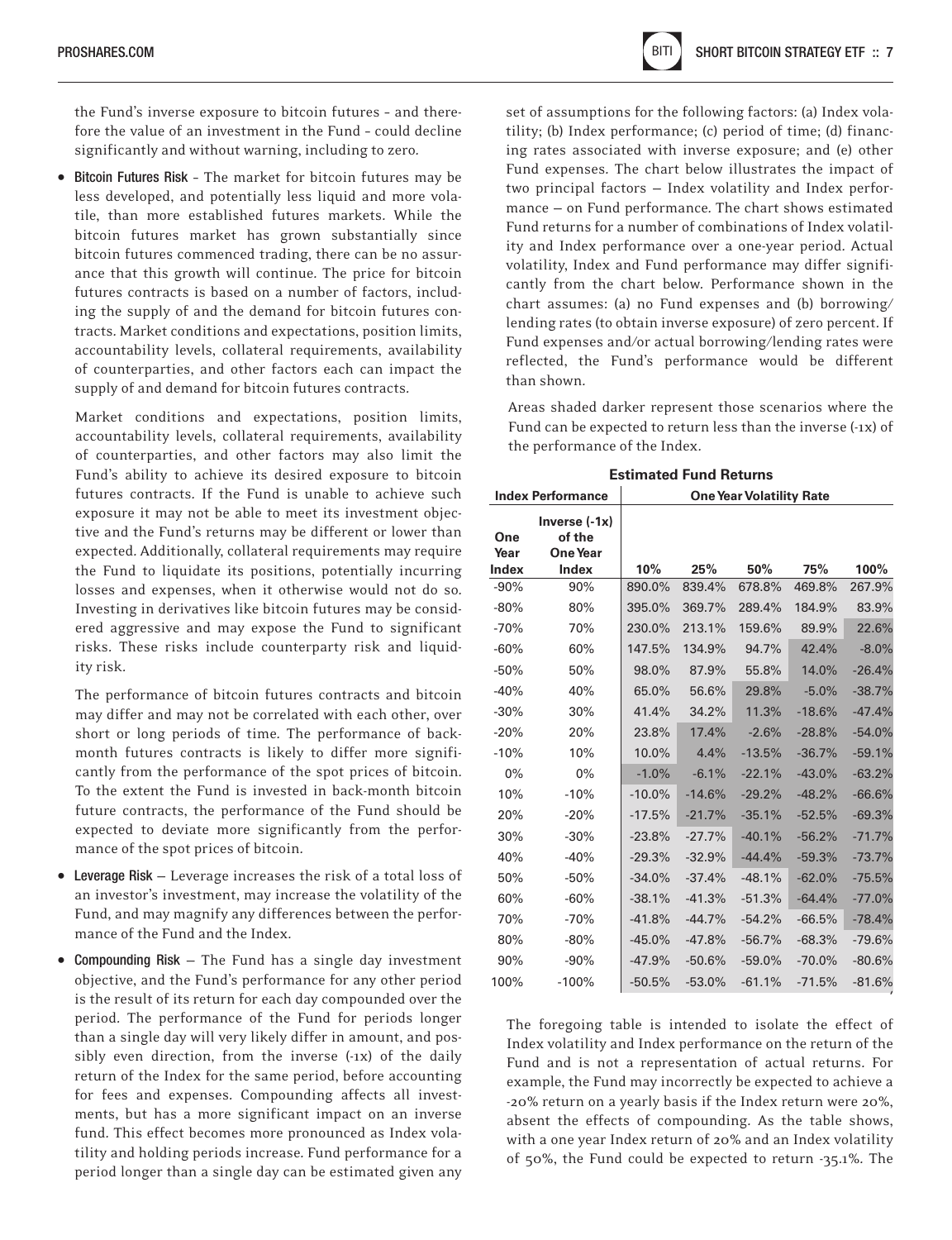

Fund's actual returns may be significantly better or worse than the returns shown above as a result of any of the factors discussed above or in "Principal Risks — Correlation Risk" below.

The Fund's Index was created in January 2022, but has historical data available beginning in December 2017. For the period since December 2017 through May 31, 2022, the Fund's Index's annualized historical volatility rate was 75.12%. Due to the Fund's Index's limited operating history, the Bloomberg Galaxy Bitcoin Index, a "spot" bitcoin index, is used for comparative purposes. The Bloomberg Galaxy Bitcoin Index's annualized historical volatility rate for the five-year period ended May 31, 2022 was 76.08%. The Bloomberg Galaxy Bitcoin Index's highest May to May volatility rate during the five-year period was 94.86% (May 31, 2018). The Fund's Index's annualized total return performance for the period since December 2017 through May 31, 2022 was 12.77%. The Bloomberg Galaxy Bitcoin Index's annualized total return performance for the five-year period ended May 31, 2022 was 69.14%. Historical index volatility and performance are not indications of what the index volatility and performance will be in the future. The volatility of bitcoin futures contracts may differ from the volatility of the Fund's Index.

For additional graphs and charts demonstrating the effects of Index volatility and Index performance on the long-term performance of the Fund, see "Understanding the Risks and Long-Term Performance of Daily Objective Funds — The Impact of Compounding" in the Fund's Prospectus and "Special Note Regarding the Correlation Risks of the Fund" in the Fund's Statement of Additional Information.

• Correlation Risk — A number of factors may affect the Fund's ability to achieve a high degree of inverse correlation with the Index, and there is no guarantee that the Fund will achieve a high degree of inverse correlation. Failure to achieve a high degree of inverse correlation may prevent the Fund from achieving its investment objective, and the percentage change of the Fund's NAV each day may differ, perhaps significantly in amount, and possibly even direction, from the inverse (-1x) of the percentage change of the Index on such day.

In order to achieve a high degree of inverse correlation with the Index, the Fund seeks to rebalance its portfolio daily to keep exposure consistent with its investment objective. Being materially under- or overexposed to the Index may prevent the Fund from achieving a high degree of inverse correlation with the Index and may expose the Fund to greater leverage risk. Market disruptions or closures, regulatory restrictions, market volatility, illiquidity in the markets for the financial instruments in which the Fund invests, and other factors will adversely affect the Fund's ability to adjust exposure to requisite levels. The target amount of portfolio exposure is impacted dynamically by

the Index's movements, including intraday movements. Because of this, it is unlikely that the Fund will have perfect inverse (-1x) exposure during the day or at the end of each day and the likelihood of being materially under- or overexposed is higher on days when the Index is volatile, particularly when the Index is volatile at or near the close of the trading day.

A number of other factors may also adversely affect the Fund's inverse correlation with the Index, including fees, expenses, transaction costs, financing costs associated with the use of derivatives, income items, valuation methodology, accounting standards and disruptions or illiquidity in the markets for the financial instruments in which the Fund invests. The Fund may not have investment exposure to all of the financial instruments in the Index, or its weighting of investment exposure to financial instruments may be different from that of the Index. In addition, the Fund may invest in financial instruments not included in the Index. The Fund may take or refrain from taking positions in order to improve tax efficiency, comply with regulatory restrictions, or for other reasons, each of which may negatively affect the Fund's correlation with the Index. The Fund may also be subject to large movements of assets into and out of the Fund, potentially resulting in the Fund being under- or overexposed to the Index and may be impacted by Index reconstitutions and Index rebalancing events. Additionally, bitcoin and bitcoin futures contracts may trade on markets that may not be open at the same time or on the same day as the Fund. In particular, bitcoin trades 24 hours per day, seven days per week. These differences in trading hours may cause differences between the performance of the Fund and the performance of the Index. Any of these factors could decrease correlation between the performance of the Fund and the Index and may hinder the Fund's ability to meet its daily investment objective.

• Counterparty Risk – Investing in derivatives and repurchase agreements involves entering into contracts with third parties (i.e., counterparties). The use of derivatives and repurchase agreements involves risks that are different from those associated with ordinary portfolio securities transactions. The Fund will be subject to credit risk (i.e., the risk that a counterparty is or is perceived to be unwilling or unable to make timely payments or otherwise meet its contractual obligations) with respect to the amount it expects to receive from counterparties to derivatives and repurchase agreements entered into by the Fund. If a counterparty becomes bankrupt or fails to perform its obligations, or if any collateral posted by the counterparty for the benefit of the Fund is insufficient or there are delays in the Fund's ability to access such collateral, the value of an investment in the Fund may decline.

The counterparty to a listed futures contract is the clearing organization for the listed future, which is held through a futures commission merchant ("FCM") acting on behalf of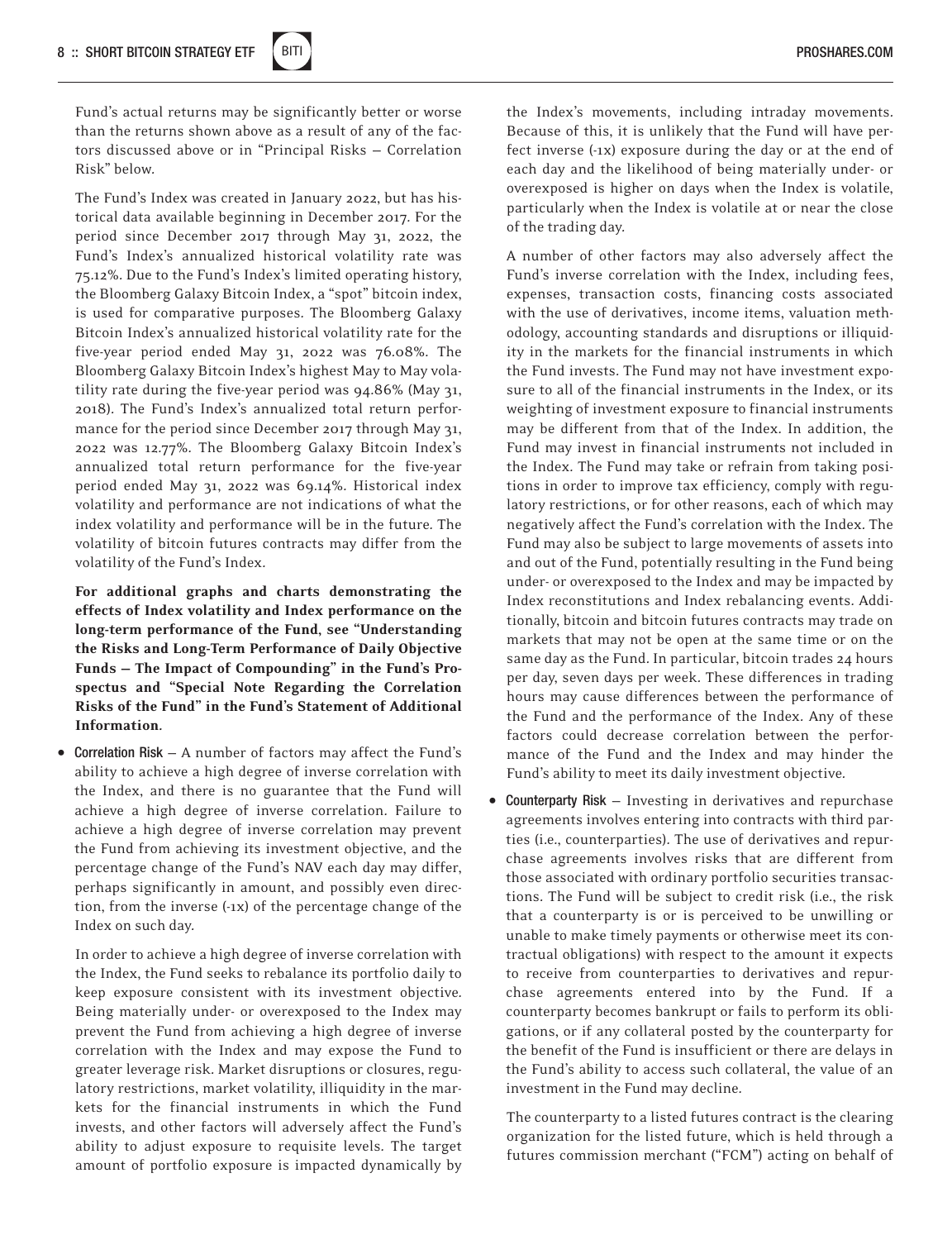the Fund. Consequently, the counterparty risk on a listed futures contract is the creditworthiness of the FCM and the exchange's clearing corporation.

- Rebalancing Risk If for any reason the Fund is unable to rebalance all or a portion of its portfolio, or if all or a portion of the portfolio is rebalanced incorrectly, the Fund's investment exposure may not be consistent with the Fund's investment objective. In these instances, the Fund may have investment exposure to the Index that is significantly greater or less than its stated multiple. As a result, the Fund may be more exposed to leverage risk than if it had been properly rebalanced and may not achieve its investment objective.
- Short Sale Exposure Risk The Fund seeks to obtain inverse or "short" exposure to bitcoin futures contracts. The risks of short exposure include, under certain market conditions, an increase in the volatility and decrease in the liquidity of bitcoin futures contracts. To the extent that, at any particular point in time, bitcoin futures contracts may be thinly traded or have a limited market, the Fund may be unable to meet its investment objective due to a lack of available financial instruments or counterparties. During such periods, the Fund's ability to achieve its investment objective, as well as to issue additional Creation Units, may be adversely affected. Obtaining inverse exposure through bitcoin futures contracts may be considered an aggressive investment technique.
- Inverse Correlation Risk Investors will lose money when the Index rises — a result that is the opposite from traditional index funds. A single day or intraday increase in the level of the Index approaching 100% may result in the total loss or almost total loss of an investor's investment, even if the Index subsequently moves lower.
- Bitcoin Risk Bitcoin is a relatively new innovation and the market for bitcoin is subject to rapid price swings, changes and uncertainty. The further development of the Bitcoin Network and the acceptance and use of bitcoin are subject to a variety of factors that are difficult to evaluate. The slowing, stopping or reversing of the development of the Bitcoin Network or the acceptance of bitcoin may adversely affect the price of bitcoin. Bitcoin is subject to the risk of fraud, theft, manipulation or security failures, operational or other problems that impact bitcoin trading venues. Additionally, if one or a coordinated group of miners were to gain control of 51% of the Bitcoin Network, they would have the ability to manipulate transactions, halt payments and fraudulently obtain bitcoin. A significant portion of bitcoin is held by a small number of holders sometimes referred to as "whales." These holders have the ability to manipulate the price of bitcoin. Unlike the exchanges for more traditional assets, such as equity securities and futures contracts, bitcoin and bitcoin trading venues are largely unregulated. As a result of the lack of regulation, individu-

als or groups may engage in fraud or market manipulation (including using social media to promote bitcoin in a way that artificially increases the price of bitcoin). Investors may be more exposed to the risk of theft, fraud and market manipulation than when investing in more traditional asset classes. Over the past several years, a number of bitcoin trading venues have been closed due to fraud, failure or security breaches. Investors in bitcoin may have little or no recourse should such theft, fraud or manipulation occur and could suffer significant losses. Legal or regulatory changes may negatively impact the operation of the Bitcoin Network or restrict the use of bitcoin. Alternatively, legal or regulatory changes may increase the acceptance and adoption of bitcoin. The realization of any of these risks could result in increased volatility and in some instances could result in a sharp increase in the value of bitcoin and bitcoin futures.

- Liquidity Risk The market for the bitcoin futures contracts is still developing and may be subject to periods of illiquidity. During such times it may be difficult or impossible to buy or sell a position at the desired price. Market disruptions or volatility can also make it difficult to find a counterparty willing to transact at a reasonable price and sufficient size. Illiquid markets may cause losses, which could be significant. The large size of the positions which the Fund may acquire increases the risk of illiquidity, may make its positions more difficult to liquidate, and may increase the losses incurred while trying to do so. Such large positions also may impact the price of bitcoin futures, which could decrease the correlation between the performance of bitcoin futures and a "spot" price of bitcoin. These situations may prevent the Fund from limiting losses, realizing gains or achieving a high inverse correlation with the Index.
- Bitcoin Futures Capacity Risk If the Fund's ability to obtain exposure to bitcoin futures contracts consistent with its investment objective is disrupted for any reason including, for example, limited liquidity in the bitcoin futures market, a disruption to the bitcoin futures market, or as a result of margin requirements, position limits, accountability levels, or other limitations imposed by the Fund's futures commission merchants ("FCMs"), the listing exchanges, or the CFTC, the Fund may not be able to achieve its investment objective and may experience significant losses.

In such circumstances, the Advisor intends to take such action as it believes appropriate and in the best interest of the Fund. Any disruption in the Fund's ability to obtain inverse exposure to bitcoin futures contracts will cause the Fund's performance to deviate from the performance of bitcoin and bitcoin futures. Additionally, the ability of the Fund to obtain inverse exposure to bitcoin futures contracts is limited by certain tax rules that limit the amount the Fund can invest in its wholly-owned subsidiary as of the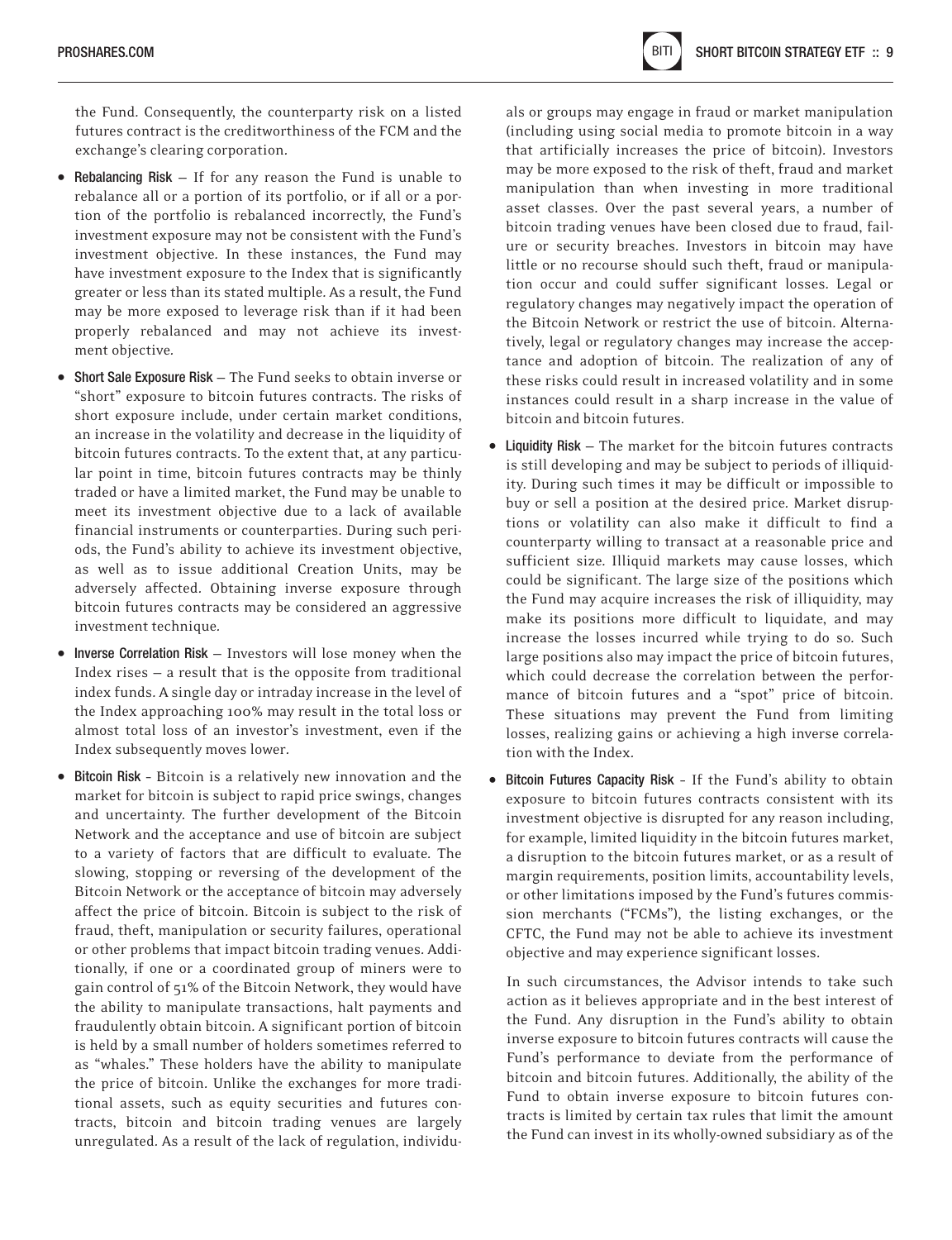

end of each tax quarter. Exceeding this amount may have tax consequences, see the section entitled "Tax Risk" in the Fund's Prospectus for more information.

- Cost of Futures Investment Risk As discussed above, when a bitcoin futures contract is nearing expiration, the Fund will "roll" the futures contract. This means it will generally exit its position in such contract and enter into a new position in a bitcoin futures contract with a later expiration date. When rolling short futures contracts that are in backwardation, the Fund will close its short position by buying the expiring contract at a relatively higher price and selling a longer-dated contract at a relatively lower price. Backwardation in the bitcoin futures market may have a significant adverse impact on the performance of the Fund. Both contango and backwardation may cause bitcoin futures to perform differently than spot bitcoin and may limit or prevent the Fund from achieving its investment objective.
- Subsidiary Investment Risk Changes in the laws of the United States and/or the Cayman Islands, under which the Fund and the subsidiary are organized, respectively, could result in the inability of the Fund to operate as intended and could negatively affect the Fund and its shareholders. The Fund complies with the provisions of the 1940 Act governing investment policies, capital structure, and leverage on an aggregate basis with the Subsidiary.
- Borrowing Risk The Fund may borrow for investment purposes using reverse repurchase agreements. The cost of borrowing may reduce the Fund's return. Borrowing may cause a Fund to liquidate positions under adverse market conditions to satisfy its repayment obligations. Borrowing increases the risk of loss and may increase the volatility of the Fund.
- Non-Diversification Risk The Fund is classified as "nondiversified" under the Investment Company Act of 1940, as amended ("1940 Act"). This means it has the ability to invest a relatively high percentage of its assets in the securities of a small number of issuers or in financial instruments with a single counterparty or a few counterparties. This may increase the Fund's volatility and increase the risk that the Fund's performance will decline based on the performance of a single issuer or the credit of a single counterparty.
- Index Performance Risk The Index is maintained by a third party provider unaffiliated with the Fund or ProShare Advisors. There can be no guarantee or assurance that the methodology used by the third party provider to create the Index will result in the Fund achieving positive returns. Further, there can be no guarantee that the methodology underlying the Index or the daily calculation of the Index will be free from error. It is also possible that the value of the Index may be subject to intentional manipulation by third-party market participants. The Index used by the Fund may underperform other asset classes and may underperform other similar indices. Each of these factors could have a negative impact on the performance of the Fund.
- Intraday Price Performance Risk The intraday performance of shares of the Fund traded in the secondary market generally will be different from the performance of the Fund when measured from one NAV calculation-time to the next. When shares are bought intraday, the performance of the Fund's shares relative to the Index until the Fund's next NAV calculation time will generally be greater than or less than the Fund's stated multiple times the performance of the Index.
- Market Price Variance Risk Investors buy and sell Fund shares in the secondary market at market prices, which may be different from the NAV per share of the Fund (i.e., the secondary market price may trade at a price greater than NAV (a premium) or less than NAV (a discount)). The market price of the Fund's shares will fluctuate in response to changes in the value of the Fund's holdings, supply and demand for shares and other market factors. In addition, the bitcoin futures held by the Fund and bitcoin may be traded in markets on days and at times when the Fund's listing exchange is closed for trading. As a result, the value of the Fund's holdings may vary, perhaps significantly, on days and at times when investors are unable to purchase or sell Fund shares. ProShare Advisors cannot predict whether shares will trade above, below or at a price equal to the value of the Fund's holdings.
- Authorized Participant Risk The Fund has a limited number of financial institutions that act as Authorized Participants or market markers. Only Authorized Participants may engage in creation or redemption transactions directly with the Fund. If some or all of these Authorized Participants exit the business or are unable to process creation and/or redemption orders, and other Authorized Participants are not willing or able to create and redeem Fund shares, investors may experience a significantly diminished trading market and the shares may trade at a discount to NAV.
- Cash Purchases and Redemption Risk The Fund expects to effect all of its creations and redemption in cash rather than in-kind. Cash purchases and redemptions may increase transaction costs. The relatively high costs associated with obtaining inverse exposure to bitcoin futures contracts, particularly near contract expiration, may have a significant adverse impact on the performance of the Fund. Additionally, cash purchases and redemptions may cause the Fund to recognize a gain or loss.
- Early Close/Late Close/Trading Halt Risk An exchange or market may close early, close late or issue trading halts on bitcoin futures contracts. As a result, the ability to trade bitcoin futures contracts may be restricted, which may disrupt the Fund's creation and redemption process, potentially affect the price at which the Fund's shares trade in the secondary market, result in the Fund being unable to trade bitcoin futures contracts at all, and/or cause significant deviations in the performance of bitcoin futures contracts from spot bitcoin. In these circumstances, the Fund may be unable to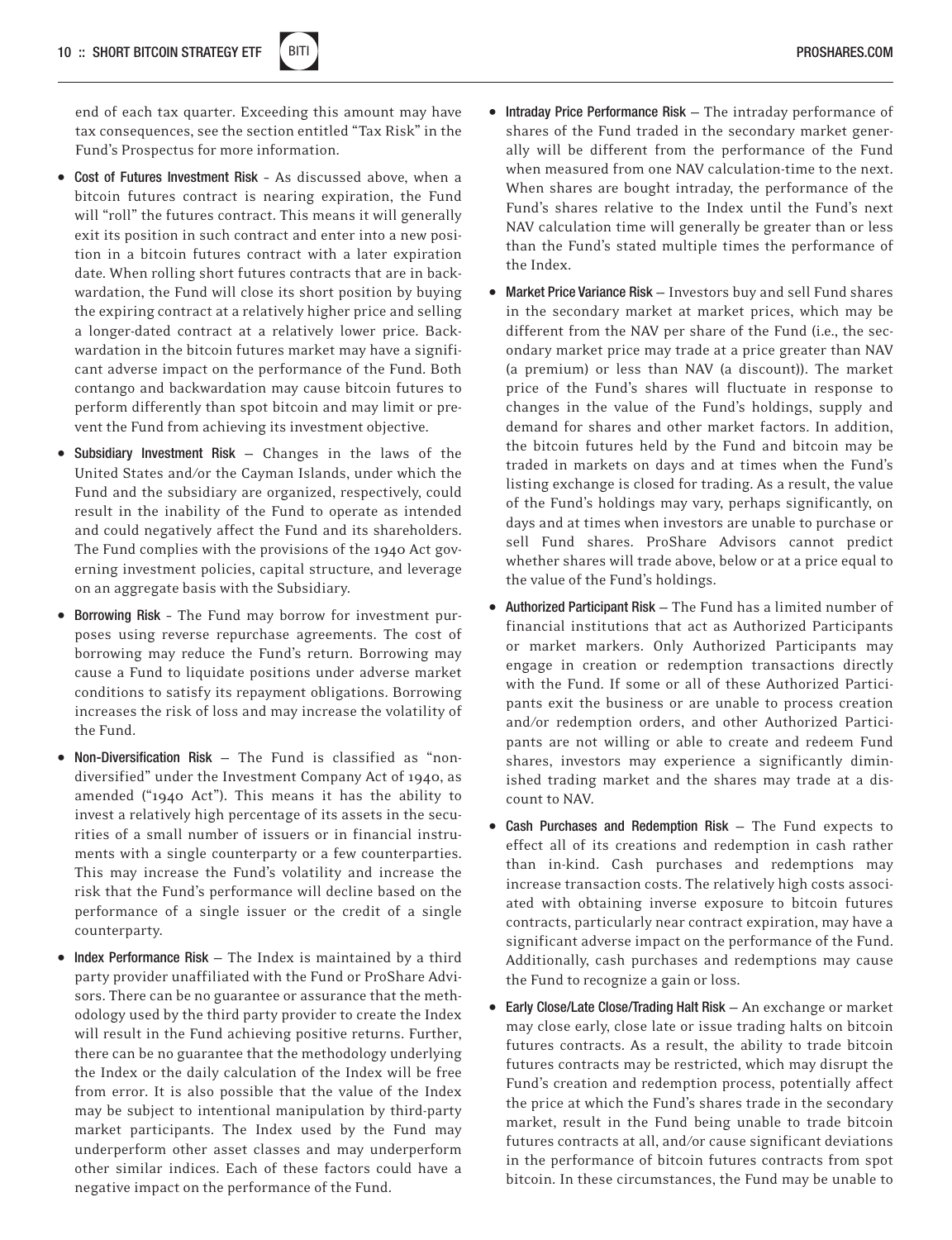rebalance its portfolio, may be unable to accurately price its investments and/or may incur substantial trading losses. If trading in the Fund's shares are halted, investors may be temporarily unable to trade shares of the Fund.

- New Fund Risk The Fund recently commenced operations, has a limited operating history, and started operations with a small asset base. There can be no assurance that the Fund will be successful or grow to or maintain a viable size, that an active trading market for the Fund's shares will develop or be maintained, or that the Fund's shares' listing will continue unchanged.
- Tax Risk In order to qualify for the special tax treatment accorded a regulated investment company ("RIC") and its shareholders, the Fund must derive at least 90% of its gross income for each taxable year from "qualifying income," meet certain asset diversification tests at the end of each taxable quarter, and meet annual distribution requirements. The Fund's pursuit of its investment strategies will potentially be limited by the Fund's intention to qualify for such treatment and could adversely affect the Fund's ability to so qualify. The Fund can make certain investments, the treatment of which for these purposes is unclear. If, in any year, the Fund were to fail to qualify for the special tax treatment accorded a RIC and its shareholders, and were ineligible to or were not to cure such failure, the Fund would be taxed in the same manner as an ordinary corporation subject to U.S. federal income tax on all its income at the fund level. The resulting taxes could substantially reduce the Fund's net assets and the amount of income available for distribution. In addition, in order to requalify for taxation as a RIC, the Fund could be required to recognize unrealized gains, pay substantial taxes and interest, and make certain distributions. Please see the section entitled "Tax Risk" in the Statement of Additional Information for more information.
- Valuation Risk In certain circumstances (e.g., if ProShare Advisors believes market quotations do not accurately reflect the fair value of an investment, or a trading halt closes an exchange or market early), ProShare Advisors may, pursuant to procedures established by the Board of Trustees of the Fund, choose to determine a fair value price as the basis for determining the market value of such investment for such day. The fair value of an investment determined by ProShare Advisors may be different from other value determinations of the same investment. Portfolio investments that are valued using techniques other than market quotations, including "fair valued" investments, may be subject to greater fluctuation in their value from one day to the next than would be the case if market

quotations were used. In addition, there is no assurance that the Fund could sell a portfolio investment for the value established for it at any time, and it is possible that the Fund would incur a loss because a portfolio investment is sold at a discount to its established value.

Please see "Investment Objective, Principal Investment Strategies and Related Risks" in the Fund's Prospectus for additional details.

#### Investment Results

Performance history will be available for the Fund after it has been in operation for a full calendar year. After the Fund has a full calendar year of performance information, performance information will be shown on an annual basis.

#### Management

The Fund is advised by ProShare Advisors. Alexander Ilyasov, Senior Portfolio Manager, and George Banian, Portfolio Manager, have jointly and primarily managed the Fund since inception.

#### Purchase and Sale of Fund Shares

The Fund will issue and redeem shares only to Authorized Participants (typically broker-dealers) in exchange for cash in large blocks, known as Creation Units. Shares of the Fund may only be purchased and sold by retail investors in secondary market transactions through broker-dealers or other financial intermediaries. Shares of the Fund are listed for trading on a national securities exchange and because shares trade at market prices rather than NAV, shares of the Fund may trade at a price greater than NAV (premium) or less than NAV (discount). In addition to brokerage commissions, investors incur the costs of the difference between the highest price a buyer is willing to pay to purchase shares of the Funds (bid) and the lowest price a seller is willing to accept for shares of the Fund (ask) when buying or selling shares in the secondary market (the "bid-ask spread"). The bid-ask spread varies over time for Fund shares based on trading volume and market liquidity. Recent information, including information about a Fund's NAV, market price, premiums and discounts, and bid-ask spreads, is included on the Fund's website (www.proshares.com).

#### Tax Information

Income and capital gains distributions you receive from the Fund generally are subject to federal income taxes and may also be subject to state and local taxes. The Fund intends to distribute income, if any, monthly, and capital gains, if any, at least annually.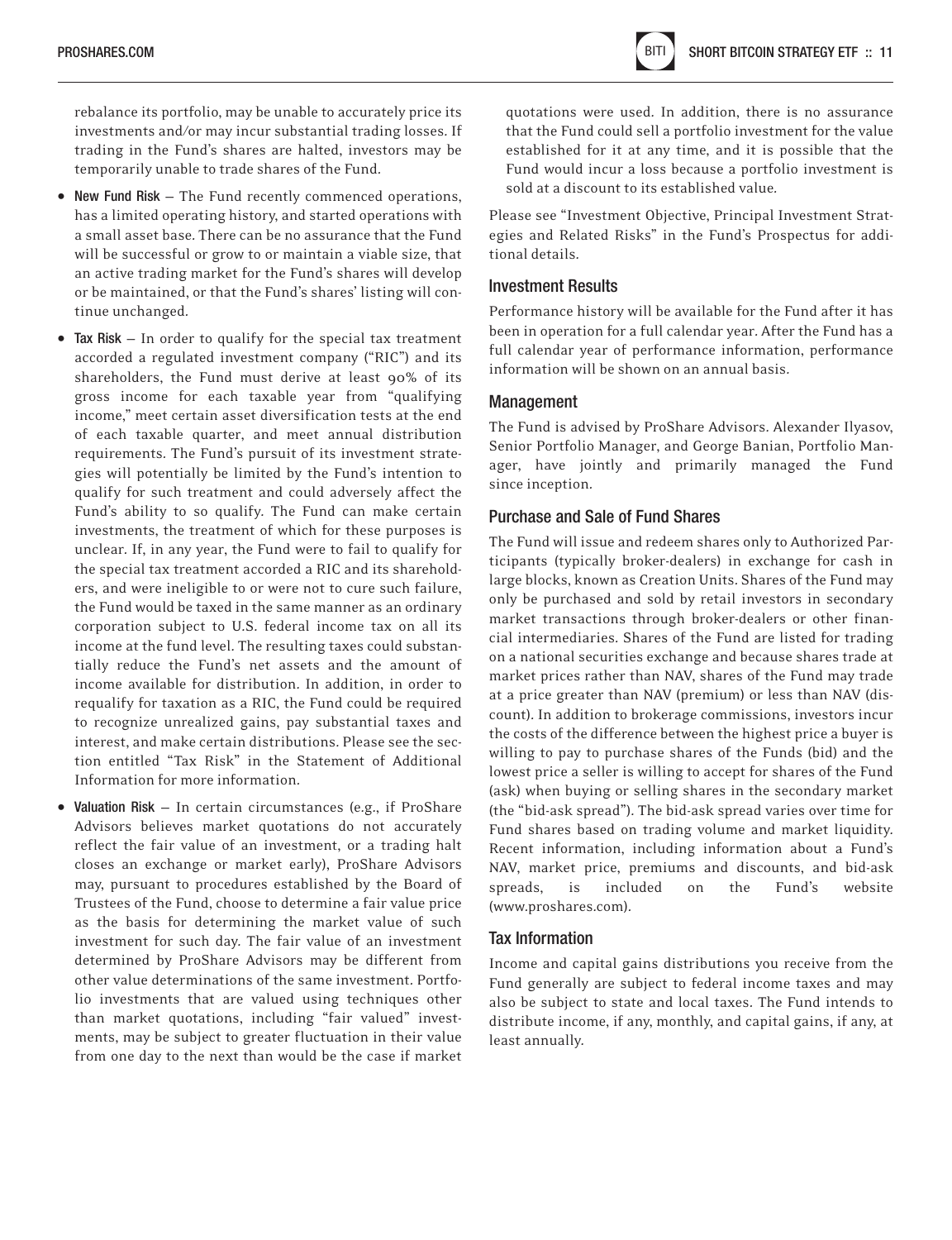# <span id="page-11-0"></span>Investment Objective, Principal Investment Strategies and Related Risks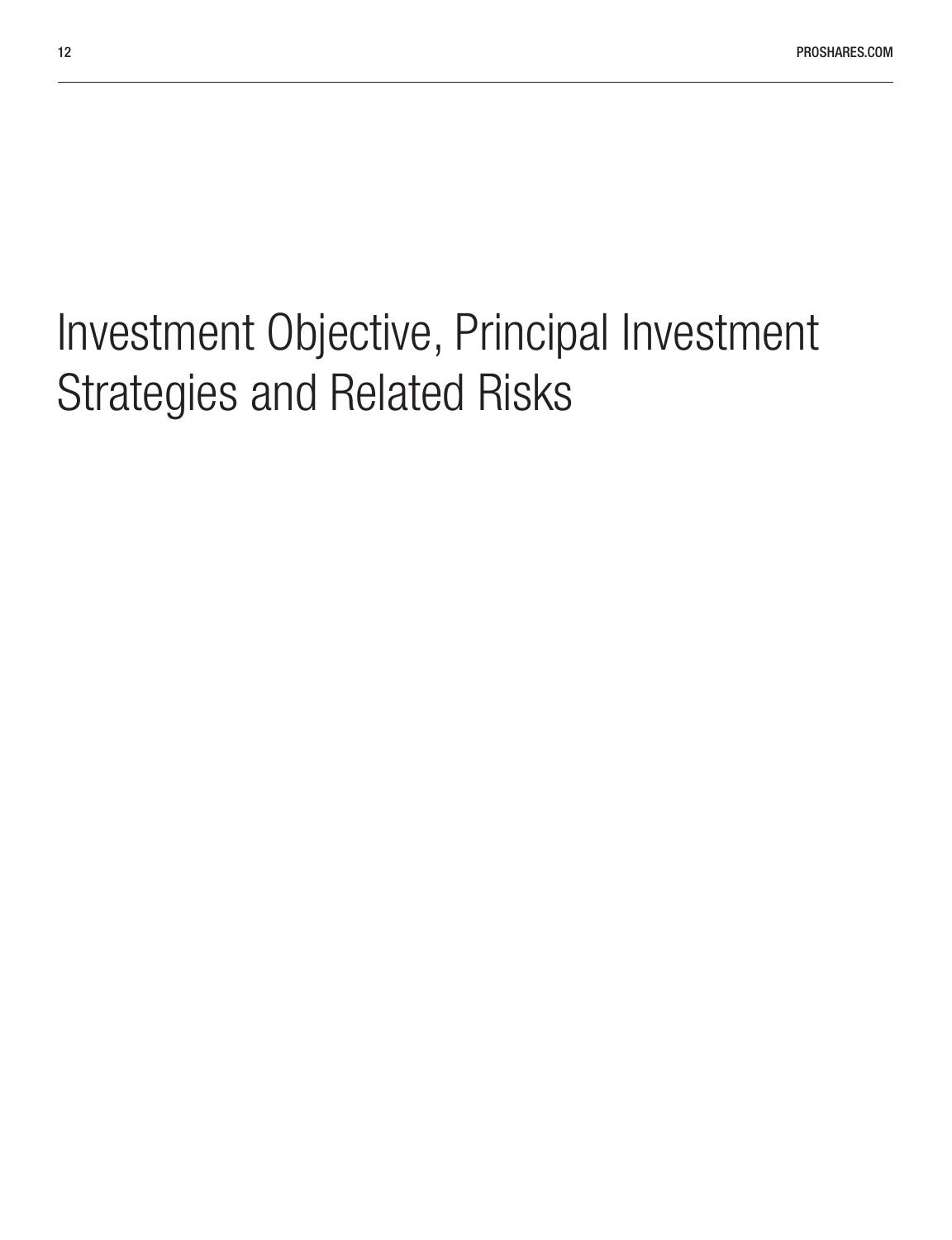This section contains additional details about the Fund's investment objective, principal investment strategies and related risks.

#### Investment Objective

The Fund seeks daily investment results, before fees and expenses, that correspond to the inverse (-1x) of the daily performance of the Index. The Fund does not seek to achieve its stated investment objective over a period of time greater than a single day. A "single day" is measured from the time the Fund calculates its net asset value ("NAV") to the time of the Fund's next NAV calculation. The return of the Fund for periods longer than a single day will be the result of its return for each day compounded over the period. The Fund's returns for periods longer than a single day will very likely differ in amount, and possibly even direction, from the Fund's stated multiple (-1x) times the return of the Index for the same period. For periods longer than a single day, the Fund will lose money if the Index's performance is flat, and it is possible that the Fund will lose money even if the level of the Index falls. Longer holding periods, higher Index volatility, and greater inverse exposure each exacerbate the impact of compounding on an investor's returns. During periods of higher Index volatility, the volatility of the Index may affect the Fund's return as much as or more than the return of the Index.

The Fund's investment objective is non-fundamental, meaning it may be changed by the Board of Trustees ("Board"), without the approval of Fund shareholders.

#### Principal Investment Strategies

In seeking to achieve the Fund's investment objective, ProShare Advisors LLC ("ProShare Advisors" or the "Advisor") follows a passive approach to investing that is designed to correspond to the inverse (-1x) of the daily performance of the Index.

The Index measures the performance of the front-month bitcoin futures contract trading on the Chicago Mercantile Exchange ("CME"). The Index is constructed from futures contracts and includes a provision for the replacement of the Index futures contracts as the contracts approach maturity. This is often referred to as "rolling" a futures contract. The replacement occurs over a five-day roll period every month, effective prior to the open of trading five business days preceding the last trading date of the futures contract. The last trading date of bitcoin futures contracts is the last Friday of the contract month. The Index rolls monthly and distributes the weights 20% each day over the five-day roll period.

In selecting investments for the Fund, the Advisor takes into consideration the relative liquidity of and costs associated with bitcoin futures contracts as well as regulatory requirements imposed by the Securities and Exchange Commission and the Internal Revenue Service, and other factors. The Fund generally seeks to remain fully invested at all times in investments that, in combination, provide inverse exposure to bitcoin futures without regard to market conditions, trends, or direction.

The Fund does not take temporary defensive positions. The Fund will generally hold its bitcoin-related investments during periods in which the value bitcoin is flat or rising as well as during periods in which the value of bitcoin is declining. For example, if the Fund's bitcoin-related investments are declining in value, the Fund generally will not exit its positions except as needed to meet redemption requests. Bitcoinrelated investments include, under the limited circumstances described in more detail below, shorting equity securities of "bitcoin-related companies."

#### Bitcoin

Bitcoin is a digital asset which serves as the unit of account on an open-source, decentralized, peer-to-peer computer network. Bitcoin may be used to pay for goods and services, stored for future use, or converted to a government-issued currency. As of the date of this Prospectus, the adoption of bitcoin for these purposes has been limited. The value of bitcoin is not backed by any government, corporation, or other identified body.

The value of bitcoin is determined in part by the supply of (which is limited), and demand for, bitcoin in the markets for exchange that have been organized to facilitate the trading of bitcoin. By design, the supply of bitcoin is limited to 21 million bitcoins. As of the date of this Prospectus, there are approximately 19 million bitcoins in circulation.

Bitcoin is maintained on the decentralized, open source, peerto-peer computer network (the "Bitcoin Network"). No single entity owns or operates the Bitcoin Network. The Bitcoin Network is accessed through software and governs bitcoin's creation and movement. The source code for the Bitcoin Network, often referred to as the Bitcoin Protocol, is open-source, and anyone can contribute to its development.

#### The Bitcoin Network

The infrastructure of the Bitcoin Network is collectively maintained by participants in the Bitcoin Network, which include miners, developers, and users. Miners validate transactions and are currently compensated for that service in bitcoin. Developers maintain and contribute updates to the Bitcoin Network's source code often referred to as the Bitcoin Protocol. Users access the Bitcoin Network using open-source software. Anyone can be a user, developer, or miner.

Bitcoin is maintained on a digital transaction ledger commonly known as a "blockchain." A blockchain is a type of shared and continually reconciled database, stored in a decentralized manner on the computers of certain users of the digital asset and is protected by cryptography. The Bitcoin Blockchain contains a record and history for each bitcoin transaction.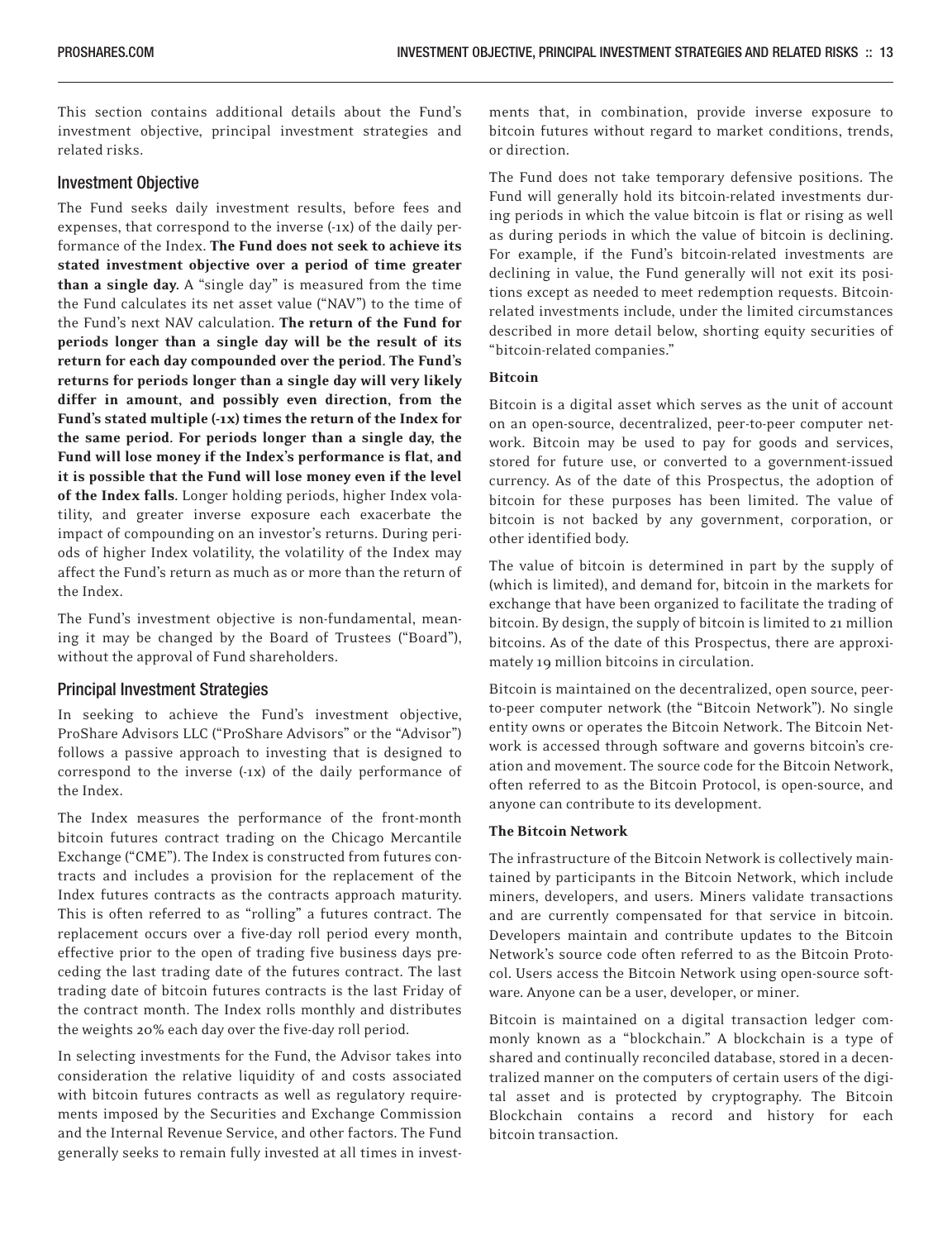New bitcoin is created by "mining." Miners use specialized computer software and hardware to solve a highly complex mathematical problem presented by the Bitcoin Protocol. The first miner to successfully solve the problem is permitted to add a block of transactions to the Bitcoin Blockchain. The new block is then confirmed through acceptance by a majority of users who maintain versions of the blockchain on their individual computers. Miners that successfully add a block to the Bitcoin Blockchain are automatically rewarded with a fixed amount of bitcoin for their effort plus any transaction fees paid by transferors whose transactions are recorded in the block. This reward system is the means by which new bitcoin enter circulation and is the mechanism by which versions of the blockchain held by users on a decentralized network are kept in consensus.

#### The Bitcoin Protocol

The Bitcoin Protocol is an open source project with no official company or group in control. Anyone can review the underlying code and suggest changes. There are, however, a number of individual developers that regularly contribute to a specific distribution of bitcoin software known as the "Bitcoin Core." Developers of the Bitcoin Core loosely oversee the development of the source code. There are many other compatible versions of the bitcoin software, but Bitcoin Core is the most widely adopted and currently provides the de facto standard for the Bitcoin Protocol. The core developers are able to access, and can alter, the Bitcoin Network source code and, as a result, they are responsible for quasi-official releases of updates and other changes to the Bitcoin Network's source code.

However, because bitcoin has no central authority, the release of updates to the Bitcoin Network's source code by the core developers does not guarantee that the updates will be automatically adopted by the other participants. Users and miners must accept any changes made to the source code by downloading the proposed modification and that modification is effective only with respect to those bitcoin users and miners who choose to download it. As a practical matter, a modification to the source code becomes part of the Bitcoin Network only if it is accepted by participants that collectively have a majority of the processing power on the Bitcoin Network.

If a modification is accepted by only a percentage of users and miners, a division will occur such that one network will run the pre-modification source code and the other network will run the modified source code. Such a division is known as a "fork."

#### Bitcoin Futures

A futures contract is a standardized contract traded on, or subject to the rules of, an exchange to buy or sell a specified type and quantity of a particular underlying asset at a designated price. Futures contracts are traded on a wide variety of underlying assets, including bitcoin, bonds, interest rates, agricultural products, stock indexes, currencies, digital assets, energy, metals, economic indicators and statistical measures. The contract unit (i.e., the total amount of the underlying asset referenced in each futures contract) and calendar term of futures contracts on a particular underlying asset are identical and are not subject to any negotiation, other than with respect to price and the number of contracts traded between the buyer and seller. Futures contracts expire on a designated date, referred to as the "expiration date."

The Fund generally deposits cash (also known as "margin") with an FCM for its open positions in futures contracts. The margin requirements or position limits may be based on the notional exposure (i.e., the total dollar value of exposure) of the futures contracts or the number of futures contracts purchased. The FCM, in turn, generally transfers such deposits to the clearing house to protect the clearing house against nonpayment by the Fund. "Variation Margin" is the amount of cash that each party agrees to pay to or receive from the other to reflect the daily fluctuation in the value of the futures contract. The clearing house becomes substituted for each counterparty to a futures contract and, in effect, guarantees performance. In addition, the FCM may require the Fund to deposit additional collateral in excess of the clearing house's requirements for the FCM's own protection. Margin requirements for CME Bitcoin Futures are substantially higher than margin requirements for many other types of futures contracts.

CME Bitcoin Futures commenced trading on the CME Globex electronic trading platform on December 17, 2017, under the ticker symbol "BTC." CME Micro Bitcoin Futures commenced trading on the CME Globex electronic trading platform on May 3, 2021, under the ticker symbol "MBT." CME Bitcoin Futures and CME Micro Bitcoin Futures are cash-settled in U.S. dollars, based on the final settlement value of the CME CF Bitcoin Reference Rate ("BRR").

#### Rolling of the Bitcoin Futures

Futures contracts expire on a designated date, referred to as the "expiration date." The Fund generally seeks to invest in "front-month" CME Bitcoin Futures contracts but may invest in back-month, cash-settled bitcoin futures contracts. "Frontmonth" contracts are the monthly contracts with the nearest expiration date. Back-month bitcoin futures contracts are those with longer times to maturity. CME Bitcoin Futures are cash-settled on their expiration date unless they are "rolled" prior to expiration. The Fund intends to "roll" its CME Bitcoin Futures prior to expiration. Typically, the Fund will roll to the next "nearby" CME Bitcoin Futures. The "nearby" contracts are those contracts with the next closest expiration date.

#### Investment in the Cayman Subsidiary

The Fund expects to gain inverse exposure to bitcoin futures contracts by investing a portion of its assets in a whollyowned subsidiary of the Fund organized under the laws of the Cayman Islands, the ProShares Cayman Bitcoin Inverse Strategy Portfolio (the "Portfolio"). The Portfolio will be managed and advised by ProShare Advisors and overseen by the Portfolio's board of directors.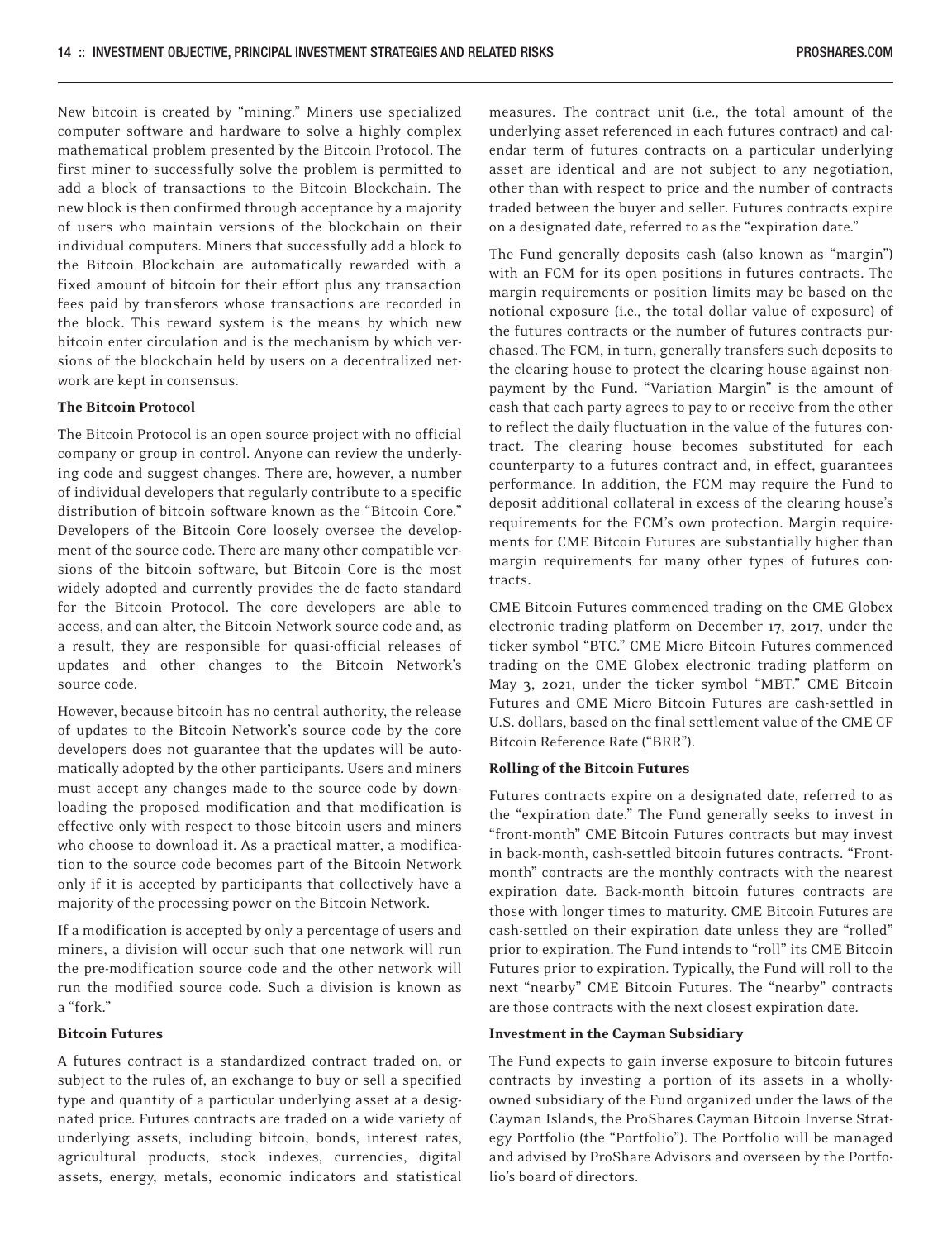#### Equity Securities of Bitcoin-Related Companies

If the Fund is unable to obtain the desired exposure to bitcoin futures contracts because it is approaching or has exceeded position limits or accountability levels or because of liquidity or other constraints, the Advisor intends to take such action as it believes appropriate and in the best interest of the Fund. This may include, among other things, shorting equity securities of "bitcoin-related companies." For these purposes, bitcoin-related companies are companies listed on a U.S. stock exchange that the Advisor believes provide returns that generally correspond, or are closely related, to the performance of bitcoin or bitcoin futures. For example, the Fund may short U.S. listed companies engaged in digital asset mining or offering digital asset trading platforms.

Please see "Principal Investment Strategies" in the Fund's Summary Prospectus for more detail about the instruments in which the Fund invests.

#### Understanding the Risks and Long-Term Performance of Daily Objective Funds — the Impact of Compounding

The Fund is designed to provide inverse (-1x) results on a daily basis. The Fund, however, is unlikely to provide a simple multiple (-1x) of an index's performance over periods longer than a single day.

- Why? The hypothetical example below illustrates how daily Fund returns can behave for periods longer than a single day.
	- Take a hypothetical fund XYZ that seeks the inverse (-1x) of the daily investment results of index XYZ. On each day, fund XYZ performs in line with its objective (-1x the index's daily investment results before fees and expenses). Notice that over the entire five-day period, the fund's total return is less than the inverse of the period return of the index. For the five-day period, index XYZ returned 5.1% while fund XYZ returned -5.3% (versus -1 x 5.1% or -5.1%). In other scenarios, the return of a daily rebalanced fund could be greater or less than the inverse of the index's return.

|                     | <b>Index XYZ</b> |                                          | <b>Fund XYZ</b>                    |                                  |  |
|---------------------|------------------|------------------------------------------|------------------------------------|----------------------------------|--|
|                     |                  | <b>Daily</b><br><b>Level Performance</b> | <b>Daily</b><br><b>Performance</b> | <b>Net Asset</b><br><b>Value</b> |  |
| Start               | 100.0            |                                          |                                    | \$100.00                         |  |
| Day 1               | 103.0            | $3.0\%$                                  | $-3.0\%$                           | \$97.00                          |  |
| Day 2               | 99.9             | $-3.0\%$                                 | 3.0%                               | \$99.92                          |  |
| Day 3               | 103.9            | 4.0%                                     | $-4.0%$                            | \$95.92                          |  |
| Day 4               | 101.3            | $-2.5%$                                  | 2.5%                               | \$98.32                          |  |
| Day 5               | 105.1            | 3.8%                                     | $-3.8%$                            | \$94.63                          |  |
| <b>Total Return</b> | 5.1%             |                                          |                                    | $-5.3%$                          |  |

• Why does this happen? This effect is caused by compounding, which exists in all investments, but has a more significant impact on the the Fund. The return of the the Fund for a period longer than a single day is the result of its return for each day compounded over the period and usually will differ in amount, and possibly even direction, from the inverse (-1x) of the return of the index for the same period. In general, during periods of higher index volatility, compounding will cause longer term results to be more or less than the multiple of the return of the index. This effect becomes more pronounced as volatility increases. Conversely, in periods of lower index volatility (particularly when combined with higher index returns), fund returns over longer periods can be higher than the inverse (-1x) return of the daily performance of the index. Actual results for a particular period, before fees and expenses, are also dependent on the following factors: a) the index's volatility; b) the index's performance; c) period of time; d) financing rates associated with derivatives; and e) other Fund expenses. The examples herein illustrate the impact of two principal factors — index volatility and index performance — on Fund performance. The significance of this effect is even greater for inverse (-1x) funds. Please see the SAI for additional details.

- The graphs that follow illustrate this point. Each of the graphs shows a simulated hypothetical one year performance of an index compared with the performance of a fund that perfectly achieves its investment objective. The graphs demonstrate that, for periods longer than a single day, the Fund is likely to underperform or overperform (but not match) the inverse (-1x) of the return of the index for the same period. Investors should understand the consequences of seeking daily investment results, before fees and expenses, that correspond to the performance of a daily benchmark such as the inverse (-1x) of the daily performance of an index, for a single day, not for any other period, including the impact of compounding on fund performance. Investors should actively monitor and/or periodically rebalance their portfolios (which will possibly trigger transaction costs and tax consequences), as frequently as daily. A one-year period is used for illustrative purposes only. Deviations from the index return times the fund multiple can occur over periods as short as a single day (as measured from one day's NAV to the next day's NAV) and may also occur in periods shorter than a single day (when measured intraday as opposed to NAV to NAV). An investor in the Fund could potentially lose the full value of his/her investment within a single day.

To isolate the impact of inverse exposure, these graphs assume: a) no Fund expenses and b) borrowing/lending rates of zero percent. If these were reflected, the Fund's performance would be lower than the performance returns shown. Each of the graphs also assumes a volatility rate of 76%, which is an approximation of the five-year historical volatility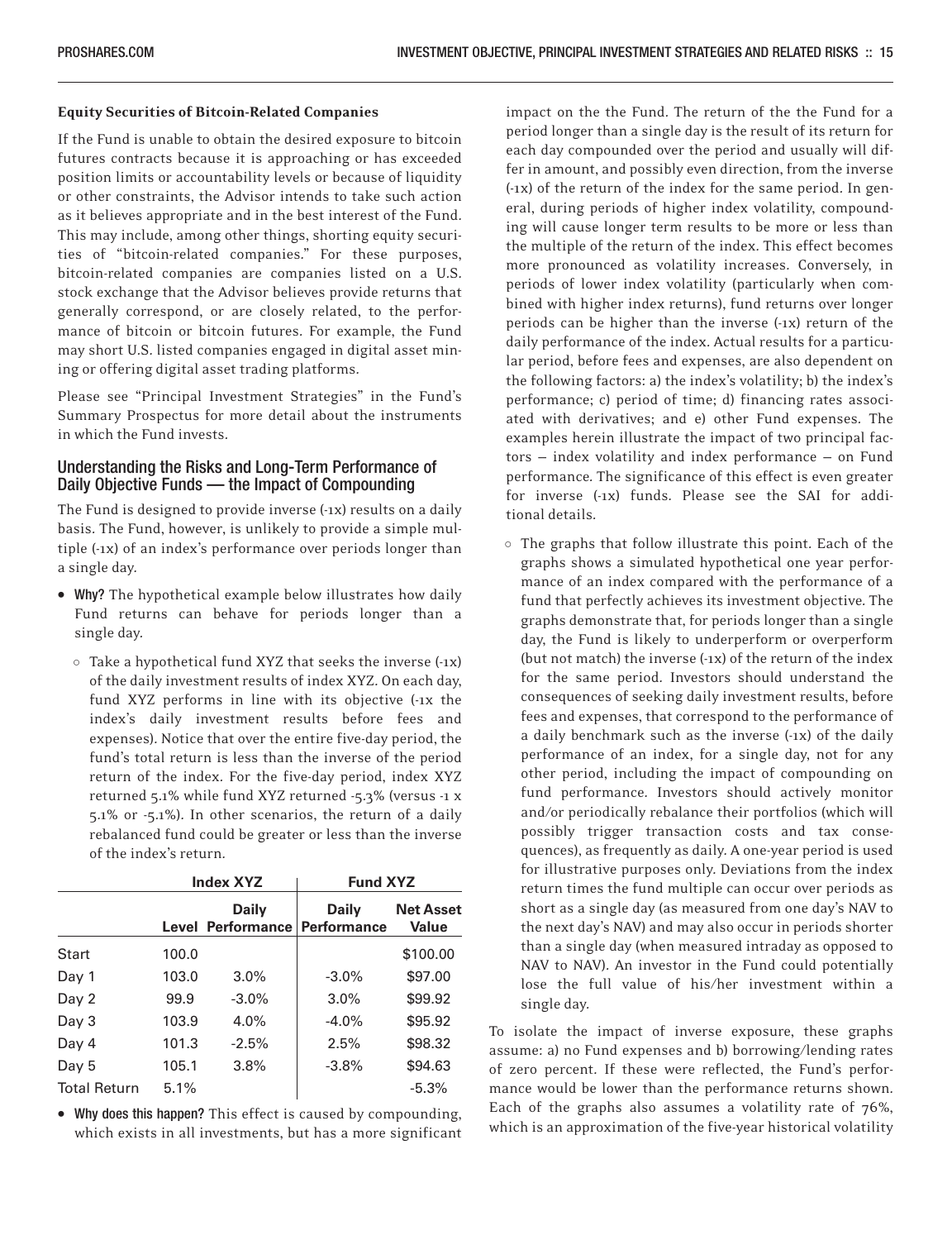rate of the Bloomberg Galaxy Bitcoin Index. An index's volatility rate is a statistical measure of the magnitude of fluctuations in the returns of an index.

**One-Year Simulation; Index Return 0%**



-1X Fund Return -43.8%

The graph above shows a scenario where the index, which exhibits day to day volatility, is flat or trendless over the year (i.e., begins and ends the year at 0%), but the Short (-1x) Fund is down.

**One-Year Simulation; Index Return 61%**



The graph above shows a scenario where the index, which exhibits day to day volatility, is up over the year, and the Short (-1x) Fund is down more than the inverse of the index.





-1X Fund Return 43.9%

The graph above shows a scenario where the index, which exhibits day-to-day volatility, is down over the year, and the Short (-1x) Fund is up less than the inverse of the index.

The Bloomberg Galaxy Bitcoin Index's annualized historical volatility rate for the five-year period ended May 31, 2022 was 76.08%.

For additional details about fund performance over periods longer than a single day in the Fund, please see the SAI.

• What it means for you. The daily objective of the Fund, if used properly and in conjunction with the investor's view on the future direction and volatility of the markets, can be a useful tool for knowledgeable investors who want to manage their exposure to bitcoin futures. Investors should understand the consequences of seeking daily investment results, before fees and expenses, that correspond to the daily performance of a benchmark (such as the inverse (-1x) of the daily performance of an index), for a single day, not for any other period, including the impact of compounding on fund performance. Investors should actively monitor and/or periodically rebalance their portfolios (which will possibly trigger transaction costs and tax consequences), as frequently as daily. Investors considering the Fund should understand that it is designed to provide returns that are the inverse  $(-1x)$  of an index for a single day, not for any other period.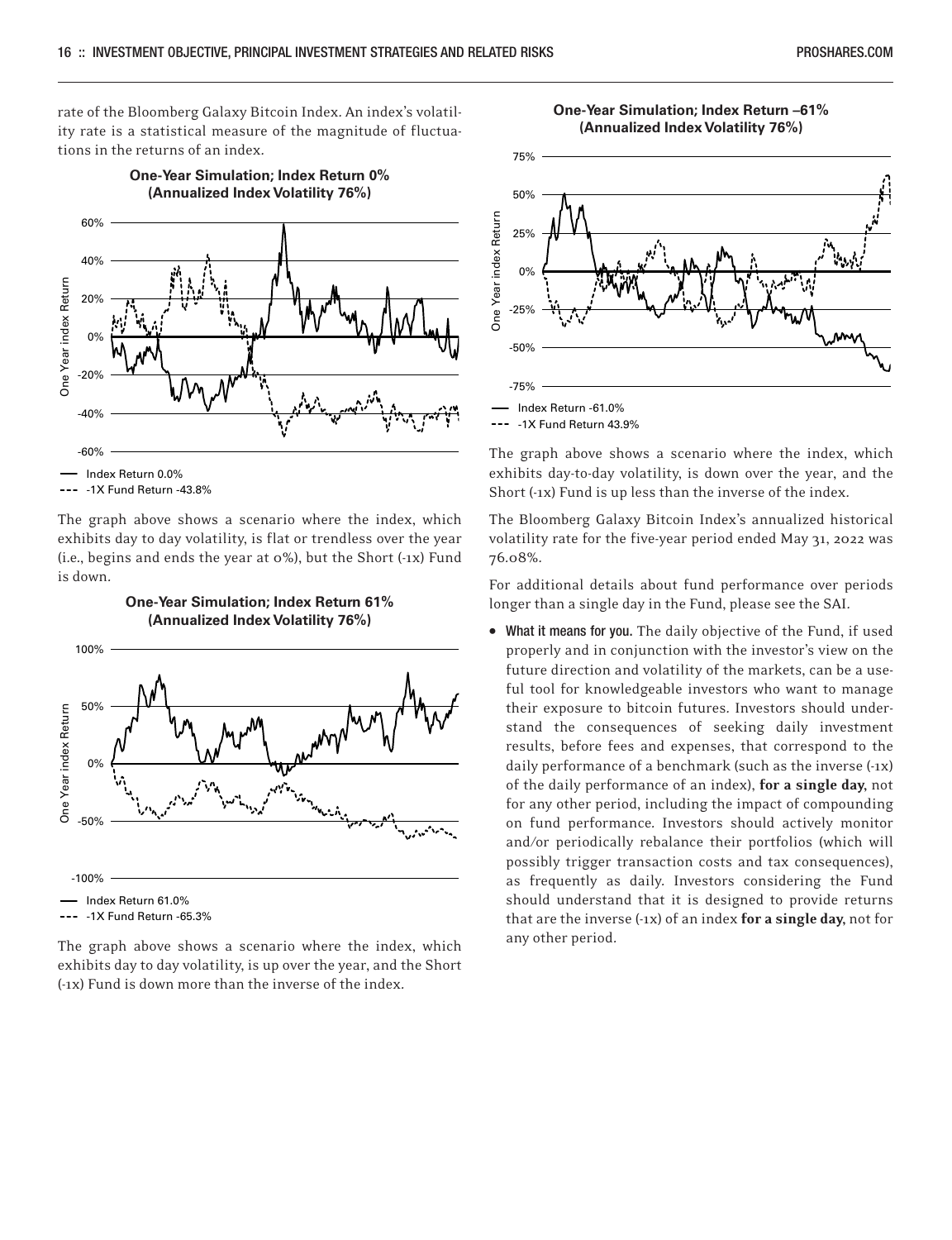Additionally, investors should recognize that the degree of volatility of the Fund's index can have a dramatic effect on the Fund's longer-term performance. The more volatile an index is, the more the Fund's longer-term performance will negatively deviate from the inverse (-1x) of its index's longer-term return. The return of the Fund for a period longer than a single day is the result of its return for each day compounded over the period and usually will differ in amount, and possibly even direction, from the inverse (-1x) of the return of the index for the same period. For periods longer than a single day, the Fund will lose money if its index's performance is flat over time, and it is possible that the Fund will lose money over time regardless of the performance of its index, as a result of daily rebalancing, the index's volatility, compounding and other factors. An investor in the Fund could potentially lose the full value of his/her investment within a single day.

#### Additional Information Regarding Principal Risks

Like all investments, investing in the Fund entails risks. The factors most likely to have a significant impact on the Fund's portfolio are called "principal risks." The principal risks for the Fund are described in the Fund's Summary Prospectus and additional information regarding certain of these risks, as well as information related to other potential risks to which the Fund may be subjected, is provided below. The principal risks are intended to provide information about the factors likely to have a significant adverse impact on the Fund's returns and consequently the value of an investment in the Fund. The risks are presented in an order intended to facilitate readability and their order does not imply that the realization of one risk is more likely to occur than another risk or likely to have a greater adverse impact than another risk. The Statement of Additional Information ("SAI") contains additional information about the Fund, investment strategies and related risks. The Fund may be subject to other risks in addition to those identified as principal risks.

While the realization of certain of these risks may benefit the Fund because the Fund seeks daily investment results, before fees and expenses, that correspond to the inverse of the Index, such occurrences may introduce more volatility to the Fund and have a negative impact on Fund performance.

• Bitcoin and Bitcoin Futures Risk – Investments linked to bitcoin can be highly volatile compared to investments in traditional securities and the Fund may experience sudden and large losses. The markets for bitcoin and bitcoin futures may become illiquid. These markets may fluctuate widely based on a variety of factors including changes in overall market movements, political and economic events, wars, acts of terrorism, natural disasters (including disease, epidemics and pandemics) and changes in interest rates or inflation rates. An investor should be prepared to lose the full principal value of their investment suddenly and without warning.

A number of factors impact the price and market for bitcoin and bitcoin futures.

- o Supply and demand for bitcoin It is believed that speculators and investors who seek to profit from trading and holding bitcoin currently account for a significant portion of bitcoin demand. Such speculation regarding the potential future appreciation in the price of bitcoin may artificially inflate or deflate the price of bitcoin. Market fraud and/or manipulation and other fraudulent trading practices such as the intentional dissemination of false or misleading information (e.g., false rumors) can, among other things, lead to a disruption of the orderly functioning of markets, significant market volatility, and cause the value of bitcoin futures to fluctuate quickly and without warning.
- Supply and demand for bitcoin futures contracts The price of bitcoin futures contracts is based on a number of factors, including the supply of and the demand for bitcoin futures contracts. Market conditions and expectations, position limits, collateral requirements, and other factors each can impact the supply of and demand for bitcoin futures contracts. Typically, demand paired with supply constraints and other factors have caused bitcoin futures to trade at a premium to a "spot" price of bitcoin. Additional demand, including demand resulting from the purchase, or anticipated purchase, of futures contracts by the Fund or other entities may increase that premium, perhaps significantly. It is not possible to predict whether or how long such conditions will continue. To the extent the Fund sells futures contracts at a premium and the premium increases, the value of an investment in the Fund also should be expected to decline.
- o **Adoption and use of bitcoin** The continued adoption of bitcoin will require growth in its usage as a means of payment. Even if growth in bitcoin adoption continues in the near or medium-term, there is no assurance that bitcoin usage will continue to grow over the long-term. A contraction in the use of bitcoin may result in a lack of liquidity and increased volatility in the price of bitcoin. Conversely, an expansion in the use of bitcoin may result in a sharp increase in the price of bitcoin.
- The regulatory environment relating to bitcoin and bitcoin futures – The regulation of bitcoin, digital assets and related products and services continues to evolve. There is a possibility of future regulatory change altering, perhaps to a material extent, the ability to buy and sell bitcoin and bitcoin futures. Similarly, future regulatory changes could impact the ability of the Fund to achieve its investment objective or alter the nature of an investment in the Fund or the ability of the Fund to continue to operate as planned.
- Margin requirements and position limits applicable to bitcoin futures contracts – Margin levels for bitcoin futures contracts are substantially higher than the margin requirements for more established futures contracts. Additionally, the FCMs utilized by the Fund may impose margin requirements in addition to those imposed by the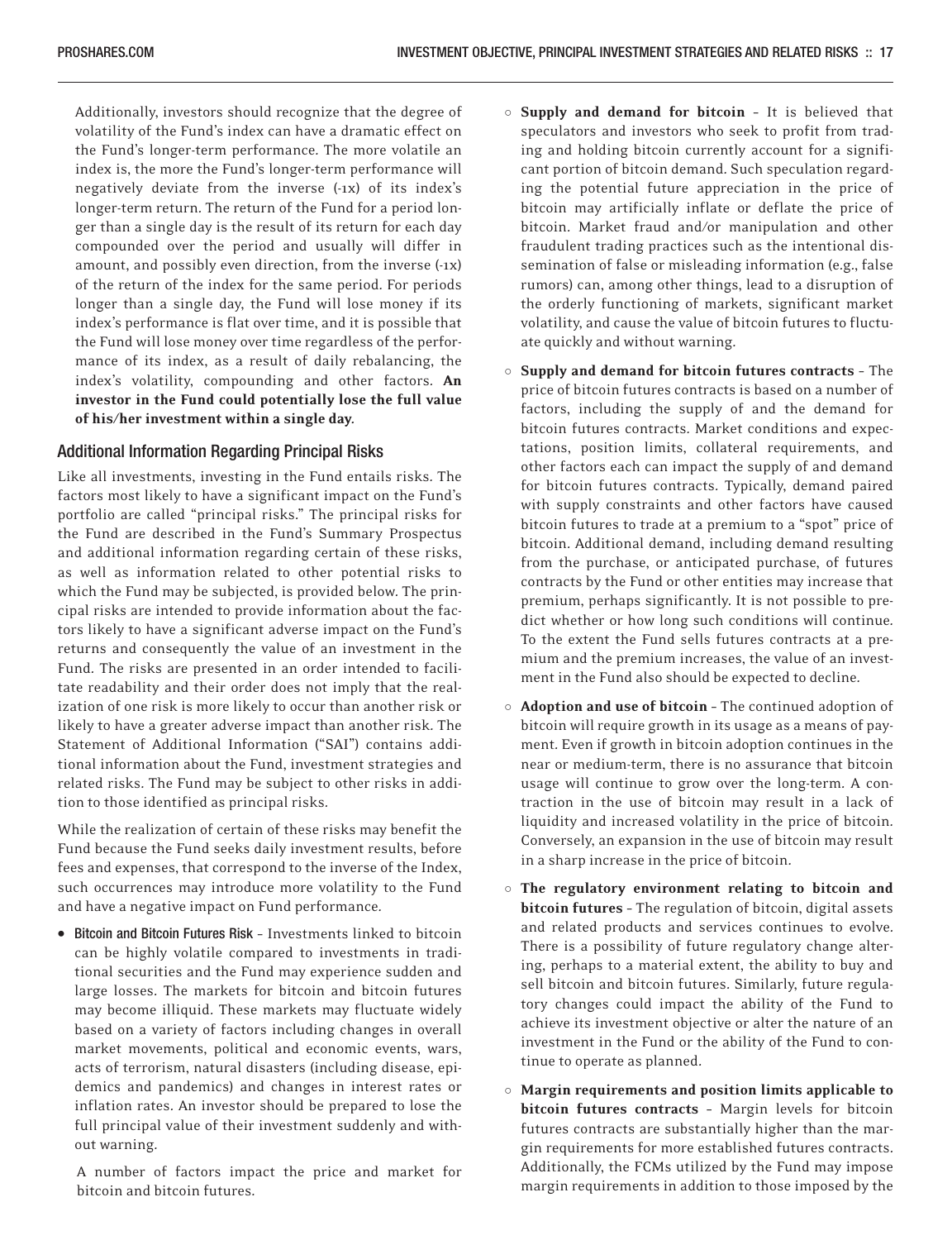exchanges. Margin requirements are subject to change, and may be raised in the future by the exchanges and the FCMs. High margin requirements could prevent the Fund from obtaining sufficient exposure to bitcoin futures and may adversely affect its ability to achieve its investment objective. Further, FCMs utilized by the Fund may impose limits on the amount of exposure to futures contracts the Fund can obtain through such FCMs. If the Fund cannot obtain sufficient exposure through its FCMs, the Fund may not be able to achieve its investment objective.

- o Largely unregulated marketplace Bitcoin, the Bitcoin Network and bitcoin trading venues are relatively new and, in most cases, largely unregulated. As a result of this lack of regulation, individuals, or groups may engage in insider trading, fraud or market manipulation with respect to bitcoin. Such manipulation could cause investors in bitcoin to lose money, possibly the entire value of their investments. Over the past several years, a number of bitcoin trading venues have been closed due to fraud, failure or security breaches. The nature of the assets held at bitcoin trading venues make them appealing targets for hackers and a number of bitcoin trading venues have been victims of cybercrimes and other fraudulent activity. These activities have caused significant, in some cases total, losses for bitcoin investors. Investors in bitcoin may have little or no recourse should such theft, fraud or manipulation occur. There is no central registry showing which individuals or entities own bitcoin or the quantity of bitcoin that is owned by any particular person or entity. There are no regulations in place that would prevent a large holder of bitcoin or a group of holders from attempting to manipulate the price of bitcoin or the Bitcoin Network.
- o Cybersecurity As a digital asset bitcoin is subject to the risk that malicious actors will exploit flaws in its code or structure, or that of bitcoin trading venues, that will allow them to, among other things, steal bitcoin held by others, control the blockchain, steal personally identifying information, or issue significant amounts of bitcoin in contravention of the Bitcoin Protocols. Additionally, the Bitcoin Network's functionality relies on the Internet. A significant disruption of Internet connectivity affecting large numbers of users or geographic areas could impede the functionality of the Bitcoin Network. Any technical disruptions or regulatory limitations that affect Internet access may have an adverse effect on the Bitcoin Network.
- o Declining mining compensation Transactions in bitcoin are processed by miners which are primarily compensated in bitcoin based on a declining payment schedule and, in some instances, by voluntary fees paid by participants. If this compensation is not sufficient to incentivize miners to process transactions, the confirmation process for transactions may slow and the Bitcoin Network may become more vulnerable to malicious

actors. Additionally, changes in the prices of hardware or electricity required to process transactions may reduce miner incentives. These and similar events may have a significant adverse effect on the price and liquidity of bitcoin and the value of an investment in the Fund.

- o Forks The open-source nature of the Bitcoin Protocol permits any developer to review the underlying code and suggest changes. If some users and miners adopt a change while others do not and that change is not compatible with the existing software, a fork occurs. Several forks have already occurred in the Bitcoin Network resulting in the creation of new, separate digital assets. Which fork will be considered to be bitcoin for purposes of the BRR is determined by CF Benchmarks Hard Fork Policy. Forks and similar events could adversely affect the liquidity of bitcoin.
- o Costs of rolling futures contracts Futures contracts with a longer term to expiration may be priced higher than futures contracts with a shorter term to expiration, a relationship called "contango." Conversely, futures contracts with a longer term to expiration may be priced lower than futures contracts with a shorter term to expiration, a relationship called "backwardation." When rolling futures contracts that are in backwardation, the Fund would buy a higher priced expiring bitcoin futures contract to close its existing short position and sell a lower priced, longer-dated bitcoin futures to open a new short position. The price difference between the expiring contract and longer-dated contract associated with rolling bitcoin futures may be substantially higher than the price difference associated with rolling other futures contracts. Backwardation in the bitcoin futures market may have a significant adverse impact on the performance of the Fund and may cause bitcoin futures to perform differently than spot bitcoin. Both contango and backwardation may limit or prevent the Fund from achieving its investment objective. Additionally, because of the frequency with which the Fund may roll futures contracts, the impact of contango or backwardation on Fund performance may be greater than it would have been if the Fund rolled futures contracts less frequently.
- o Liquidity risk The market for bitcoin futures contracts is still developing and may be subject to periods of illiquidity. During such times it may be difficult or impossible to enter into or exit a position at the desired price. Market disruptions or volatility can also make it difficult to find a counterparty willing to transact at a reasonable price and sufficient size. Illiquid markets may cause losses, which could be significant. The large size of the positions which the Fund may acquire increases the risk of illiquidity, may make its positions more difficult to liquidate, and may increase the losses incurred while trying to do so. It is also possible that, if the Fund's assets become significant relative to the overall market, the large size of its positions potentially could impact futures contracts prices and contribute to illiquidity.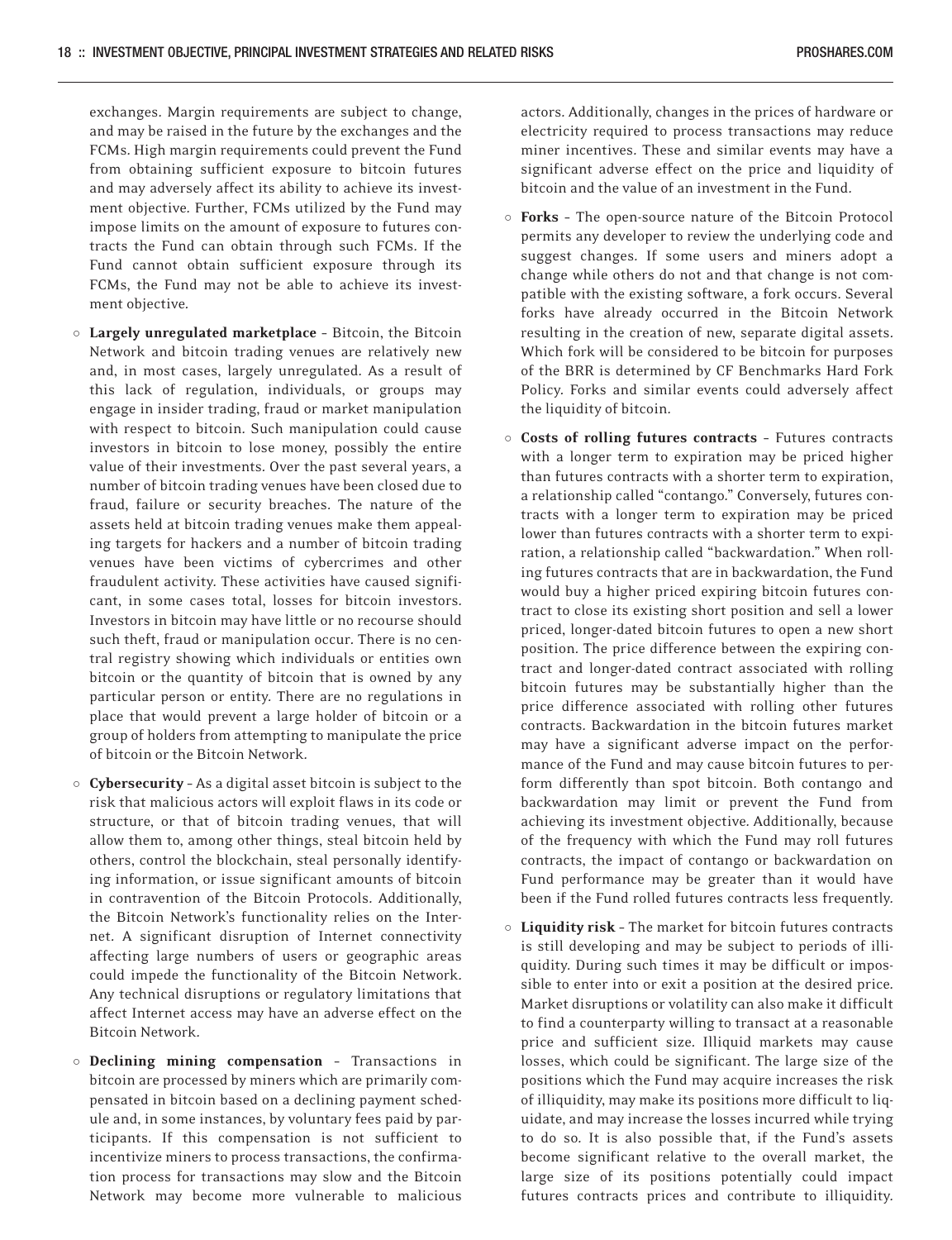Limits imposed by counterparties, exchanges or other regulatory organizations, such as accountability levels, position limits and daily price fluctuation limits, may contribute to a lack of liquidity and have a negative impact on Fund performance. During periods of market illiquidity, including periods of market disruption and volatility, it may be difficult or impossible for a Fund to enter into or exit futures at desired prices or at all.

- o Bitcoin Tax risk Current U.S. Internal Revenue Service ("IRS") guidance indicates that convertible virtual currency, defined as a digital representation of value that functions as a medium of exchange, a unit of account, and/or a store of value that has an equivalent value in real currency, or that acts as a substitute for real currency, should be treated and taxed as property, and that transactions involving the payment of convertible virtual currency for goods and services should be treated as barter transactions. While this treatment allows for the possibility of capital gains treatment, it creates a potential tax reporting requirement in any circumstance where the ownership of convertible virtual currency passes from one person to another, usually by means of convertible virtual currency transactions (including off-blockchain transactions), which could discourage the use of bitcoin as a medium of exchange, especially for a holder of bitcoin that has appreciated in value.
- o Environmental risk Bitcoin mining currently requires computing hardware that consumes large amounts of electricity. By way of electrical power generation, many bitcoin miners rely on fossil fuels to power their operations. Public perception of the impact of bitcoin mining on climate change may impact the demand for bitcoin and increase the likelihood of regulation that limits bitcoin mining or restricts energy usage by bitcoin miners
- Risks Associated with the Use of Derivatives The Fund will obtain inverse exposure to bitcoin through derivatives (i.e., bitcoin futures contracts). Investing in derivatives may be considered aggressive and may expose the Fund to risks different from, or possibly greater than, the risks associated with investing directly in the reference asset(s) underlying the derivative. The use of derivatives may result in larger losses or smaller gains than directly investing in securities. The risks of using derivatives include: 1) the risk that there may be imperfect correlation between the price of the financial instruments and movements in the prices of the reference asset(s); 2) the risk that an instrument is mispriced; 3) credit or counterparty risk on the amount the Fund expects to receive from a counterparty; 4) the risk that the cost of holding a financial instrument might exceed its total return; and 5) the possible absence of a liquid secondary market for a particular instrument and possible exchange imposed price fluctuation limits, either of which may make it difficult or impossible to adjust the

Fund's position in a particular instrument when desired. Each of these factors may prevent the Fund from achieving its investment objective and may increase the volatility (i.e., fluctuations) of the Fund's returns. Because derivatives often require limited initial investment, the use of derivatives also may expose the Fund to losses in excess of those amounts initially invested.

- Borrowing Risk The Fund may borrow for investment purposes using reverse repurchase agreements. Reverse repurchase agreements are financing arrangements that involve sales by the Fund of portfolio financial instruments concurrently with an agreement by the Fund to repurchase the same financial instruments at a later date at a fixed price. Reverse repurchase agreements do not mitigate the Fund's risk that the market value of the financial instruments the Fund is obligated to repurchase under the agreement may decline below the repurchase price. The Fund may enter into both exchange-traded and over-the-counter reverse repurchase agreements. The cost of borrowing may reduce the Fund's return. Borrowing may cause a Fund to liquidate positions under adverse market conditions to satisfy its repayment obligations. Borrowing increases the risk of loss and may increase the volatility of the Fund.
- Subsidiary Investment Risk Changes in the laws of the United States and/or the Cayman Islands, under which the Fund and the Subsidiary are organized, respectively, could result in the inability of the Fund to operate as intended and could negatively affect the Fund and its shareholders. The Fund complies with the provisions of the 1940 Act governing investment policies, capital structure, and leverage on an aggregate basis with the Subsidiary.
- Bitcoin-Related Company Risk If the Fund is unable to obtain short exposure to bitcoin futures contracts because it is approaching or has exceeded position limits or because of liquidity or other constraints, the Fund may short the equity securities of "bitcoin-related companies." There can be no assurance that the returns of bitcoin-related companies will correspond, or be closely-related, to the performance of bitcoin or bitcoin futures. Bitcoin-related companies face rapid changes in technology, intense competition including the development and acceptance of competing platforms or technologies, loss or impairment of intellectual property rights, cyclical economic patterns, shifting consumer preferences, evolving industry standards, adverse effects of changes to a network's or software's protocols, a rapidly changing regulatory environment, and dependency on certain key personnel (including highly skilled financial services professionals and software engineers). Bitcoin-related companies may be susceptible to operational and information security risks including those associated with hardware or software failures, interruptions, or delays in service by third party vendors, and security breaches. Certain bitcoin-related companies may be subject to the risks associated with investing directly in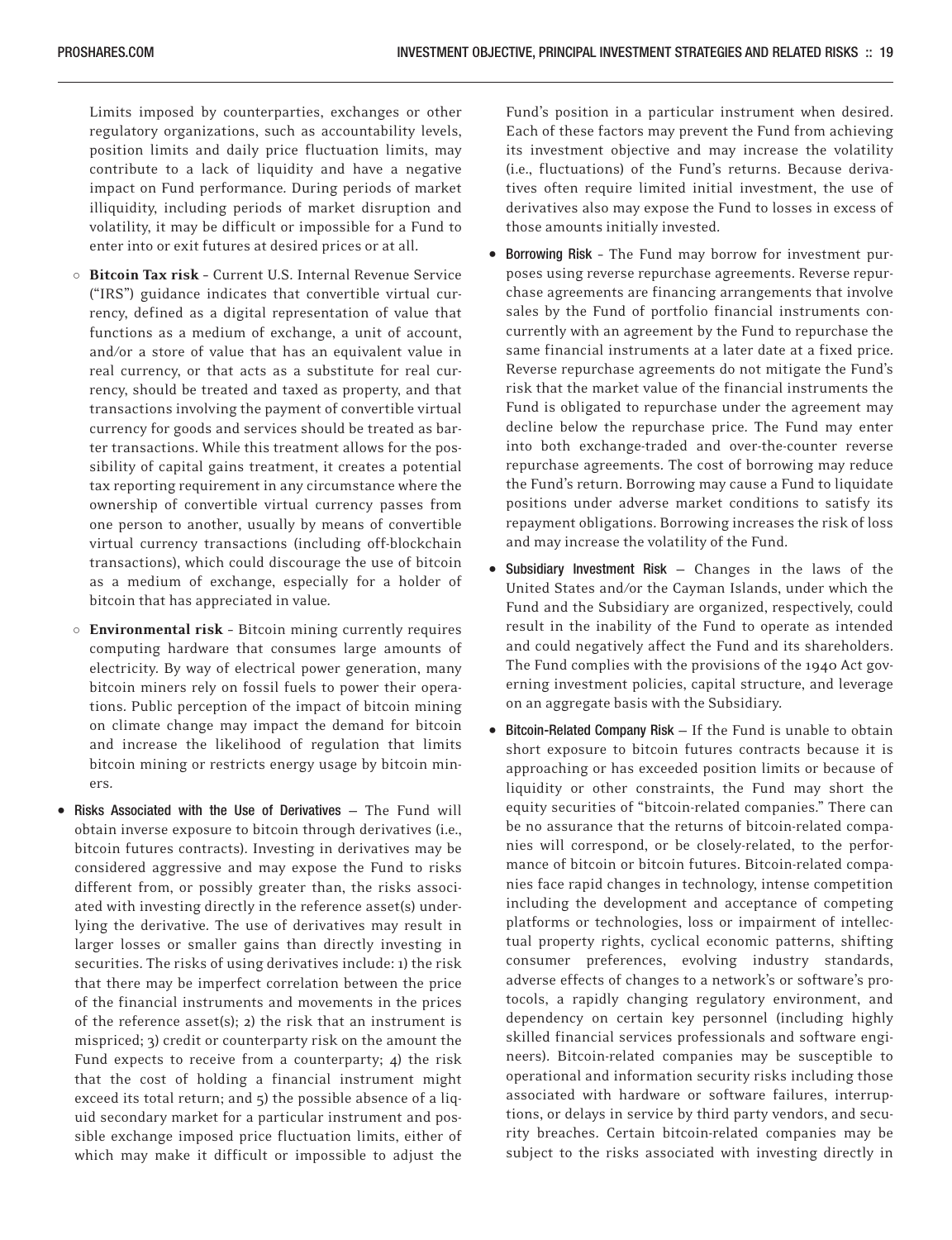digital assets, including cryptocurrencies and crypto tokens.

• Counterparty Risk — The Fund will be subject to credit risk (i.e., the risk that a counterparty is unwilling or unable to make timely payments or otherwise meet its contractual obligations) with respect to the amount the Fund expects to receive from counterparties to financial instruments (including derivatives and repurchase agreements) entered into by the Fund. The Fund generally structures the agreements such that either party can terminate the contract without penalty prior to the termination date. If a counterparty terminates a contract, the Fund may not be able to invest in other derivatives to achieve the desired exposure, or achieving such exposure may be more expensive. The Fund may be negatively impacted if a counterparty becomes bankrupt or otherwise fails to perform its obligations under such an agreement. The Fund may experience significant delays in obtaining any recovery in a bankruptcy or other reorganization proceeding and the Fund may obtain only limited recovery or may obtain no recovery in such circumstances. In order to attempt to mitigate potential counterparty credit risk, a Fund typically enters into transactions with major financial institutions.

The Fund also seeks to mitigate risks by generally requiring that the counterparties agree to post collateral for the benefit of the Fund, marked to market daily, in an amount approximately equal to what the counterparty owes the Fund, subject to certain minimum thresholds. To the extent any such collateral is insufficient or there are delays in accessing the collateral, the Fund will be exposed to the risks described above, including possible delays in recovering amounts as a result of bankruptcy proceedings.

The counterparty to an exchange-traded futures contract is subject to the credit risk of the clearing house and the futures commission merchant ("FCM") through which it holds its position. Specifically, the FCM or the clearing house could fail to perform its obligations, causing significant losses to the Fund. For example, the Fund could lose margin payments it has deposited with an FCM as well as any gains owed but not paid to the Fund, if the FCM or clearing house becomes insolvent or otherwise fails to perform its obligations. Credit risk of market participants with respect to derivatives that are centrally cleared is concentrated in a few clearing houses and it is not clear how an insolvency proceeding of a clearing house would be conducted and what impact an insolvency of a clearing house would have on the financial system. Under current Commodity Futures Trading Commission ("CFTC") regulations, a FCM maintains customers' assets in a bulk segregated account. If a FCM fails to do so, or is unable to satisfy a substantial deficit in a customer account, its other customers may be subject to risk of loss of their funds in the event of that FCM's bankruptcy. In that event, in the case of futures, the FCM's customers are entitled to recover, even in respect of property specifically traceable to them, only a proportional share of all property available for distribution to all of that FCM's customers. In addition, if the FCM does not comply with the applicable regulations, or in the event of a fraud or misappropriation of customer assets by the FCM, the Fund could have only an unsecured creditor claim in an insolvency of the FCM with respect to the margin held by the FCM. FCMs are also required to transfer to the clearing house the amount of margin required by the clearing house, which amount is generally held in an omnibus account at the clearing house for all customers of the FCM.

In addition, the Fund may enter into futures contracts and repurchase agreements with a limited number of counterparties, which may increase the Fund's exposure to counterparty credit risk. The Fund does not specifically limit its counterparty risk with respect to any single counterparty. Further, there is a risk that no suitable counterparties are willing to enter into, or continue to enter into, transactions with the Fund and, as a result, the Fund may not be able to achieve its investment objective. Contractual provisions and applicable law may prevent or delay the Fund from exercising its rights to terminate an investment or transaction with a financial institution experiencing financial difficulties, or to realize on collateral, and another institution may be substituted for that financial institution without the consent of the Fund. If the credit rating of a counterparty to a futures contract and/or repurchase agreement declines, the Fund may nonetheless choose or be required to keep existing transactions in place with the counterparty, in which event the Fund would be subject to any increased credit risk associated with those transactions. Also, in the event of a counterparty's (or its affiliate's) insolvency, the possibility exists that the Fund's ability to exercise remedies, such as the termination of transactions, netting of obligations and realization on collateral, could be stayed or eliminated under special resolution regimes adopted in the United States, the European Union and various other jurisdictions. Such regimes provide government authorities with broad authority to intervene when a financial institution is experiencing financial difficulty. In particular, the regulatory authorities could reduce, eliminate, or convert to equity the liabilities to the Fund of a counterparty who is subject to such proceedings in the European Union (sometimes referred to as a "bail in").

• Market Price Variance Risk — Individual shares of the Fund can be bought and sold in the secondary market at market prices rather than at NAV. There is no guarantee that an active secondary market will develop for shares of the Fund, which may also cause NAV and market price to vary significantly. The market price of the Fund's shares will fluctuate in response to changes in the value of the Fund's holdings, supply and demand for shares and other market factors. ProShare Advisors cannot predict whether shares will trade above, below or at a price equal to the value of the Fund's holdings. Differences between secondary market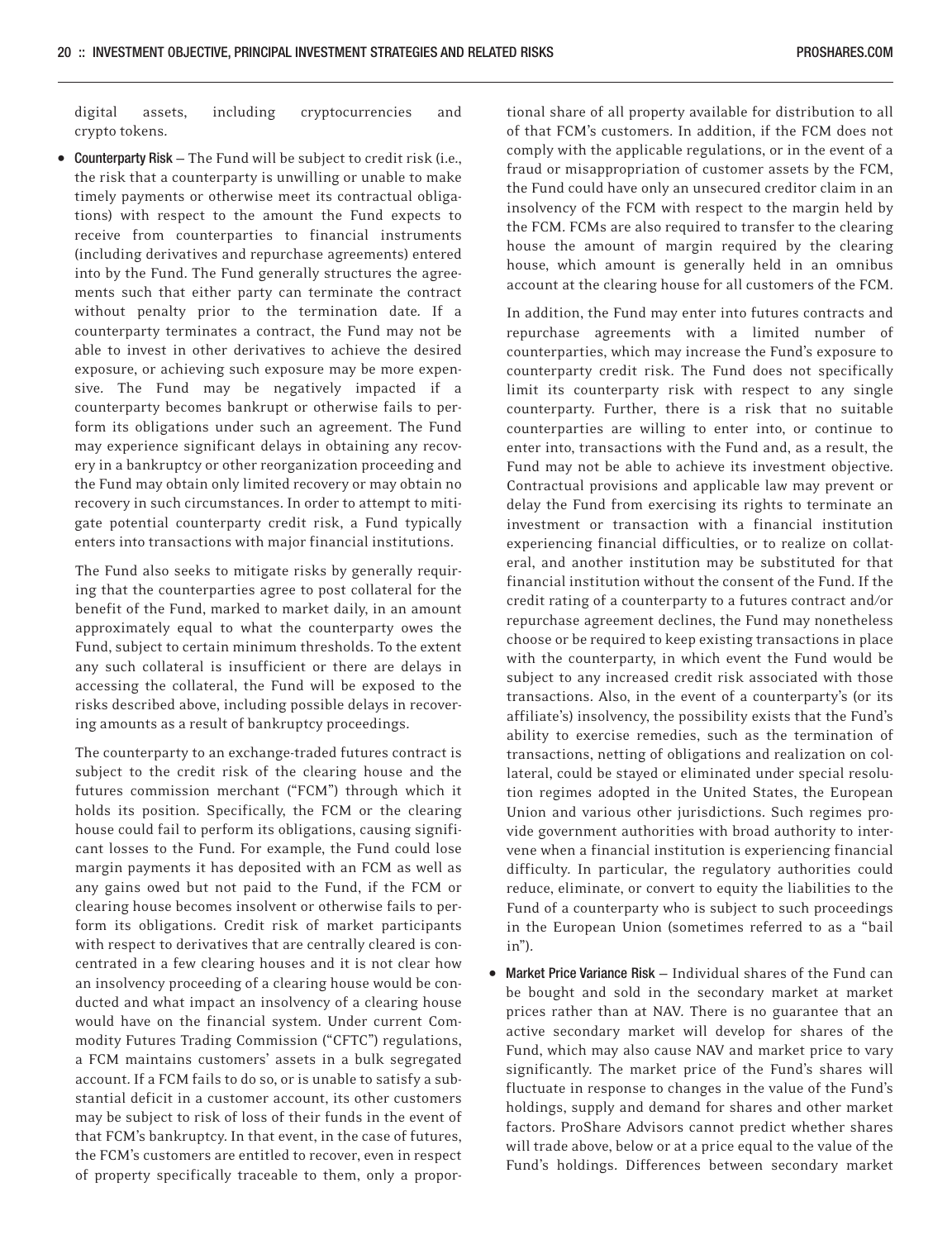prices and the value of the Fund's holdings may be due largely to supply and demand forces in the secondary market, which may not be the same forces as those influencing prices for securities or financial instruments held by the Fund at a particular time. In addition, there may be times when the market price and the NAV of the Fund's shares vary significantly, such as during periods of market volatility, and a shareholder may trade shares at a premium or a discount to the Fund's NAV and may receive less than the value of the Fund's holdings when you sell those shares.

The Fund may have a limited number of financial institutions that may act as Authorized Participants or market markers. Only Authorized Participants who have entered into agreements with the Fund's distributor may engage in creation or redemption transactions directly with the Fund. If some or all of these Authorized Participants exit the business or are unable to process creation and/or redemption orders, and no other Authorized Participant is willing or able to create and redeem Fund shares, shares may trade at a discount to NAV (and may even face trading halts or delisting). Similar effects may result if market makers exit the business or are unable to continue making markets in the shares. Further, while the creation/redemption feature is designed to make it likely that shares normally will trade at prices correlated to the price of the Fund's portfolio holdings, disruptions to creations and redemptions, including disruptions at market makers, Authorized Participants or market participants, or during periods of significant market volatility, among other factors, may result in market prices that differ significantly from NAV. Investors purchasing and selling shares in the secondary market may not experience investment results based on the price of their shares in the secondary market. The market price of shares, like the price of any exchange-traded security, includes a "bid-ask spread" charged by the exchange specialist, market makers or other participants that trade the particular security. In times of severe market disruption or during after-hours trading, the bid-ask spread often increases significantly. This means that shares may trade at a discount to the value of the Fund's holdings, and the discount is likely to be greatest when the price of shares is falling fastest, which may be the time that you most want to sell your shares. The Fund's investment results are measured based upon the daily NAV of the Fund.

• Short Sale Exposure Risk — The Fund may seek inverse or "short" exposure through financial instruments, which would cause the Fund to be exposed to certain risks associated with selling short. These risks include, under certain market conditions, an increase in the volatility and decrease in the liquidity of securities or financial instruments or credits underlying the short position, which may lower the Fund's return, result in a loss, have the effect of limiting the Fund's ability to obtain inverse exposure through financial instruments, or requiring the Fund to seek inverse exposure through alternative investment strategies that may be less desirable or more costly to

implement. To the extent that, at any particular point in time, the securities or financial instruments or credits underlying the short position may be thinly-traded or have a limited market, including due to regulatory action, the Fund may be unable to meet its investment objective (e.g., due to a lack of available securities or financial instruments or counterparties). During such periods, the Fund's ability to issue additional Creation Units may be adversely affected. Obtaining inverse exposure may be considered an aggressive investment technique. Any income, dividends or payments by the assets underlying the Fund's short positions will negatively impact the Fund.

Tax  $Risk - In order to qualify for the special tax treatment$ accorded a regulated investment company ("RIC") and its shareholders, the Fund must derive at least 90% of its gross income for each taxable year from "qualifying income," meet certain asset diversification tests at the end of each taxable quarter, and meet annual distribution requirements. The Fund's pursuit of its investment strategies will potentially be limited by the Fund's intention to qualify for such treatment and could adversely affect the Fund's ability to so qualify. The Fund can make certain investments, the treatment of which for these purposes is unclear. In particular, direct investments by the Fund in futures are not expected to produce qualifying income for purposes of the Fund's qualification as a RIC. The Fund, however, expect to gain exposure to futures and generate qualifying income by investing a portion of its assets in a wholly-owned subsidiary of the Fund organized under the laws of the Cayman Islands. To comply with the asset diversification test applicable to a RIC, the Fund will limit its investments in such subsidiary to 25% of the Fund's total assets at the end of each tax quarter. The Fund may, however, exceed this amount from time to time if the Advisor believes doing so is in the best interests of the Fund, provided, however, that the Fund intends to continue to comply with the asset diversification test applicable to RICs. If the Fund's investments in the subsidiary were to exceed 25% of the Fund's total assets at the end of a tax quarter, the Fund may no longer be eligible to be treated as a RIC. The Advisor will carefully monitor the Fund's investments in the subsidiary to ensure that no more than 25% of the Fund's assets are invested in the subsidiary at the end of each tax quarter. The Fund intends to invest in complex derivatives for which there is not clear guidance from the Internal Revenue Service ("IRS") as to the calculation of such investments under the asset diversification test applicable to RICs. There are no assurances that the IRS will agree with the Fund's calculation under the asset diversification test which could cause the Fund to fail to qualify as a RIC.

If, in any year, the Fund were to fail to qualify for the special tax treatment accorded a RIC and its shareholders, and were ineligible to or were not to cure such failure, the Fund would be taxed in the same manner as an ordinary corporation subject to U.S. federal income tax on all its income at the fund level. The resulting taxes could substantially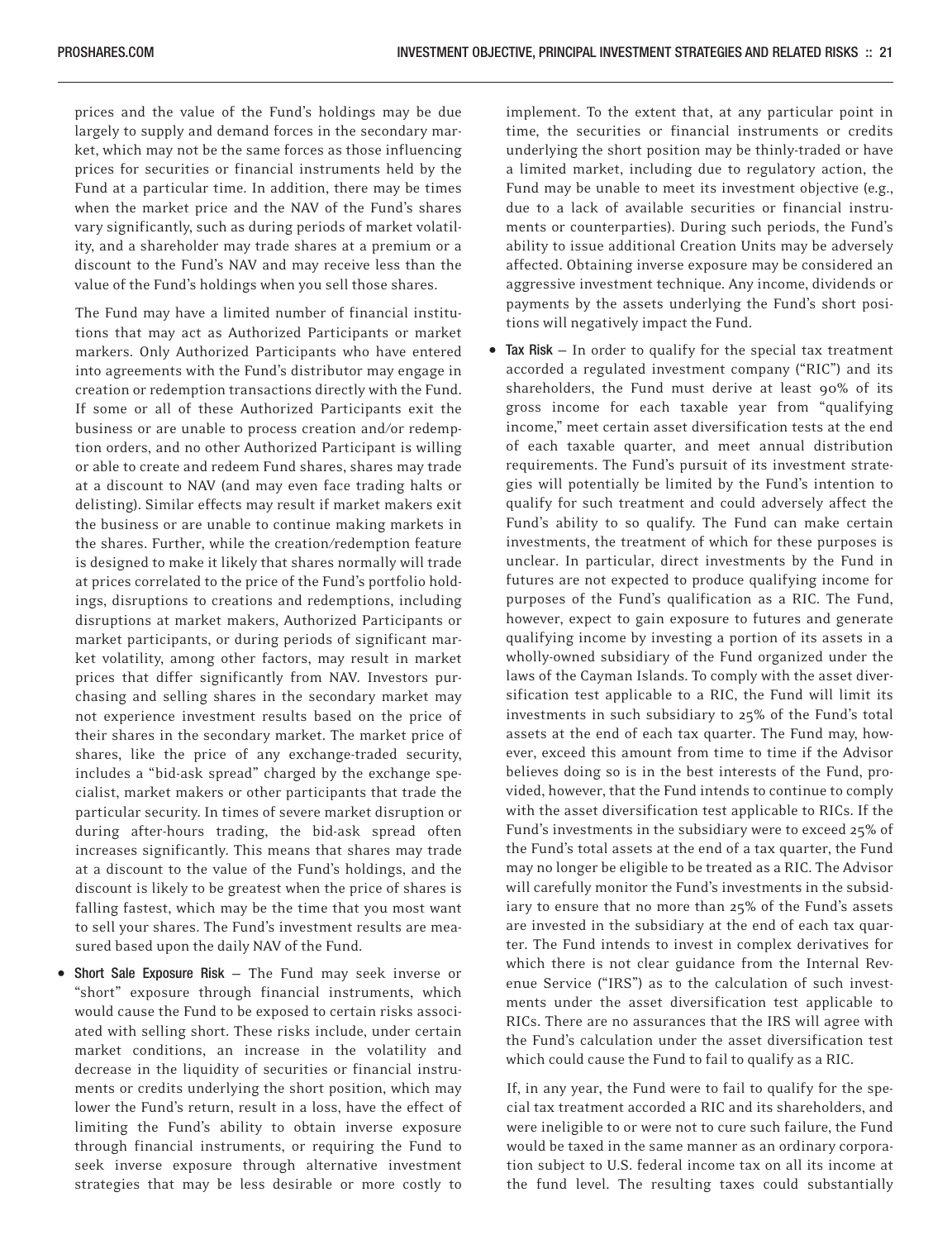reduce the Fund's net assets and the amount of income available for distribution. In addition, in order to requalify for taxation as a RIC, the Fund could be required to recognize unrealized gains, pay substantial taxes and interest, and make certain distributions. Please see the Statement of Additional Information for more information.

#### Other Risks

In addition to the risks noted above, many other factors may also affect the value of an investment in the Fund, such as market conditions, interest rates and other economic, political or financial developments. The impact of these developments on the Fund will depend upon the types of investments in which the Fund invests, the Fund's level of investment in particular issuers and other factors, including the financial condition, industry, economic sector and location of such issuers. The SAI contains additional information about the Fund, its investment strategies and related risks. The Fund may be subject to other risks in addition to those identified as principal risks.

• Natural Disaster/Epidemic Risk — Natural or environmental disasters, such as earthquakes, fires, floods, hurricanes, tsunamis and other severe weather-related phenomena generally, and widespread disease, including pandemics and epidemics (for example, the novel coronavirus COVID-19), have been and can be highly disruptive to economies and markets and have recently led, and may continue to lead, to increased market volatility and significant market losses. Such natural disaster and health crises could exacerbate political, social, and economic risks, and result in significant breakdowns, delays, shutdowns, social isolation, and other disruptions to important global, local and regional supply chains affected, with potential corresponding results on the operating performance of the Fund and its investments. A climate of uncertainty and panic, including the contagion of infectious viruses or diseases, may adversely affect global, regional, and local economies and reduce the availability of potential investment opportunities, and increases the difficulty of performing due diligence and modeling market conditions, potentially reducing the accuracy of financial projections. Under these circumstances, the Fund may have difficulty achieving its investment objectives which may adversely impact Fund performance. Further, such events can be highly disruptive to economies and markets, significantly disrupt the operations of individual companies (including, but not limited to, the Fund's investment advisor, third party service providers, and counterparties), sectors, industries, markets, securities and commodity exchanges, currencies, interest and inflation rates, credit ratings, investor sentiment, and other factors affecting the value of the Fund's investments. These factors can cause substantial market volatility, exchange trading suspensions and closures, changes in the availability of and the margin requirements for certain instruments, and can impact the ability of the Fund to complete redemptions and otherwise affect Fund performance and Fund trading in the secondary market. A widespread

crisis would also affect the global economy in ways that cannot necessarily be foreseen. How long such events will last and whether they will continue or recur cannot be predicted. Impacts from these events could have a significant impact on the Fund's performance, resulting in losses to your investment.

• Risk that Current Assumptions and Expectations Could Become Outdated as a Result of Global Economic Shock — The onset of the novel coronavirus (COVID-19) has caused significant shocks to global financial markets and economies, with many governments taking extreme actions to slow and contain the spread of COVID-19 (including any variants). These actions have had, and likely will continue to have, a severe economic impact on global economies as economic activity in some instances has essentially ceased. The global economic shocks being experienced as of the date hereof may cause the underlying assumptions and expectations of the Fund to quickly become outdated or inaccurate, resulting in significant losses.

Additionally, other public health issues, war, military conflicts, sanctions, acts of terrorism, sustained elevated inflation, supply chain issues or other events could have a significant negative impact on global financial markets and economies. Russia's recent military incursions in Ukraine have led to, and may lead to additional sanctions being levied by the United States, European Union and other countries against Russia. Russia's military incursion and the resulting sanctions could adversely affect global energy and financial markets and thus could affect the value of the Fund's investments, even beyond any direct exposure the Fund may have to the region or to adjoining geographic regions. The extent and duration of the military action, sanctions and resulting market disruptions are impossible to predict, but could have a severe adverse effect on the region, including significant negative impacts on the economy and the markets for certain securities and commodities, such as oil and natural gas. How long such tensions and related events will last cannot be predicted. These tensions and any related events could have significant impact on the Fund performance and the value of an investment in the Fund.

- Cash and Cash Equivalents Risk Cash and cash equivalents, including money market instruments, may be adversely affected by market and economic events. Adverse economic, political or other developments affecting issuers of money market instruments; or defaults by transaction counterparties may also have a negative impact on the performance of such instruments. Each of these could have a negative impact on the performance of the Fund.
- Risks of Government Regulation —The Financial Industry Regulatory Authority ("FINRA") issued a notice on March 8, 2022 seeking comment on measures that could prevent or restrict investors from buying a broad range of public securities designated as "complex products"—which could include the leveraged and inverse funds offered by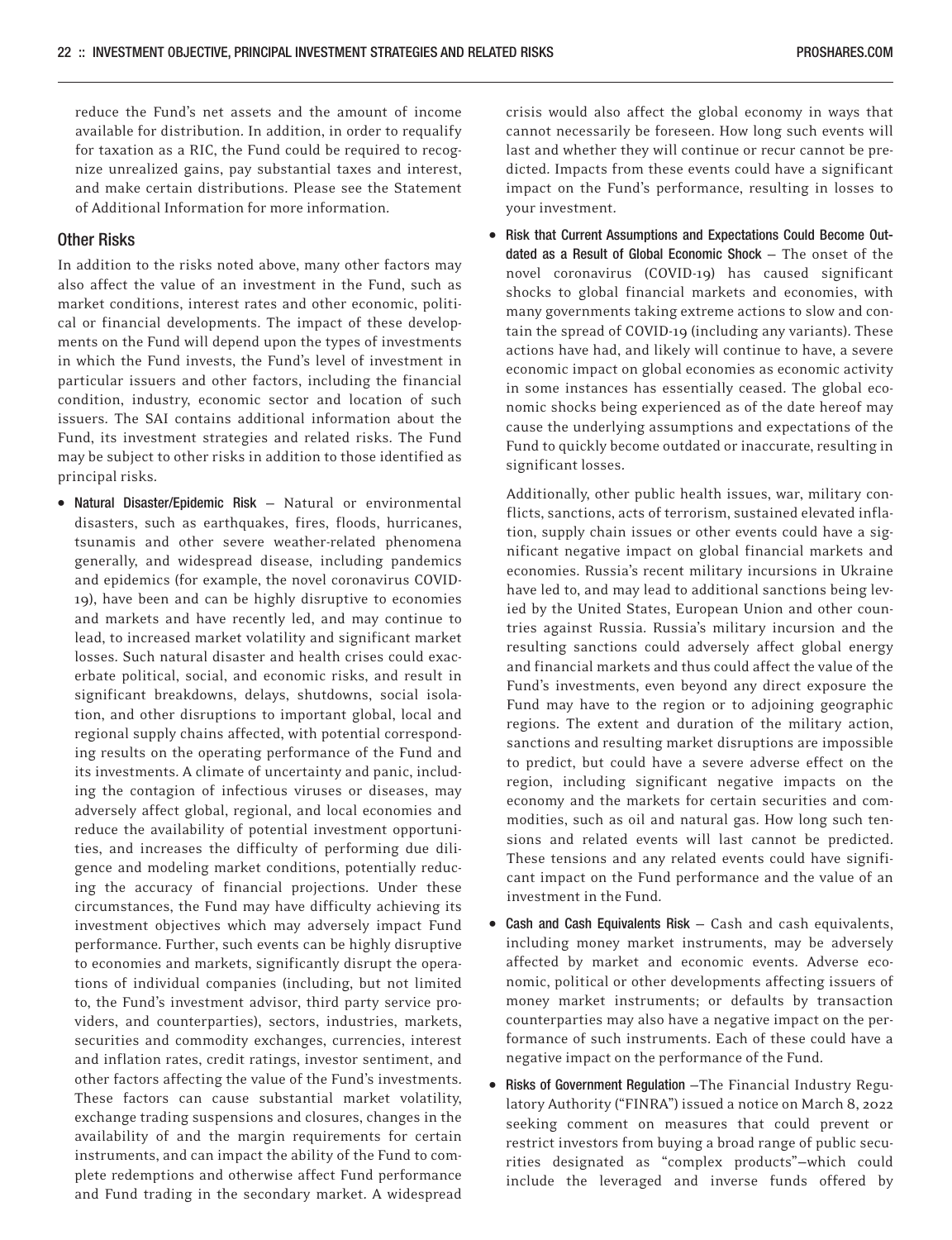ProShare Advisors. The ultimate impact, if any, of these measures remains unclear. However, if regulations are adopted, they could, among other things, prevent or restrict investors' ability to buy the funds.

- Cybersecurity Risk With the increased use of technologies such as the Internet and the dependence on computer systems to perform necessary business functions, the Fund, Authorized Participants, service providers and the relevant listing exchange are susceptible to operational, information security and related "cyber" risks. In general, cyber incidents can result from deliberate attacks or unintentional events. Cyber attacks include, but are not limited to gaining unauthorized access to digital systems for purposes of misappropriating assets or sensitive information, corrupting data, or causing operational disruption. Cyber attacks may also be carried out in a manner that does not require gaining unauthorized access, such as causing among other behaviors, stealing or corrupting data maintained online or digitally, and denial of service attacks on websites. Cybersecurity failures or breaches of the Fund's third party service provider (including, but not limited to, index providers, the administrator and transfer agent) or the issuers of securities and/or financial instruments in which the Fund invests, have the ability to cause disruptions and impact business operations, potentially resulting in financial losses, the inability of Fund shareholders to transact business, violations of applicable privacy and other laws. For instance, cyber attacks may interfere with the processing of shareholder transactions, impact the Fund's ability to calculate its NAV, cause the release of private shareholder information or confidential Fund information, impede trading, cause reputational damage, and subject the Fund to regulatory fines, penalties or financial losses, reimbursement or other compensation costs, and/or additional compliance costs. In addition, substantial costs may be incurred in order to prevent any cyber incidents in the future. The Fund and its shareholders could be negatively impacted as a result. While the Fund or its service providers may have established business continuity plans and systems designed to guard against such cyber attacks or adverse effects of such attacks, there are inherent limitations in such plans and systems including the possibility that certain risks have not been identified, in large part because different unknown threats may emerge in the future. Similar types of cybersecurity risks also are present for issuers of securities in which the Fund invests, which could result in material adverse consequences for such issuers, and may cause the Fund's investments in such securities to lose value. In addition, cyber attacks involving a counterparty to the Fund could affect such a counterparty's ability to meets it obligations to the Fund, which may result in losses to the Fund and its shareholders. ProShare Advisors and the Trust do not control the cybersecurity plans and systems put in place by third party service providers, and such third party service providers may have no or limited indemnification obligations to ProShare Advisors or the Fund.
- Operational Risk The Fund, its service providers, Authorized Participants, and the relevant listing exchange are subject to operational risks arising from, among other things, human error, systems and technology errors and disruptions, failed or inadequate controls, and fraud. These errors may adversely affect the Fund's operations, including its ability to execute its investment process, calculate or disseminate its NAV or intraday indicative optimized portfolio value in a timely manner, and process creations or redemptions. While the Fund seeks to minimize such events through controls and oversight, there may still be failures and the Fund may be unable to recover any damages associated with such failures. These failures may have a material adverse effect on the Fund's returns.
- Trading Risks The shares of the Fund are listed for trading on the listing exchange (i.e., NYSE Arca), may be listed or traded on U.S. and non-U.S. stock exchanges other than such exchange, and may trade on an electronic communications network. Nevertheless, there can be no assurance that an active trading market for such shares will develop or be maintained. Trading in shares of the Fund on an exchange may be halted due to market conditions or for reasons that, in the view of an exchange, make trading in shares inadvisable. In addition, trading in shares of the Fund on an exchange is subject to trading halts caused by extraordinary market volatility pursuant to exchange "circuit breaker" rules. There can be no assurance that the requirements of the exchange necessary to maintain the listing of the Fund will continue to be met or will remain unchanged or that the shares of the Fund will trade with any volume, or at all, on any stock exchange or other venue.

#### Precautionary Notes

A Precautionary Note to Retail Investors — The Depository Trust Company ("DTC"), a limited trust company and securities depositary that serves as a national clearinghouse for the settlement of trades for its participating banks and brokerdealers, or its nominee will be the registered owner of all outstanding shares of the Fund. Your ownership of shares will be shown on the records of DTC and the DTC Participant broker through whom you hold the shares. PROSHARES TRUST WILL NOT HAVE ANY RECORD OF YOUR OWNERSHIP. Your account information will be maintained by your broker, who will provide you with account statements, confirmations of your purchases and sales of shares, and tax information. Your broker also will be responsible for furnishing certain cost basis information and ensuring that you receive shareholder reports and other communications from the Fund whose shares you own. Typically, you will receive other services (e.g., average cost information) only if your broker offers these services.

A Precautionary Note to Purchasers of Creation Units — You should be aware of certain legal risks unique to investors purchasing Creation Units directly from the issuing Fund. Because new shares from the Fund may be issued on an ongoing basis, a "distribution" of that Fund's shares could be occurring at any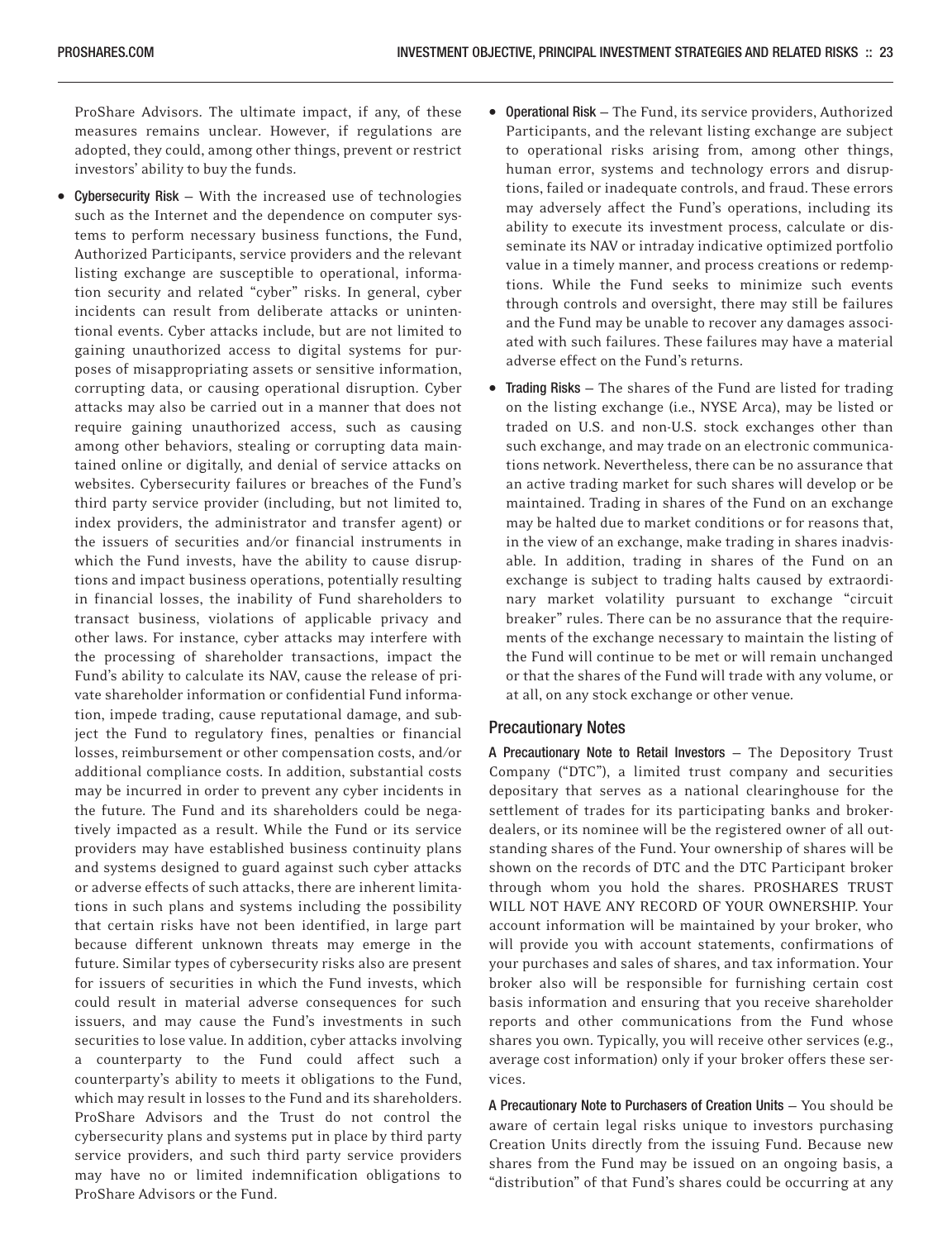time. As a dealer, certain activities on your part could, depending on the circumstances, result in your being deemed a participant in the distribution, in a manner that could render you a statutory underwriter and subject you to the prospectus delivery and liability provisions of the Securities Act of 1933. For example, you could be deemed a statutory underwriter if you purchase Creation Units from an issuing Fund, break them down into the constituent shares, and sell those shares directly to customers, or if you choose to couple the creation of a supply of new shares with an active selling effort involving solicitation of secondary market demand for shares. Whether a person is an underwriter depends upon all of the facts and circumstances pertaining to that person's activities, and the examples mentioned here should not be considered a complete description of all the activities that could cause you to be deemed an underwriter. Dealers who are not "underwriters," but are participating in a distribution (as opposed to engaging in ordinary secondary market transactions), and thus dealing with shares as part of an "unsold allotment" within the meaning of Section 4(3)(C) of the Securities Act, will be unable to take advantage of the prospectus delivery exemption provided by Section 4(3) of the Securities Act.

The Trust reserves the absolute right to reject a purchase order. For example, the Trust may reject a purchase order if (a) the order is not in proper form; (b) the purchaser or group of purchasers, upon obtaining the Shares ordered, would own 80% or more of the currently outstanding Shares of the Fund; (c) acceptance of the purchase transaction order would have certain adverse tax consequences to the Fund; (d) the acceptance of the purchase transaction order would, in the opinion of counsel, be unlawful; (e) the acceptance of the purchase order transaction would otherwise, in the discretion of the Trust or ProShare Advisors, have an adverse effect on the Trust or the rights of beneficial owners; (f) the value of a Cash Purchase Amount exceeds a purchase authorization limit extended to an Authorized Participant by the Custodian and the Authorized Participant has not deposited an amount in excess of such purchase authorization with the Custodian prior to the relevant cut-off time for the Fund on the transmittal date; or (g) in the event that circumstances outside the control of the Trust, the Distributor and ProShare Advisors make it impractical to process purchase orders. The Trust will notify a prospective purchaser of its rejection of the order.

A Precautionary Note to Investment Companies — For purposes of the Investment Company Act of 1940, the Fund is a registered investment company, and the acquisition of the Fund's shares by other investment companies is subject to the restrictions of Section 12(d)(1) thereof. Any investment company considering purchasing shares of the Fund in amounts that would cause it to exceed the restrictions of Section  $12(d)(1)$  should contact the Trust. Prior to a fund acquiring securities of another fund that exceeds the limits of Section 12(d)(1), the acquiring fund must enter into a Fund of Funds Agreement with the acquired fund pursuant to Rule 12d1-4. Rule 12d1-4 outlines the requirements of Fund of Funds Agreements and specifies the responsibilities of the Board related to "fund of funds" arrangements.

A Precautionary Note Regarding Unusual Circumstances — ProShares Trust can, in its discretion, postpone payment of redemption proceeds for any period during which: (1) the Exchange is closed other than customary weekend and holiday closings; (2) trading on Exchange is restricted; (3) any emergency circumstances exist, as determined by the SEC; (4) the SEC by order permits for the protection of shareholders of the Fund; and (5) for up to 14 calendar days for any Fund holding non-U.S. investments during a period of an international local holiday, as further described in the SAI.

A Precautionary Note Regarding Regulatory Initiatives — There is a possibility of future regulatory changes altering, perhaps to a material extent, the nature of an investment in the Fund or the ability of the Fund to continue to implement their investment strategies.

#### Additional Information About the Index, the Index Providers and the Index Calculation Agent

The "S&P CME Bitcoin Futures Index" is a product of S&P Dow Jones Indices LLC or its affiliates ("SPDJI"), and has been licensed for use by ProShares Trust. S&P® is a registered trademark of S&P Global, Inc. or its affiliates ("S&P"); Dow Jones® is a registered trademark of Dow Jones Trademark Holdings LLC ("Dow Jones"); "CME" is a registered trademark of CME Group, Inc. and these trademarks have been licensed for use by SPDJI and sublicensed for certain purposes by ProShares Trust. ProShares Trust is not sponsored, endorsed, sold or promoted by SPDJI, Dow Jones, S&P, their respective affiliates, or CME Group and none of such parties make any representation regarding the advisability of investing in such product(s) nor do they have any liability for any errors, omissions, or interruptions of the S&P CME Bitcoin Futures Index. It is not possible to invest directly in an index. ProShares Short Bitcoin Strategy ETF is not sponsored, endorsed, sold or promoted by SPDJI, Dow Jones, S&P, any of their respective affiliates (collectively, "S&P Dow Jones Indices") or CME Group, Inc. Neither S&P Dow Jones Indices nor CME Group, Inc. make any representation or warranty, express or implied, to the owners of the ProShares Short Bitcoin Strategy ETF or any member of the public regarding the advisability of investing in securities generally or in ProShares Short Bitcoin Strategy ETF particularly or the ability of the S&P CME Bitcoin Futures Index to track general market performance. Past performance of an index is not an indication or guarantee of future results. S&P Dow Jones Indices' and CME Group, Inc. only relationship to ProShares Trust with respect to the S&P CME Bitcoin Futures Index is the licensing of the S&P CME Bitcoin Futures Index and certain trademarks, service marks and/or trade names of S&P Dow Jones Indices and/or its licensors. The S&P CME Bitcoin Futures Index is determined, composed and calculated by S&P Dow Jones Indices or CME Group, Inc. without regard to ProShares Trust or the ProShares Short Bitcoin Strategy ETF. S&P Dow Jones Indices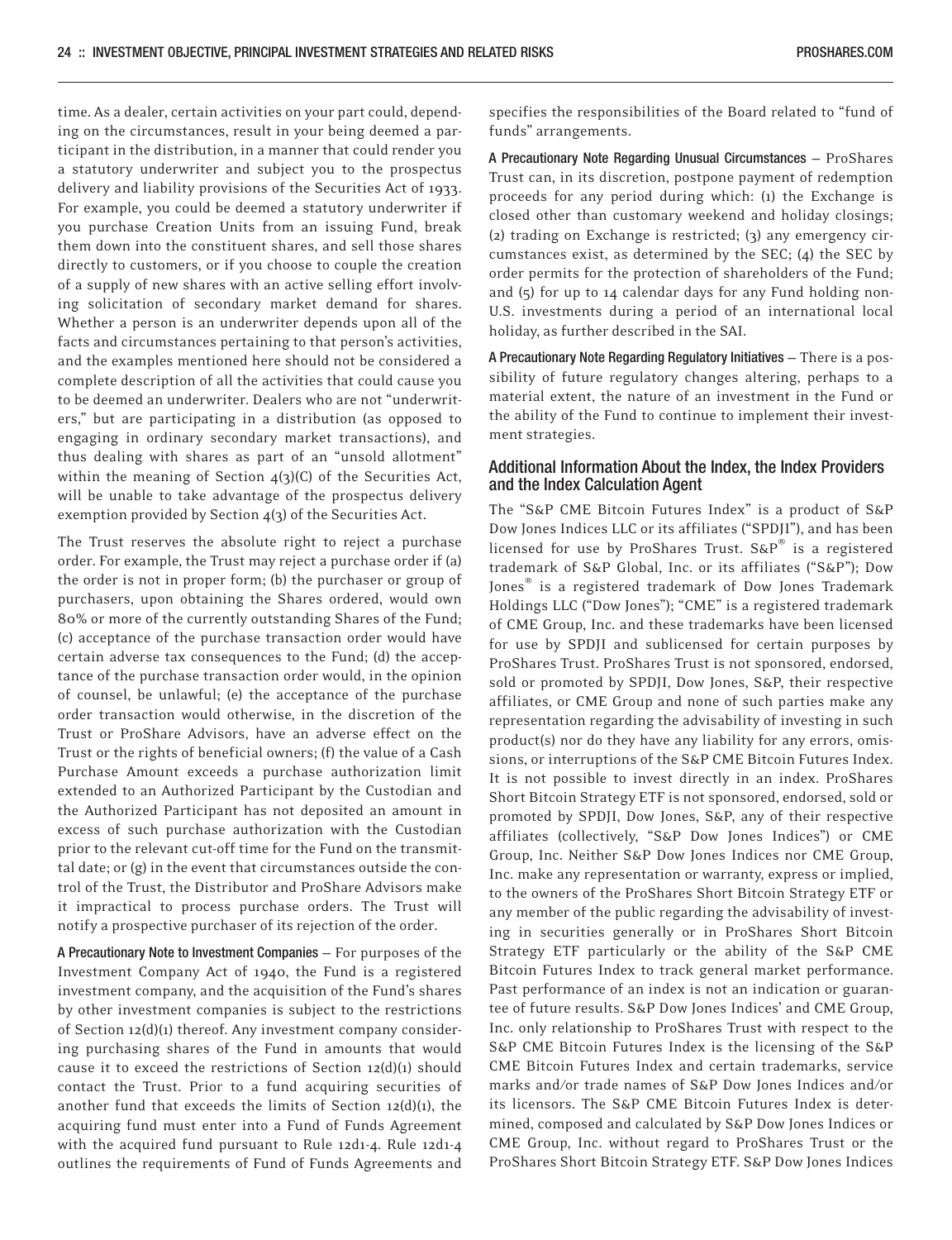and CME Group, Inc. have no obligation to take the needs of ProShares Trust or the owners of ProShares Short Bitcoin Strategy ETF into consideration in determining, composing or calculating the S&P CME Bitcoin Futures Index. Neither S&P Dow Jones Indices nor CME Group, Inc. are responsible for and have not participated in the determination of the prices, and amount of ProShares Short Bitcoin Strategy ETF or the timing of the issuance or sale of ProShares Short Bitcoin Strategy ETF or in the determination or calculation of the equation by which ProShares Short Bitcoin Strategy ETF is to be converted into cash, surrendered or redeemed, as the case may be. S&P Dow Jones Indices and CME Group, Inc. have no obligation or liability in connection with the administration, marketing or trading of ProShares Short Bitcoin Strategy ETF. There is no assurance that investment products based on the S&P CME Bitcoin Futures Index will accurately track index performance or provide positive investment returns. S&P Dow Jones Indices LLC is not an investment adviser, commodity trading advisory, commodity pool operator, broker dealer, fiduciary, promoter (as defined in the Investment Company Act of 1940, as amended), "expert" as enumerated within 15 U.S.C. § 77k(a) or tax advisor. Inclusion of a security, commodity, crypto currency or other asset within an index is not a recommendation by S&P Dow Jones Indices to buy, sell, or hold such security, commodity, crypto currency or other asset, nor is it considered to be investment advice or commodity trading advice.

NEITHER S&P DOW JONES INDICES NOR CME GROUP, INC. GUARANTEES THE ADEQUACY, ACCURACY, TIMELINESS AND/OR THE COMPLETENESS OF THE S&P CME BITCOIN FUTURES INDEX OR ANY DATA RELATED THERETO OR ANY COMMUNICATION, INCLUDING BUT NOT LIMITED TO, ORAL OR WRITTEN COMMUNICATION (INCLUDING ELECTRONIC COMMUNICATIONS) WITH RESPECT THERETO. S&P DOW JONES INDICES AND CME GROUP, INC. SHALL NOT BE SUB-JECT TO ANY DAMAGES OR LIABILITY FOR ANY ERRORS, OMISSIONS, OR DELAYS THEREIN. S&P DOW JONES INDI-CES AND CME GROUP, INC. MAKES NO EXPRESS OR IMPLIED WARRANTIES, AND EXPRESSLY DISCLAIMS ALL WARRANTIES, OF MERCHANTABILITY OR FITNESS FOR A PARTICULAR PURPOSE OR USE OR AS TO RESULTS TO BE OBTAINED BY PROSHARES TRUST, OWNERS OF THE PROSHARES SHORT BITCOIN STRATEGY ETF, OR ANY OTHER PERSON OR ENTITY FROM THE USE OF THE S&P CME BITCOIN FUTURES INDEX OR WITH RESPECT TO ANY DATA RELATED THERETO. WITHOUT LIMITING ANY OF THE FOREGOING, IN NO EVENT WHATSOEVER SHALL S&P DOW JONES INDICES OR CME GROUP, INC. BE LIABLE FOR ANY INDIRECT, SPECIAL, INCIDENTAL, PUNITIVE, OR CONSE-QUENTIAL DAMAGES INCLUDING BUT NOT LIMITED TO, LOSS OF PROFITS, TRADING LOSSES, LOST TIME OR GOOD-WILL, EVEN IF THEY HAVE BEEN ADVISED OF THE POSSIBLITY OF SUCH DAMAGES, WHETHER IN CONTRACT, TORT, STRICT LIABILITY, OR OTHERWISE. S&P DOW JONES INDICES HAS NOT REVIEWED, PREPARED AND/OR CERTI-FIED ANY PORTION OF, NOR DOES S&P DOW JONES INDI-CES HAVE ANY CONTROL OVER, THE PROSHARES TRUST PRODUCT REGISTRATION STATEMENT, PROSPECTUS OR OTHER OFFERING MATERIALS. THERE ARE NO THIRD-PARTY BENEFICIARIES OF ANY AGREEMENTS OR ARRANGEMENTS BETWEEN S&P DOW JONES INDICES AND PROSHARES TRUST, OTHER THAN THE LICENSORS OF S&P DOW JONES INDICES.

#### Portfolio Holdings Information

A description of the Trust's policies and procedures with respect to the disclosure of the Fund's portfolio holdings is available in the SAI.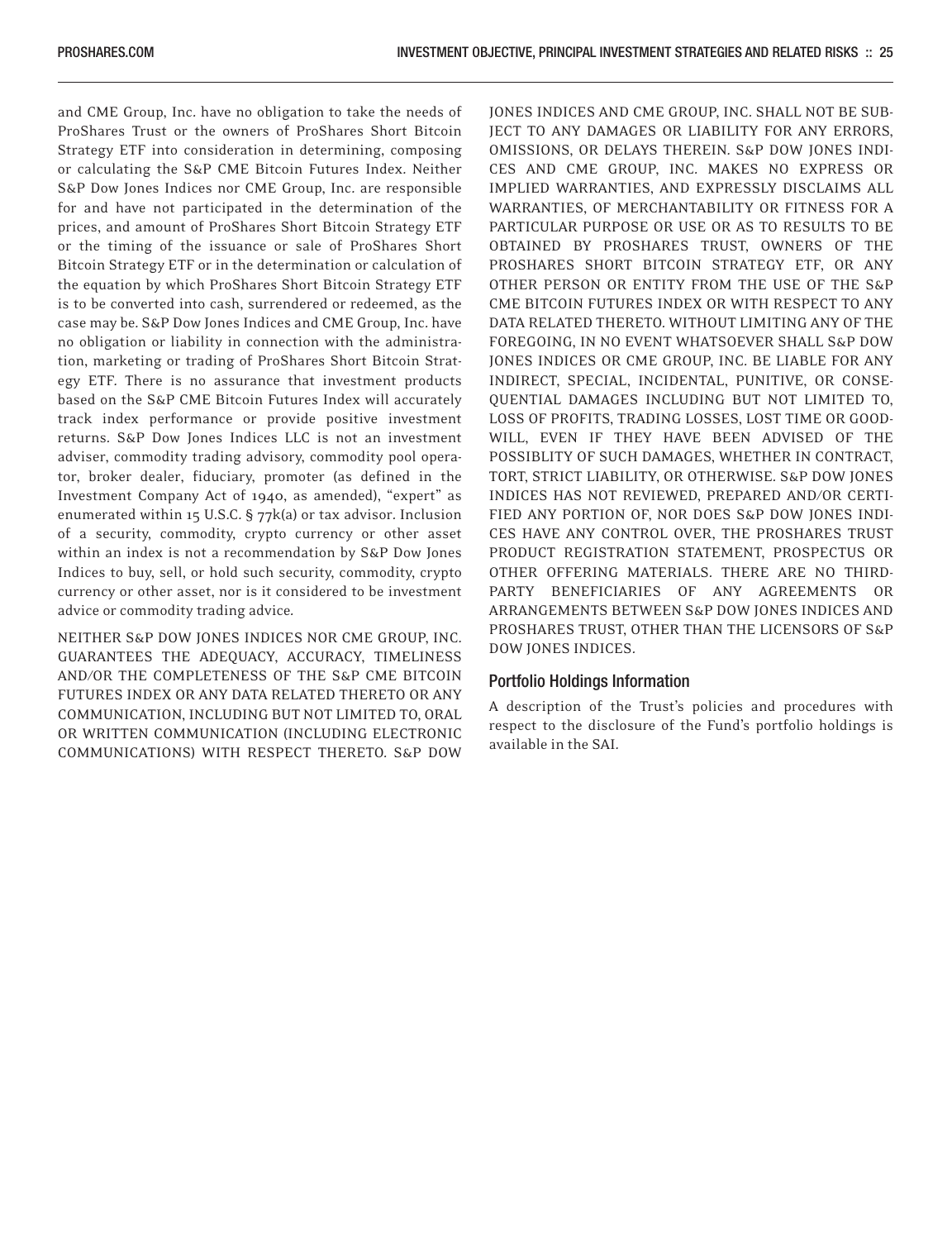# <span id="page-25-0"></span>Management of ProShares Trust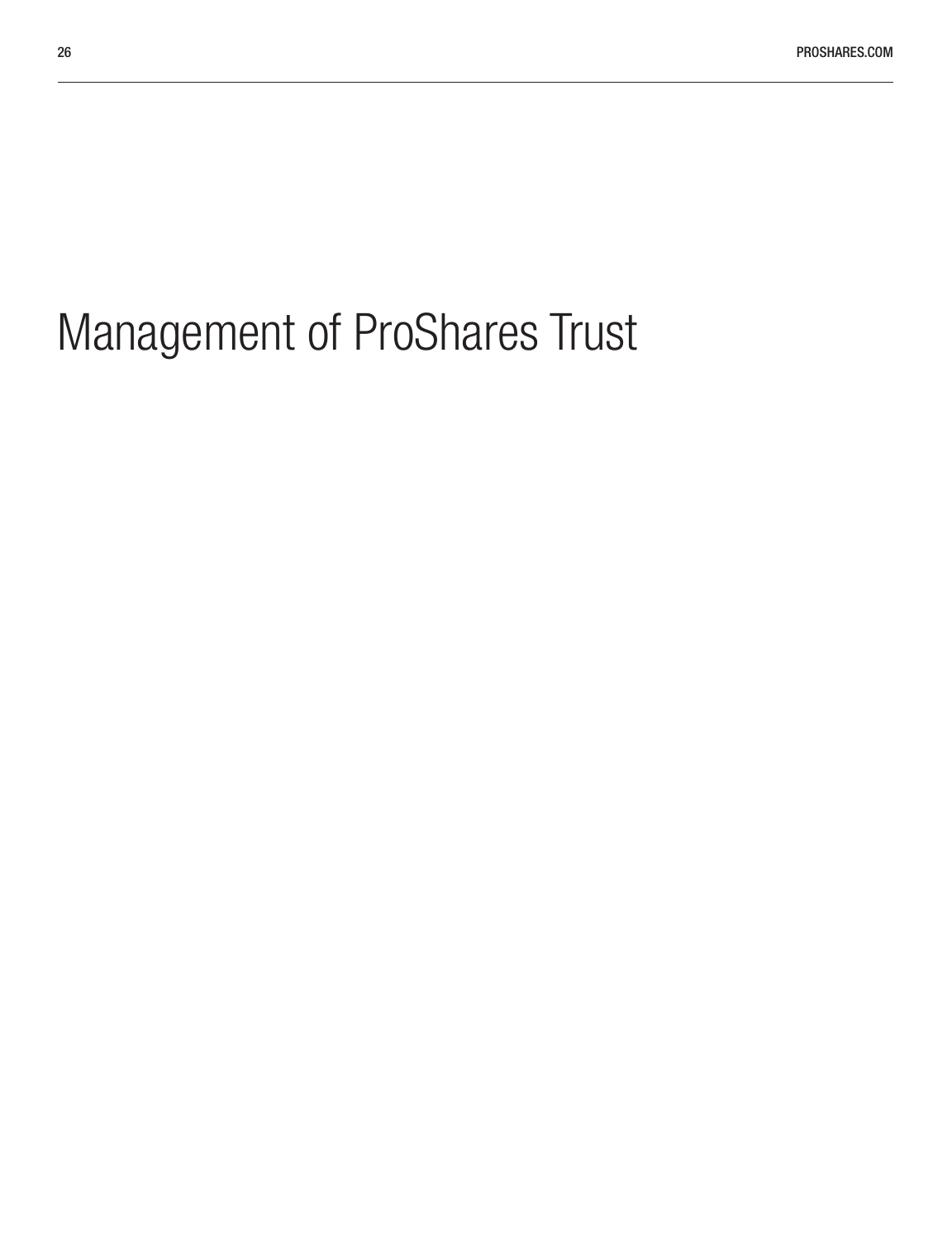#### Board of Trustees and Officers

The Board is responsible for the general supervision of the Fund. The officers of the Trust are responsible for the day-today operations of the Fund.

#### Investment Advisor

ProShare Advisors, located at 7272 Wisconsin Avenue, 21st Floor, Bethesda, Maryland 20814, serves as the investment adviser to the Fund and provides investment advice and management services to the Fund. ProShare Advisors oversees the investment and reinvestment of the assets in the Fund. Pursuant to an Investment Advisory and Management Agreement between ProShare Advisors and the Trust on behalf of the Fund, ProShare Advisors is responsible for substantially all expenses of the Fund (and substantially all expenses of any wholly owned subsidiary of the Fund, if any) except, without limitation, interest expenses, taxes, brokerage and certain other transaction costs, legal expenses, fees and expenses related to securities lending, compensation and expenses of the Independent Trustees, compensation and expenses of counsel to the Independent Trustees, compensation and expenses of the Trust's chief compliance officer and his or her staff, future distribution fees or expenses, and extraordinary expenses. For its investment advisory and management services, the Fund pays ProShare Advisors a fee at an annualized rate of 0.95% of its average daily net assets.

ProShare Advisors has entered into an Advisory and Management Fee Waiver and Reimbursement Agreement pursuant to which the Advisor has agreed to waive a portion of its Advisory and Management Fee or make any additional payments to the extent necessary to reimburse the amount of any interest expense incurred in connection with investments in reverse repurchase agreements and any net fees charged by FCMs. This arrangement will remain in effect through at least June 30, 2023 and prior to such date ProShare Advisors may not terminate the arrangement without the approval of the Board.

A discussion regarding the basis for the Board approving the investment advisory agreement for the Fund is expected to be included in the Trust's first report to shareholders that includes the Fund.

#### Portfolio Management

The following individuals have responsibility for the day-today management of the Fund as set forth in the Summary Prospectus relating to the Fund. The Portfolio Managers' business experience for the past five years is listed below. Additional information about the Portfolio Managers' compensation, other accounts managed by the Portfolio Managers and their ownership of other investment companies can be found in the SAI.

Alexander Ilyasov, ProShare Advisors: Senior Portfolio Manager since October 2013 and Portfolio Manager from November 2009 through September 2013. ProFund Advisors LLC: Senior Portfolio Manager since October 2013 and Portfolio Manager from November 2009 through September 2013. ProShare Capital Management LLC: Senior Portfolio Manager since August 2016.

George Banian, ProShare Advisors: Portfolio Manager since February 2022, Associate Portfolio Manager from August 2016 to February 2022, Senior Portfolio Analyst from December 2010 to August 2016, Portfolio Analyst from December 2007 to December 2010. ProFund Advisors: Portfolio Manager since February 2022, Associate Portfolio Manager from July 2021 to February 2022.

#### Other Service Providers

SEI Investments Distribution Co. (the "Distributor"), located at One Freedom Valley Drive, Oaks, PA 19456, acts as the distributor and principal underwriter in all fifty states and the District of Columbia. JPMorgan Chase Bank, N.A. ("JPMorgan"), located at One Beacon Street, 19th Floor, Boston, MA 02108, acts as the administrator to the Fund, providing operational and certain administrative services. In addition, JPMorgan acts as the Custodian and Index Receipt Agent. Citi Fund Services Ohio, Inc. ("Citi"), located at 4400 Easton Commons, Suite 200, Columbus, Ohio 43219, provides regulatory administration services to the Trust.

#### Additional Information

The Trust enters into contractual arrangements with various parties who provide services to the Fund including, ProShare Advisors, the Fund's administrator and fund accounting agent, custodian, transfer agent, and distributor. Shareholders are not parties to, or intended (or "third-party") beneficiaries of, any of those contractual arrangements, and those contractual arrangements are not intended to create in any individual shareholder or group of shareholders any right to enforce them against the service providers or to seek any remedy under them against the service providers, either directly or on behalf of the Trust.

This Prospectus provides information concerning the Trust and the Fund that you should consider in determining whether to purchase shares of the Fund. None of this Prospectus, the SAI or any contract that is an exhibit to the Trust's registration statement, is intended to, nor does it, give rise to an agreement or contract between the Trust or the Fund and any investor, or give rise to any contract or other rights in any individual shareholder, group of shareholders or other person than any rights conferred explicitly by federal or state securities laws that may not be waived.

A shareholder may bring derivative action on behalf of the Trust only if the shareholder or shareholders first make a presuit demand upon the Trustees to bring the subject action unless an effort to cause the Trustees to bring such action is excused. A demand on the Trustees may only be excused if a majority of the Board of Trustees, or a majority of any committee established to consider such action, has a personal financial interest in the action at issue. A Trustee shall not be deemed to have a personal financial interest in an action or otherwise be disqualified from ruling a shareholder demand by virtue of the fact that such Trustee receives remuneration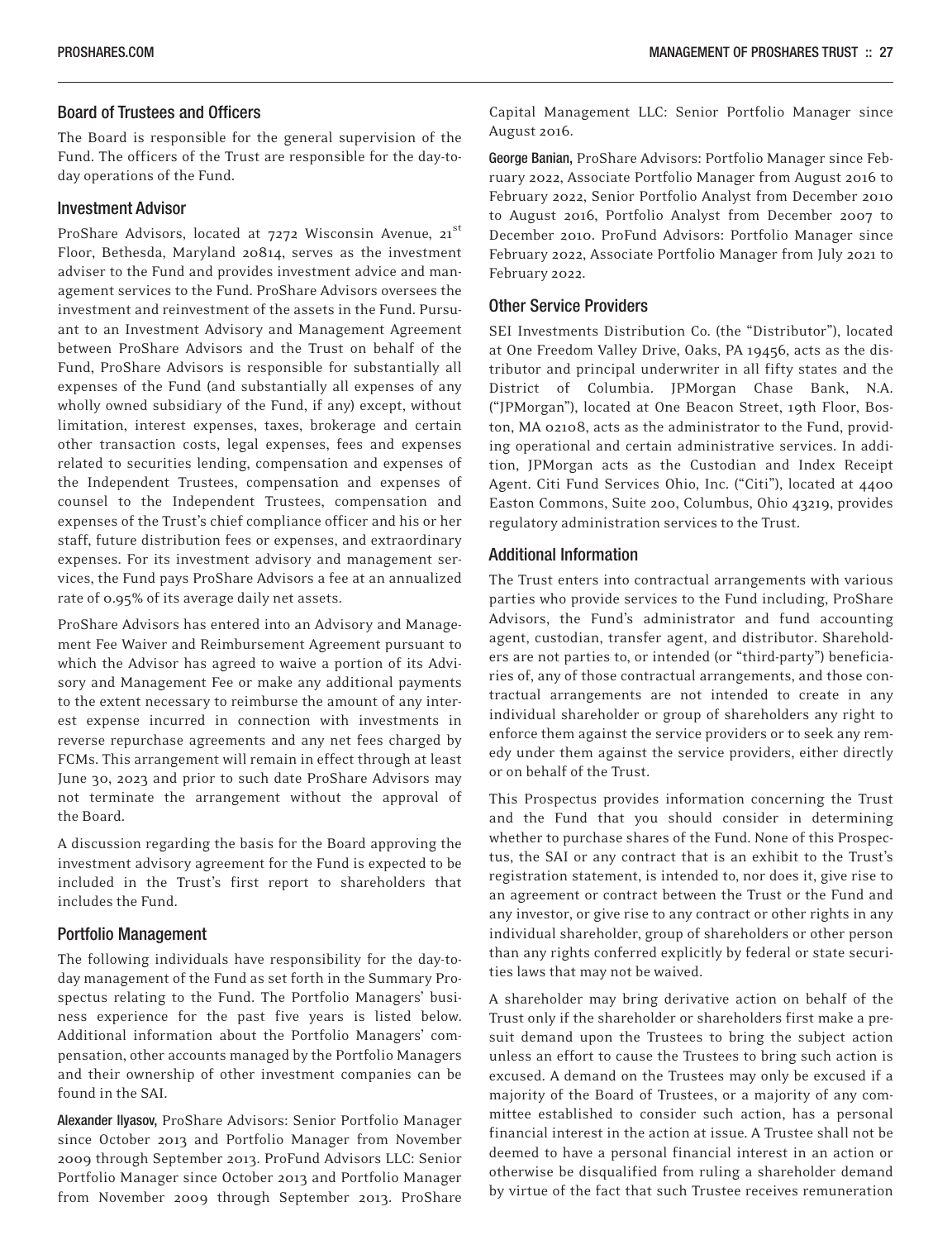<span id="page-27-0"></span>from their service on the Board of Trustees of the Trust or on the boards of one or more investment companies with the same or an affiliated investment advisor or underwriter.

#### Determination of NAV

The NAV per share of the Fund is computed by dividing the value of the net assets of the Fund (i.e., the value of its total assets less total liabilities) by its total number of shares outstanding. Expenses and fees are accrued daily and taken into account for purposes of determining NAV. The NAV of the Fund is calculated by JPMorgan and is generally determined each business day as of the close of regular trading on the exchange on which the shares of the Fund are listed (typically calculated as of 4:00 p.m. Eastern Time).

Securities and other assets are generally valued at their market value using information provided by a pricing service or market quotations. Securities that are listed or traded on a stock exchange or the Nasdaq or National Market System are generally valued at the closing price, if available, on the exchange or market where the security is principally traded (including the Nasdaq Official Closing Price). Short-term securities are generally valued using market prices or at amortized cost. Routine valuation of certain derivatives is performed using procedures approved by the Board.

When a market price is not readily available, securities and other assets are valued at fair value in good faith under procedures established by, and under the general supervision and responsibility of, the Board. The use of a fair valuation method may be appropriate if, for example: (i) ProShare Advisors believes market quotations do not accurately reflect fair value of an investment; (ii) ProShare Advisors believes an investment's value has been materially affected by events occurring after the close of the exchange or market on which the investment is principally traded (for example, a foreign exchange or market); (iii) a trading halt closes an exchange or market early; or (iv) other events result in an exchange or market delaying its normal close. This procedure incurs the unavoidable risk that the valuation may be higher or lower than the securities might actually command if the Fund sold them. In those circumstances, certain derivatives linked to an index may be valued based on the performance of one or more U.S. ETFs or instruments that reflect the values of the securities in such index. See the Statement of Additional Information for more details.

To the extent the Fund's portfolio investments trade in markets on days or at times when the Fund is not open for business or when the primary exchange for the shares is not open, the value of the Fund's assets may vary, shareholders may not be able to purchase or sell Fund shares and Authorized Participants may not be able to create or redeem Creation Units. In addition, certain portfolio investments may not be traded on days or at times the Fund is open for business. In particular, calculation of the NAV of the Fund may not take place contemporaneously with the determination of the prices of foreign securities used in NAV calculations.

Exchanges are open every week, Monday through Friday, except when the following holidays are celebrated: New Year's Day, Martin Luther King, Jr. Day (the third Monday in January), President's Day (the third Monday in February), Good Friday, Memorial Day (the last Monday in May), Juneteenth, Independence Day, Labor Day (the first Monday in September), Thanksgiving Day (the fourth Thursday in November) and Christmas Day. An Exchange may close early on the business day before each of these holidays and on the day after Thanksgiving Day. Exchange holiday schedules are subject to change without notice. If the exchange or market on which the Fund's investments are primarily traded closes early, the NAV may be calculated prior to its normal calculation time. Creation/ redemption transaction order time cutoffs would also be accelerated.

#### **Distributions**

As a shareholder on the Fund record date, you will earn a share of the investment income and net realized capital gains, if any, derived from the Fund's direct security holdings and derivative instruments. You will receive such earnings as either an income dividend or a capital gains distribution. The Fund intends to declare and distribute net investment income, if any, and net realized capital gains, if any, to its shareholders at least annually. Subject to Board approval, some or all of any net realized capital gains distribution may be declared payable in either additional shares of the distributing Fund or in cash.

Distributions may be declared and paid more frequently to comply with the distribution requirements of the Internal Revenue Code or for other reasons.

#### Dividend Reinvestment Services

As noted above under "Distributions", the Fund may declare a distribution from net realized capital gains to be payable in additional shares or cash. Even if the Fund does not declare a distribution to be payable in shares, brokers may make available to their customers who own shares the DTC book-entry dividend reinvestment service. If this service is available and used, dividend distributions of both income and capital gains will automatically be reinvested in additional whole shares of the same Fund. Without this service, investors would have to take their distributions in cash. To determine whether the dividend reinvestment service is available and whether there is a commission or other charge for using this service, please consult your broker.

#### Frequent Purchases and Redemptions of Shares

The Board has not adopted a policy of monitoring for frequent purchases and redemptions of shares that appear to attempt to take advantage of potential arbitrage opportunities. The Board believes this is appropriate because ETFs, such as the Fund, are intended to be attractive to arbitrageurs, as trading activity is critical to ensuring that the market price of shares remains at or close to NAV.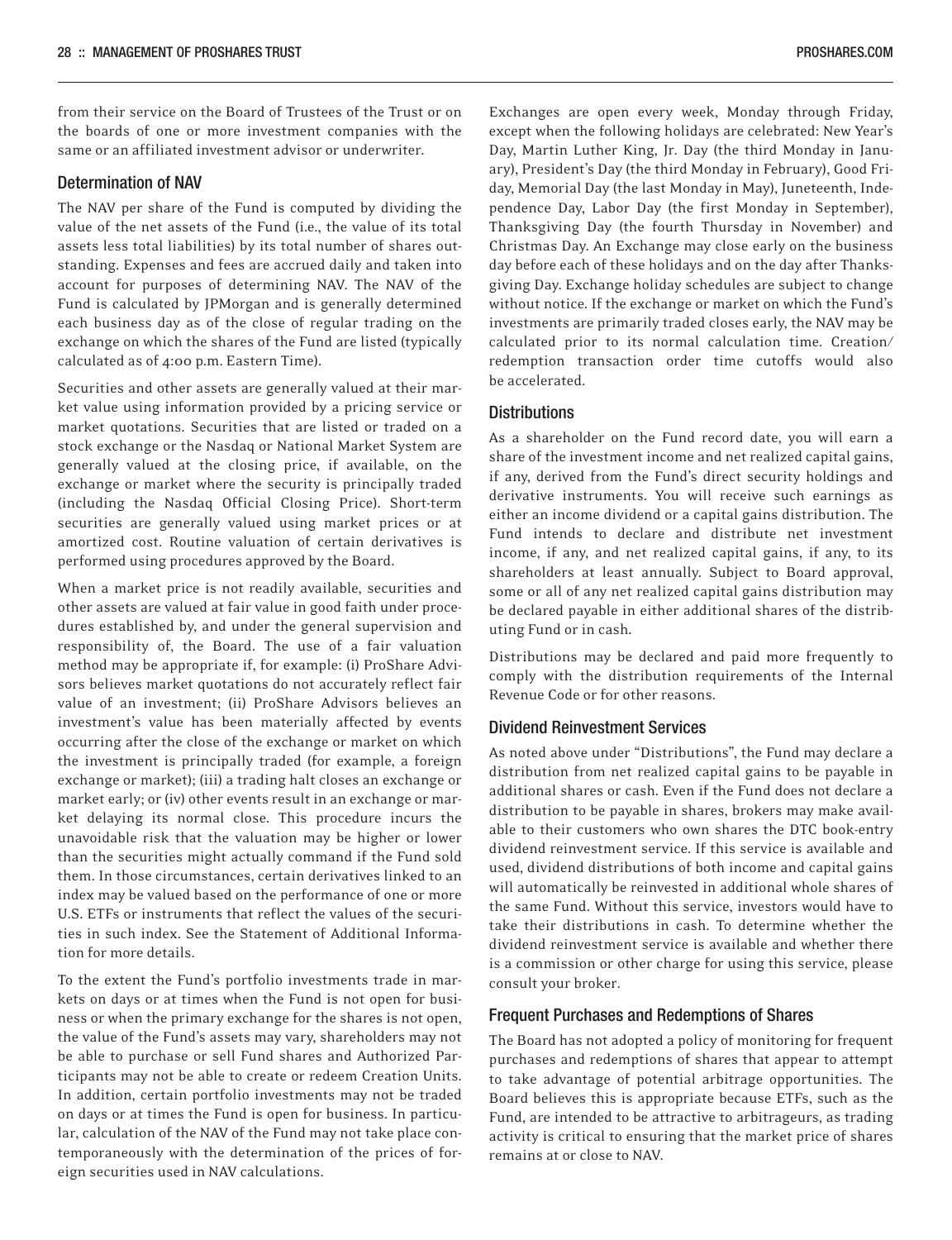#### <span id="page-28-0"></span>**Taxes**

The following is certain general information about taxation of the Fund:

- The Fund intends to qualify for treatment as a "regulated investment company" ("RIC") for U.S. federal income tax purposes. In order to so qualify, the Fund must meet certain tests with respect to the sources and types of its income, the nature and diversification of its assets, and the timing and amount of its distributions.
- If the Fund qualifies for treatment as a regulated investment company, it is not subject to federal income tax on net investment income and net realized capital gains that the Fund timely distributes to its shareholders. If the Fund were to fail to so qualify, and were ineligible to or otherwise did not cure such failure, its taxable income and gains would be subject to tax at the Fund level, and distributions from earnings and profits would be taxable to shareholders as ordinary income.
- Investments by the Fund in futures are subject to numerous special and complex tax rules. These rules could affect the amount, timing or character of the distributions to shareholders by the Fund. In addition, because the application of these rules may be uncertain under current law, an adverse determination or future Internal Revenue Service guidance with respect to these rules may affect whether the Fund has made sufficient distributions, and otherwise satisfied the relevant requirements, to maintain its qualification as a regulated investment company and avoid fundlevel tax.
- Investments by the Fund in debt obligations issued or purchased at a discount and certain derivative instruments could cause the Fund to recognize taxable income in excess of the cash generated by such investments, potentially requiring the Fund to dispose of investments (including when otherwise disadvantageous to do so) in order to meet its distribution requirements, and such investments could affect the amount, timing or character of the income distributed to shareholders by the Fund. Investments by the Fund in shares of other investment companies could affect the amount, timing or character of the Fund's distributions to shareholders relative to the Fund's distributions had it invested directly in the securities held by the other investment companies.
- In order to qualify for the special tax treatment accorded a RIC and its shareholders, the Fund must derive at least 90% of its gross income for each taxable year from "qualifying income," meet certain asset diversification tests at the end of each taxable quarter, and meet annual distribution requirements. The Fund's pursuit of its investment strategies will potentially be limited by the Fund's intention to qualify for such treatment and could adversely affect the Fund's ability to so qualify. The Fund can make certain investments, the treatment of which for these purposes is unclear. If, in any year, the Fund were to fail to

qualify for the special tax treatment accorded a RIC and its shareholders, and were ineligible to or were not to cure such failure, the Fund would be taxed in the same manner as an ordinary corporation subject to U.S. federal income tax on all its income at the fund level. The resulting taxes could substantially reduce the Fund's net assets and the amount of income available for distribution. In addition, in order to requalify for taxation as a RIC, the Fund could be required to recognize unrealized gains, pay substantial taxes and interest, and make certain distributions. Please see the Statement of Additional Information for more information.

Taxable investors should be aware of the following basic tax points:

- Distributions are taxable to you for federal income tax purposes whether you receive them in cash or reinvest them in additional shares.
- Distributions declared in October, November or December of one year payable to shareholders of record in such month and paid by the end of January of the following year are taxable for federal income tax purposes as if received on December 31 of the calendar year in which the distributions were declared.
- Any distributions from income or short-term capital gains that you receive generally are taxable to you as ordinary dividends for federal income tax purposes. Ordinary dividends you receive that the Fund reports as "qualified dividend income" may be taxed at the same rates as long-term capital gains, but will not be considered long-term capital gains for other federal income tax purposes, including the calculation of net capital losses.
- Any distributions of net long-term capital gains are taxable to you for federal income tax purposes as long-term capital gains includible in net capital gain and taxable to individuals at reduced rates, no matter how long you have owned your Fund shares.
- Distributions from net realized capital gains may vary considerably from year to year as a result of the Fund's normal investment activities and cash flows.
- The Code generally imposes a 3.8% Medicare contribution tax on the "net investment income" of certain individuals, trusts and estates to the extent their income exceeds certain threshold amounts. For these purposes, "net investment income" generally includes, among other things, (i) distributions paid by the Fund of ordinary dividends and capital gain dividends, and (ii) any net gain from the sale, redemption or exchange of Fund shares. Shareholders are advised to consult their tax advisors regarding the possible implications of this additional tax on their investment in the Fund.
- A sale or exchange of Fund shares is a taxable event. This means that you may have a capital gain to report as income,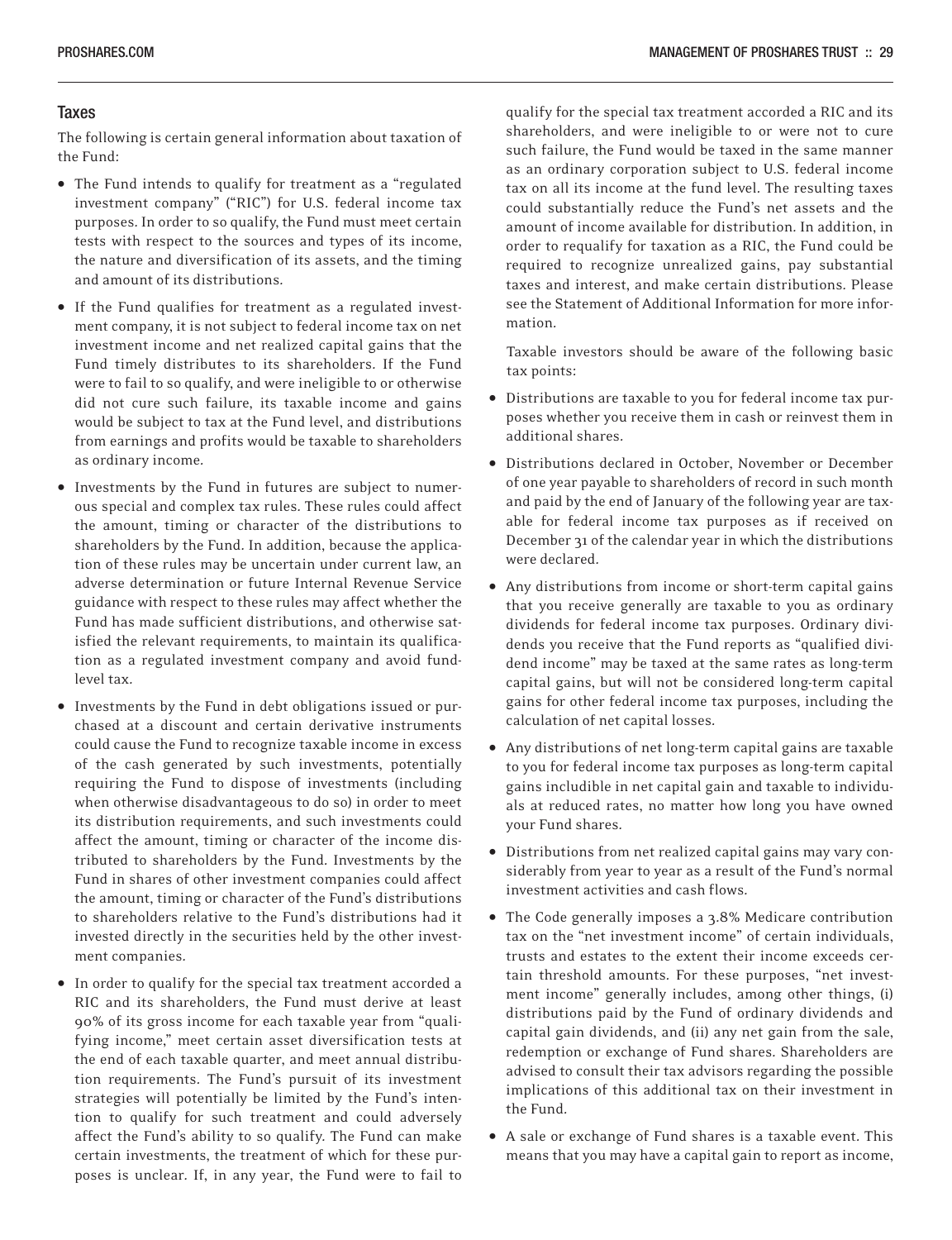or a capital loss to report as a deduction, when you complete your federal income tax return.

- Dividend and capital gain distributions that you receive, as well as your gains or losses from any sale or exchange of Fund shares, may be subject to state and local income taxes.
- Dividends paid to a shareholder that is not a "United States person" within the meaning of the Code (such a shareholder, a "foreign person") that the Fund properly reports as capital gain dividends, short-term capital gain dividends or interest -related dividends, each as further defined in the SAI, are not subject to withholding of U.S. federal income tax, provided that certain other requirements are met. The Fund (or intermediary, as applicable) is permitted, but is not required, to report any part of its dividends as are eligible for such treatment. The Fund's dividends other than those the Fund properly reports as capital gain dividends, short-term capital gain dividends or interest-related dividends generally will be subject to withholding of U.S. federal income tax at a rate of 30% (or lower applicable treaty rate). Special tax considerations may apply to foreign persons investing in the Fund. Please see the SAI for more information.
- The Fund's income from or the proceeds of dispositions of its non-U.S. investments may be subject to withholding and other taxes imposed by foreign countries, which will reduce the Fund's return on and taxable distributions in respect of its non-U.S. investments. Tax conventions between certain countries and the United States may reduce or eliminate these taxes. If more than 50% of the value of the Fund's total assets at the close of a taxable year consists of securities of foreign corporations, the Fund will be eligible to elect to "pass through" to you foreign income taxes that it has paid. If this election is made, you will be required to include your share of those taxes in gross income as a distribution from the Fund and you generally will be allowed to claim a credit (or a deduction, if you itemize deductions) for these amounts on your federal U.S. income tax return, subject to certain limitations.
- By law, a percentage of your distributions and proceeds will generally be withheld if you have not provided a taxpayer identification number or social security number, have underreported dividend or interest income or have failed to certify to the Fund or its agent that you are not subject to this withholding.

In addition, taxable investors who purchase or redeem Creation Units should be aware of the following:

- A person who exchanges securities for Creation Units generally will recognize a gain or loss equal to the difference between the market value of the Creation Units at the time of the exchange and the exchanger's aggregate basis in the securities surrendered and any cash amount paid.
- A person who exchanges Creation Units for securities generally will recognize a gain or loss equal to the difference

between the exchanger's basis in the Creation Units and the aggregate market value of the securities received and any cash received. However, all or a portion of any loss a person realizes upon an exchange of Creation Units for securities will be disallowed by the Internal Revenue Service if such person purchases other substantially identical shares of the Fund within 30 days before or after the exchange. In such case, the basis of the newly purchased shares will be adjusted to reflect the disallowed loss.

Note: This Prospectus provides general U.S. federal income tax information only. Your investment in the Fund may have other tax implications. If you are investing through a taxdeferred retirement account, such as an individual retirement account (IRA), special tax rules apply. Please consult your tax advisor for detailed information about the Fund's tax consequences for you. See "Taxation" in the SAI for more information.

#### Premium/Discount Information

The Trust's website (www.proshares.com) has information about the premiums and discounts for the Fund. Premiums or discounts are the differences between the NAV and market price of the Fund on a given day, generally at the time NAV is calculated. A premium is the amount that the Fund is trading above the NAV. A discount is the amount that the Fund is trading below the NAV.

#### Escheatment

Many states have unclaimed property rules that provide for transfer to the state (also known as "escheatment") of unclaimed property under various circumstances. These circumstances include inactivity (e.g., no owner-intiated contact for a certain period), returned mail (e.g., when mail sent to a shareholder is returned by the post office as undeliverable), or a combination of both inactivity and returned mail. Unclaimed or inactive accounts may be subject to escheatment laws, and the Fund and the Fund's transfer agent will not be liable to shareholders and their representatives for good faith compliance with those laws.

#### Distribution (12b-1) Plan

Under a Rule 12b-1 Distribution Plan (the "Plan") adopted by the Board, the Fund may pay the distributor and financial intermediaries, such as broker-dealers and investment advisors, up to 0.25% on an annualized basis of the average daily net assets of the Fund as reimbursement or compensation for distribution related activities with respect to the Fund. Because these fees would be paid out of the Fund's assets on an on-going basis, over time these fees would increase the cost of your investment and may cost you more than paying other types of sales charges. No payments have yet been authorized by the Board, nor are any such expected to be made by the Fund under the Plan during the current fiscal year.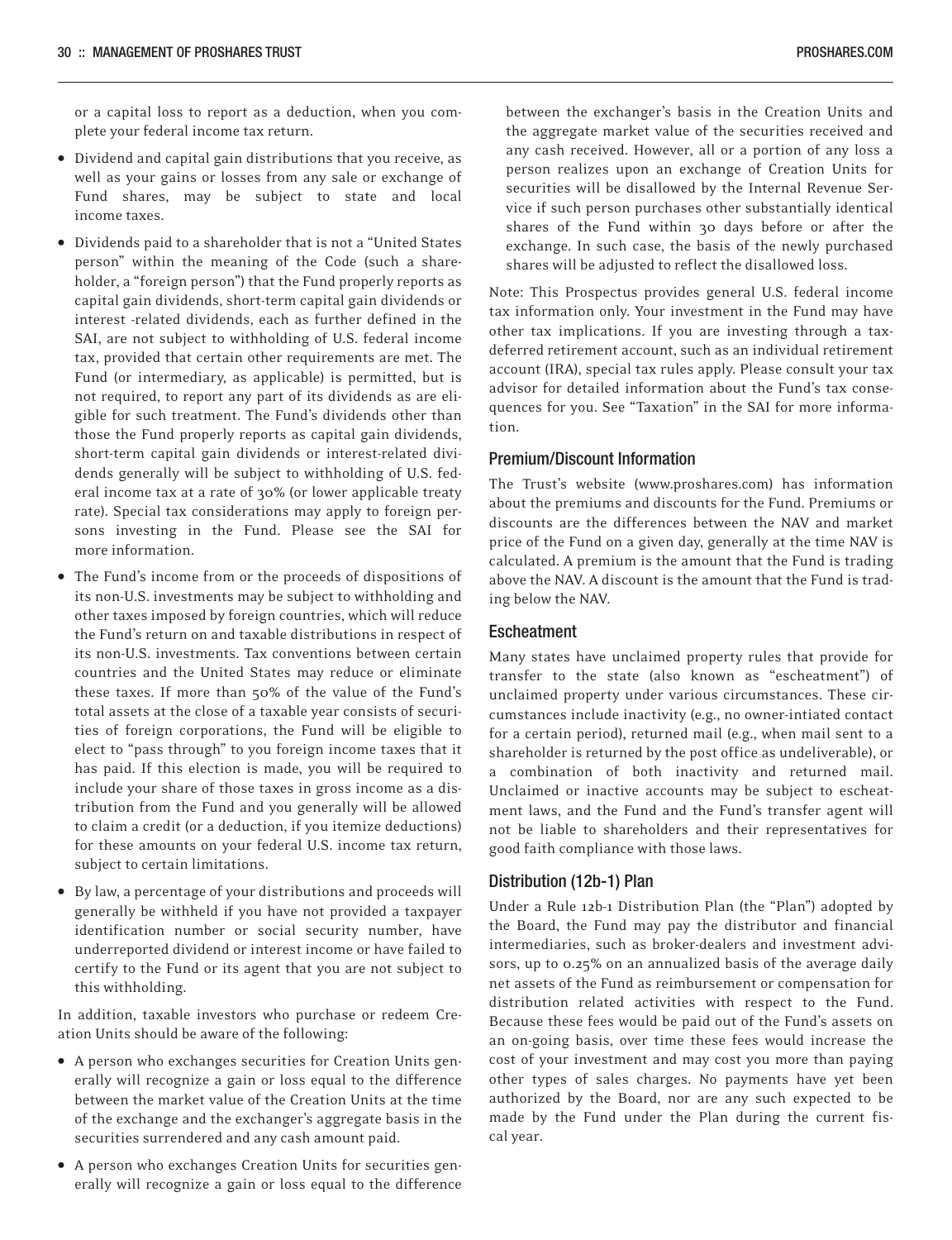### <span id="page-30-0"></span>Financial Highlights

Because the Fund has only recently commenced investment operations, no financial highlights are available for the Fund at this time. In the future, financial highlights will be presented in this section of the Prospectus.